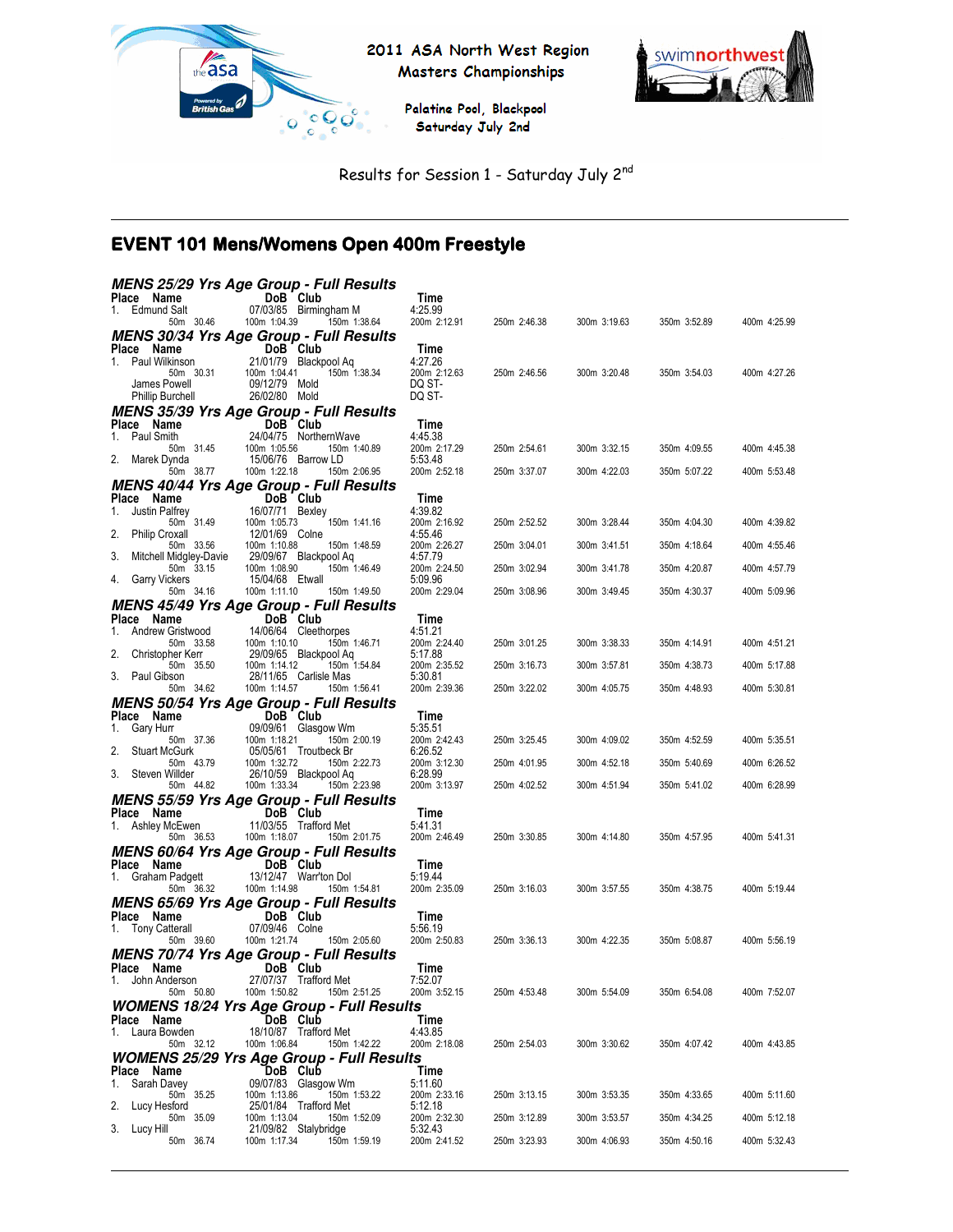



Palatine Pool, Blackpool Saturday July 2nd

# Results for Session 1 - Saturday July 2nd

|                                         | <i><b>WOMENS 35/39 Yrs Age Group - Full Results</b></i>         |                         |              |              |              |              |
|-----------------------------------------|-----------------------------------------------------------------|-------------------------|--------------|--------------|--------------|--------------|
| Place Name                              | `DoB Club                                                       | Time                    |              |              |              |              |
| Clare Joyce                             | 26/06/76 Stalybridge                                            | 5:01.24                 |              |              |              |              |
| 50m 34.24                               | 100m 1:12.09<br>150m 1:50.67                                    | 200m 2:29.69            | 250m 3:08.38 | 300m 3:47.07 | 350m 4:24.81 | 400m 5:01.24 |
|                                         | <b>WOMENS 40/44 Yrs Age Group - Full Results</b>                |                         |              |              |              |              |
| Place<br>Name                           | DoB Club                                                        | Time                    |              |              |              |              |
| Karen Driver                            | 09/09/71 Colne                                                  | 5:03.04                 |              |              |              |              |
| 50m 35.34                               | 100m 1:12.77<br>150m 1:50.86                                    | 200m 2:29.54            | 250m 3:08.28 | 300m 3:47.11 | 350m 4:25.53 | 400m 5:03.04 |
| 2.<br><b>Claire Palfrey</b>             | 08/10/69<br>Bexley                                              | 5:39.47                 |              |              |              |              |
| 50m 38.49                               | 100m 1:20.74<br>150m 2:03.66                                    | 200m 2:47.07            | 250m 3:30.56 | 300m 4:14.18 | 350m 4:56.91 | 400m 5:39.47 |
| 3. Lynne Dawson                         | 21/07/67 Cleethorpes                                            | 5:47.54                 |              |              |              |              |
| 50m 38.52                               | 100m 1:22.23<br>150m 2:06.98                                    | 200m 2:51.34            | 250m 3:36.03 | 300m 4:20.76 | 350m 5:04.97 | 400m 5:47.54 |
|                                         | <b>WOMENS 45/49 Yrs Age Group - Full Results</b>                |                         |              |              |              |              |
| Name<br>Place                           | Club<br>DoB.                                                    | Time                    |              |              |              |              |
| Judy Brown                              | 24/03/64<br>Warr'ton Dol                                        | 4:56.24                 |              |              |              |              |
| 50m 34.02                               | 100m 1:11.32<br>150m 1:49.09                                    | 200m 2:27.47            | 250m 3:05.05 | 300m 3:42.68 | 350m 4:20.02 | 400m 4:56.24 |
| Geraldine Bolton<br>2.                  | 12/09/66 Trafford Met                                           | 5:36.75                 |              |              |              |              |
| 50m 38.55                               | 100m 1:20.88<br>150m 2:04.04                                    | 200m 2:46.50            | 250m 3:29.56 | 300m 4:12.01 | 350m 4:54.51 | 400m 5:36.75 |
| 3.<br><b>Traci Shipley</b><br>50m 41.45 | 18/03/64 Ellesmere Pt<br>150m 2:14.52<br>100m 1:27.22           | 6:11.62<br>200m 3:02.30 | 250m 3:50.55 | 300m 4:38.62 | 350m 5:26.38 | 400m 6:11.62 |
|                                         |                                                                 |                         |              |              |              |              |
| Name                                    | <b>WOMENS 50/54 Yrs Age Group - Full Results</b><br>Club<br>DoB | Time                    |              |              |              |              |
| Place<br>Lindsey Gowland                | 30/12/57<br>Etwall                                              | 5:46.70                 |              |              |              |              |
| 50m 37.49                               | 100m 1:19.64<br>150m 2:03.94                                    | 200m 2:48.93            | 250m 3:34.16 | 300m 4:19.19 | 350m 5:03.82 | 400m 5:46.70 |
| 2.<br><b>Barbara Holmes</b>             | 07/09/59 Fleetwood                                              | 5:52.11                 |              |              |              |              |
| 50m 38.42                               | 100m 1:21.17<br>150m 2:05.99                                    | 200m 2:51.25            | 250m 3:36.65 | 300m 4:22.58 | 350m 5:07.79 | 400m 5:52.11 |
| 3.<br>Catherine Lucas                   | 21/05/58 Darwen                                                 | 6:55.19                 |              |              |              |              |
| 50m 46.67                               | 100m 1:38.53<br>150m 2:30.53                                    | 200m 3:24.21            | 250m 4:16.32 | 300m 5:10.25 | 350m 6:03.76 | 400m 6:55.19 |
| Barbara Thomson<br>4.                   | 14/04/58 Glasgow Wm                                             | 7:00.61                 |              |              |              |              |
| 50m 47.74                               | 150m 2:34.31<br>100m 1:39.94                                    | 200m 3:27.26            | 250m 4:20.46 | 300m 5:14.51 | 350m 6:08.12 | 400m 7:00.61 |
|                                         | <b>WOMENS 65/69 Yrs Age Group - Full Results</b>                |                         |              |              |              |              |
| Name<br>Place                           | DoB<br>Club                                                     | Time                    |              |              |              |              |
| Doreen Gordon<br>50m 47.23              | 19/06/42<br>Southport<br>100m 1:40.85<br>150m 2:36.73           | 7:17.47<br>200m 3:33.44 | 250m 4:30.48 | 300m 5:27.09 | 350m 6:22.82 | 400m 7:17.47 |
|                                         |                                                                 |                         |              |              |              |              |

# EVENT 102 Mens Open 100m IM

|       | 18/24 Yrs Age Group - Full Results                                                                                                            |                                                                  |                       |          |                |  |  |
|-------|-----------------------------------------------------------------------------------------------------------------------------------------------|------------------------------------------------------------------|-----------------------|----------|----------------|--|--|
| Place | Name                                                                                                                                          | DoB                                                              | Club                  | Time     | <b>FINA Pt</b> |  |  |
| 1.    |                                                                                                                                               |                                                                  | Blackburn             | 59.87    |                |  |  |
| 2.    |                                                                                                                                               |                                                                  |                       | 1:03.42  |                |  |  |
| 3.    |                                                                                                                                               |                                                                  | Stalybridge           | 1:05.91  |                |  |  |
| 4.    |                                                                                                                                               |                                                                  |                       | 1:10.32  |                |  |  |
| 5.    |                                                                                                                                               |                                                                  |                       | 1:11.12  |                |  |  |
| 6.    |                                                                                                                                               |                                                                  |                       | 1:12.31  |                |  |  |
|       | and Each<br>27/07/89 Rykneld<br>37/07/89 Rykneld<br>Jack Chambers<br>Christopher Sweeney<br>29 Yrs A --<br>25/29 Yrs Age Group - Full Results |                                                                  |                       |          |                |  |  |
| Place | Name                                                                                                                                          | DoB<br>$\begin{array}{c}\n\textbf{DoB} \\ 07/03/85\n\end{array}$ | Club                  | Time     | <b>FINA Pt</b> |  |  |
| 1.    | <b>Edmund Salt</b>                                                                                                                            |                                                                  | Birmingham M          | 1:05.46  |                |  |  |
| 2.    | Mark Riley                                                                                                                                    | 02/06/86 Everton                                                 |                       | 1:10.86  |                |  |  |
| 3.    | <b>Gary Nisbet</b>                                                                                                                            |                                                                  | 04/04/86 Angus master | 1:13.59  |                |  |  |
| 4.    | Craig Smith                                                                                                                                   |                                                                  | 14/01/83 Silver City  | 1:23.48  |                |  |  |
| 5.    | William Byrne                                                                                                                                 |                                                                  | 28/05/83 Co Liverpool | 1:25.97  |                |  |  |
|       | Colin Fawcett                                                                                                                                 | 03/11/82                                                         | Glasgow Wm            | DQ SL-1L |                |  |  |
|       | 30/34 Yrs Age Group - Full Results                                                                                                            |                                                                  |                       |          |                |  |  |
| Place | Name                                                                                                                                          |                                                                  | DoB Club              | Time     | <b>FINA Pt</b> |  |  |
| 1.    | Steven Brown                                                                                                                                  |                                                                  | 24/04/79 Fleetwood    | 1:09.10  |                |  |  |
|       | James Powell                                                                                                                                  | 09/12/79                                                         | Mold                  | DQ T-2L  |                |  |  |
|       | 35/39 Yrs Age Group - Full Results                                                                                                            |                                                                  |                       |          |                |  |  |
| Place | Name                                                                                                                                          | DoB                                                              | Club                  | Time     | <b>FINA Pt</b> |  |  |
| 1.    | Richard Symons                                                                                                                                |                                                                  | 29/05/74 Trafford Met | 1:06.23  |                |  |  |
| 2.    | Andrew Old                                                                                                                                    | 12/06/76                                                         | Bebington             | 1:19.67  |                |  |  |
|       | Justin Carter                                                                                                                                 |                                                                  | 28/01/73 Glasgow Wm   | DQ T-2L  |                |  |  |
|       | 40/44 Yrs Age Group - Full Results                                                                                                            |                                                                  |                       |          |                |  |  |
|       | Place<br>Name                                                                                                                                 |                                                                  | DoB Club              | Time     | <b>FINA Pt</b> |  |  |
| 1.    | Neil White                                                                                                                                    | 20/12/70 Everton                                                 |                       | 1:11.23  |                |  |  |
| 2.    | Peter May                                                                                                                                     | 15/06/68                                                         | Leyland Barr          | 1:11.70  |                |  |  |
| 3.    | Struan Marshall 03/02/68                                                                                                                      |                                                                  | Leicester Ma          | 1:13.42  |                |  |  |
| 4.    | Paul Ingle                                                                                                                                    | 04/06/71                                                         | Etwall                | 1:15.11  |                |  |  |
| 5.    | Philip Dowd                                                                                                                                   | 22/12/71                                                         | Everton               | 1:40.31  |                |  |  |
|       | Mitchell Midgley-Davie                                                                                                                        |                                                                  | 29/09/67 Blackpool Aq | DQ T-2L  |                |  |  |
|       | 45/49 Yrs Age Group - Full Results                                                                                                            |                                                                  |                       |          |                |  |  |
| Place | Name                                                                                                                                          | DoB                                                              | Club                  | Time     | <b>FINA Pt</b> |  |  |
| 1.    | Russell Mason                                                                                                                                 | 05/10/63                                                         | Warr'ton Dol          | 1:08.72  |                |  |  |
| 2.    | Steven Goodall                                                                                                                                | 30/07/65                                                         | Rykneld               | 1:14.37  |                |  |  |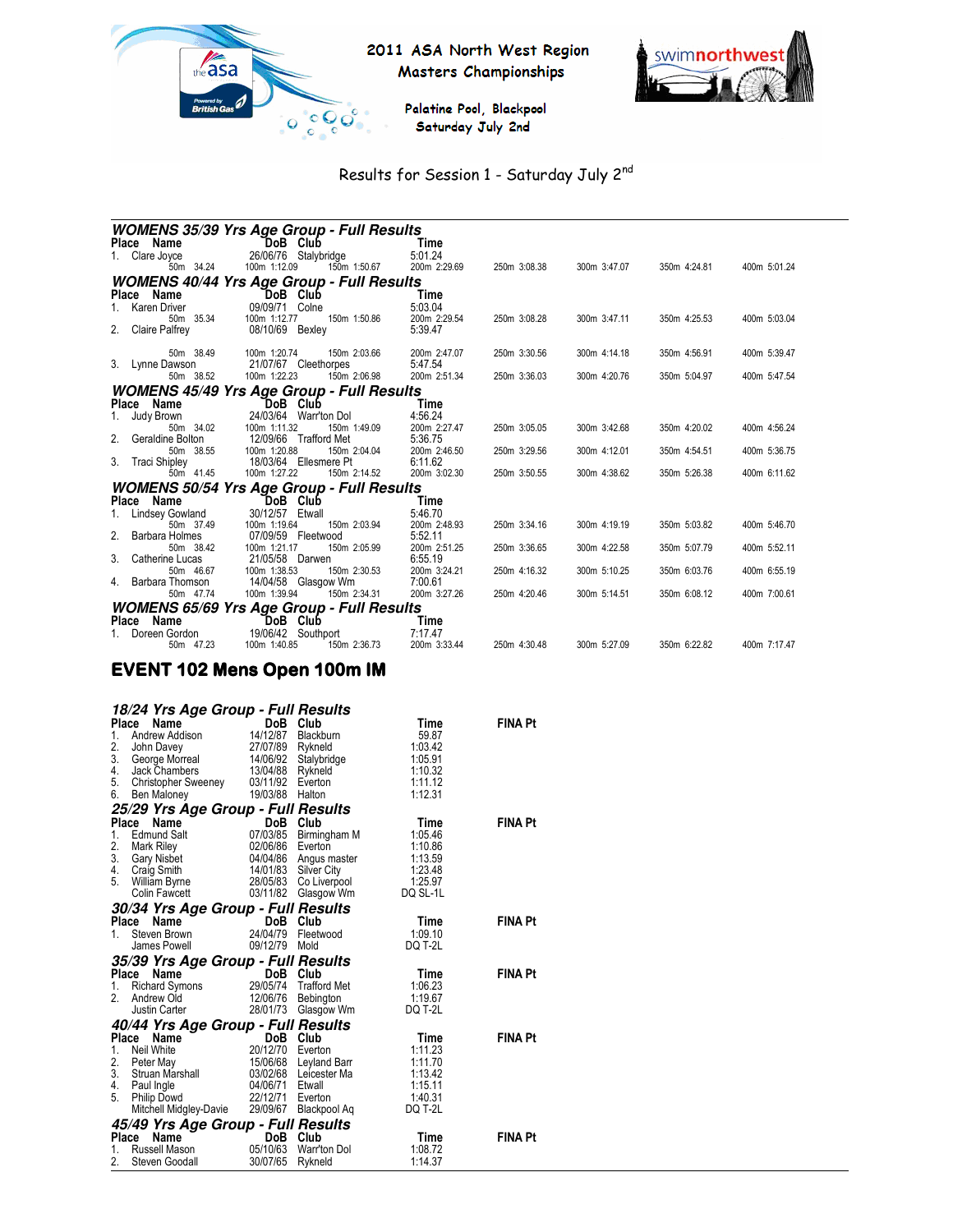

# 2011 ASA North West Region Masters Championships



Palatine Pool, Blackpool · Saturday July 2nd

# Results for Session 1 - Saturday July 2nd

| 3.<br>4. | Kevin Comer<br>Jan Glynn           | 08/07/65<br>30/01/62   | Halton<br>Blackburn   | 1:24.43<br>1:29.40  |                |
|----------|------------------------------------|------------------------|-----------------------|---------------------|----------------|
| 5.       | Joe Sabatini<br><b>Tim Clark</b>   | 11/12/64<br>29/03/65   | Garston<br>Rykneld    | 1:34.44<br>DQ SL-3L |                |
|          | 50/54 Yrs Age Group - Full Results |                        |                       |                     |                |
|          | Place<br>Name                      | DoB                    | Club                  | Time                | <b>FINA Pt</b> |
| 1.       | Philip Collinson                   |                        | 01/01/60 Blackpool Ag | 1:12.94             |                |
| 2.       | Martyn Finney                      | 07/02/58 Etwall        |                       | 1:29.43             |                |
| 3.       | <b>Stuart McGurk</b>               |                        | 05/05/61 Troutbeck Br | 1:42.57             |                |
|          | 55/59 Yrs Age Group - Full Results |                        |                       |                     |                |
|          | Place<br>Name                      | DoB Club               |                       | Time                | <b>FINA Pt</b> |
| 1.       | Graham Pearson                     |                        | 19/11/52 Carlisle Mas | 1:21.58             |                |
| 2.       | Ashley McEwen                      |                        | 11/03/55 Trafford Met | 1:23.95             |                |
|          | 60/64 Yrs Age Group - Full Results |                        |                       |                     |                |
|          | Place<br>Name<br>Derek Booth       | DoB<br>02/08/49 Halton | Club                  | Time<br>1:23.82     | <b>FINA Pt</b> |
| 1.<br>2. | Paul Lucas                         |                        | 26/01/49 Blackpool Aq | 1:31.14             |                |
| 3.       | Raymond Marshall                   | 16/03/49 Halton        |                       | 1:55.24             |                |
|          | Graham Padgett                     |                        | 13/12/47 Warr'ton Dol | DQ T-2L             |                |
|          | 65/69 Yrs Age Group - Full Results |                        |                       |                     |                |
|          | Name<br>Place                      | DoB Club               |                       | Time                | <b>FINA Pt</b> |
| 1.       | <b>Tony Catterall</b>              | 07/09/46 Colne         |                       | 1:30.34             |                |
| 2.       | Alex Brown                         | 08/09/44               | Blyth                 | 1:33.63             |                |
| 3.       | Roger Harrison                     |                        | 05/04/44 Trafford Met | 2:17.09             |                |
|          | 70/74 Yrs Age Group - Full Results |                        |                       |                     |                |
|          | Name<br>Place                      |                        | DoB Club              | Time                | <b>FINA Pt</b> |
| 1.       | Maurice McDonald                   | 22/08/38               | Co Liverpool          | 2:02.55             |                |

# **EVENT 103 Womens Open 100m IM**

| <b>25/29 Yrs Age Group - Full Results<br/> Place Name Grime DoB Club<br/> 1. Joanne Grime 19/01/86 Pioneer 79<br/> 2. Emma Ross 06/08/86 Trafford Met</b> |                     | Time<br>1:15.21<br>1:15.66 | FINA Pt        |
|-----------------------------------------------------------------------------------------------------------------------------------------------------------|---------------------|----------------------------|----------------|
| <b>30/34 Yrs Age Group - Full Results<br/>Place Name DoB Club<br/>1. Christine Butterworth 20/07/79 Blackpool Aq</b>                                      |                     | Time<br>1:23.87            | <b>FINA Pt</b> |
| <b>35/39 Yrs Age Group - Full Results<br/>Place Name DoB Club<br/>1. Gail Simpson 03/03/73 Everton</b>                                                    |                     | Time<br>1:38.13            | <b>FINA Pt</b> |
| <b>40/44 Yrs Age Group - Full Results<br/> Place Name DoB Club<br/> 1. Helen Sadler 09/11/70 Trafford Met<br/> 2. Lynne Dawson 21/07/67 Cleethorpes</b>   |                     | Time<br>1:14.75<br>1:27.03 | <b>FINA Pt</b> |
| <b>45/49 Yrs Age Group - Full Results<br/>Place Name DoB Club<br/>1. Audrey Watson 25/11/63 Spondon Mast</b>                                              |                     | Time<br>1:32.56            | <b>FINA Pt</b> |
| <b>50/54 Yrs Age Group - Full Results<br/> Place Name DoB Club<br/> 1. Anne Morrissey 14/02/60 Phoenix IRL<br/> 2. Barbara Holmes 07/09/59 Fleetwood</b>  |                     | Time<br>1:26.42<br>1:29.85 | <b>FINA Pt</b> |
| 55/59 Yrs Age Group - Full Results<br>Place Name DoB Club                                                                                                 |                     | Time                       | <b>FINA Pt</b> |
| 1. Kathleen Tunnicliffe 02/02/52 Etwall                                                                                                                   |                     | 1:24.65                    |                |
| <b>60/64 Yrs Age Group - Full Results<br/>Place Name DoB Club<br/>1. Jennifer Merritt 17/05/51 Spondon Mast</b>                                           |                     | Time<br>1:26.46            | <b>FINA Pt</b> |
| 70/74 Yrs Age Group - Full Results<br>Place Name DoB Club                                                                                                 |                     | Time                       | <b>FINA Pt</b> |
| 1. Brenda Walker                                                                                                                                          | 14/02/38 Co Chester | 1:53.20                    |                |

# EVENT 104 Mens Open 50m Backstroke

#### **18/24 Yrs Age Group - Full Results**

| Place Name        |                  | DoB Club             | Time  | <b>FINA Pt</b> |
|-------------------|------------------|----------------------|-------|----------------|
| 1. Andrew Addison |                  | 14/12/87 Blackburn   | 27.22 |                |
| 2. John Davey     | 27/07/89 Rykneld |                      | 30.05 |                |
| 3. George Morreal |                  | 14/06/92 Stalvbridge | 30.38 |                |
| 4. Robert Sexton  |                  | 01/12/89 Stalybridge | 31.83 |                |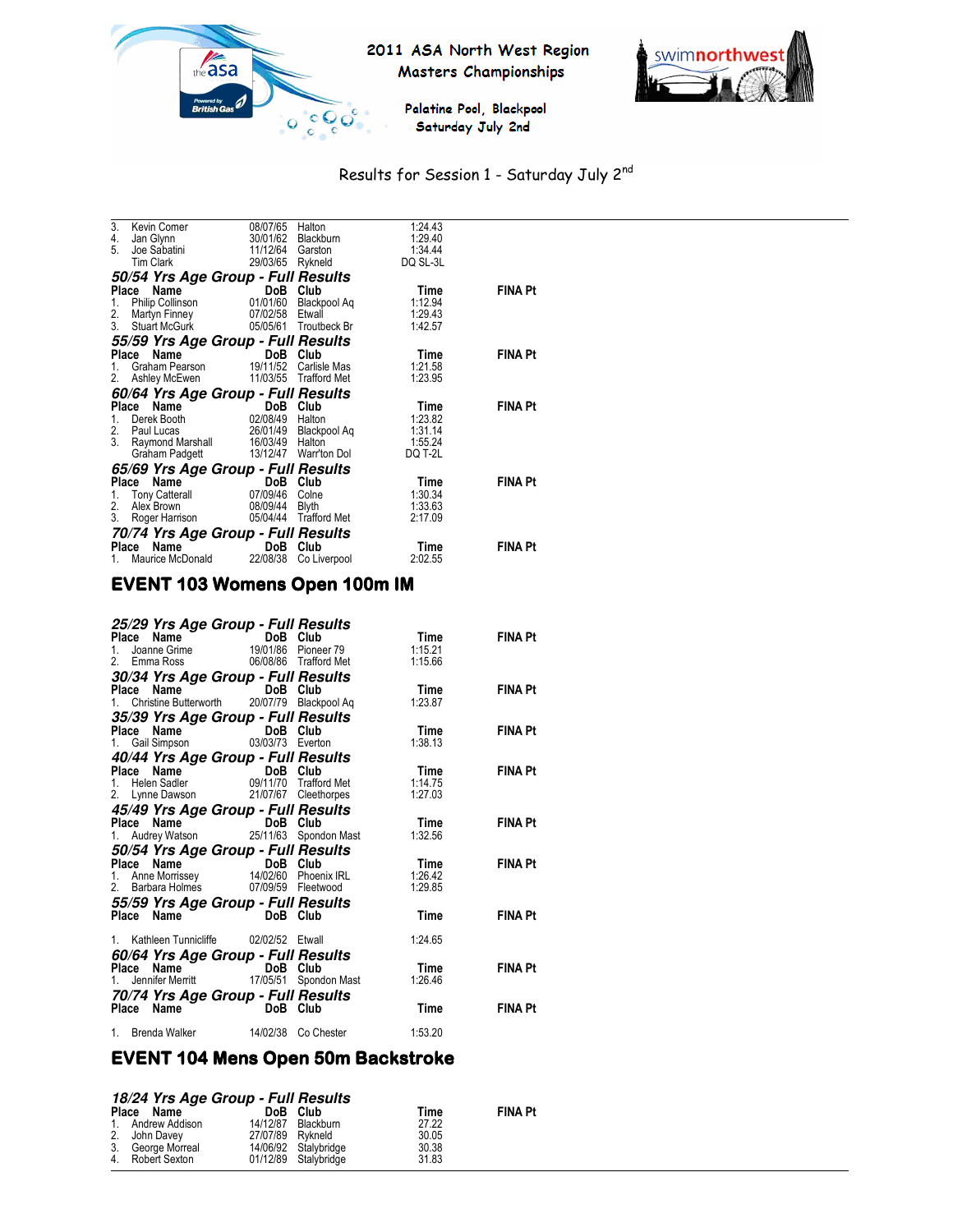

# 2011 ASA North West Region Masters Championships



Palatine Pool, Blackpool Saturday July 2nd

# Results for Session 1 - Saturday July 2nd

| 5.<br>6. | Christopher Sweeney<br>Jack Chambers 13/04/88 Rykneld                                                                                                                                                                                    | 03/11/92 | Everton                                               | 33.51<br>33.84 |                |
|----------|------------------------------------------------------------------------------------------------------------------------------------------------------------------------------------------------------------------------------------------|----------|-------------------------------------------------------|----------------|----------------|
|          | 25/29 Yrs Age Group - Full Results                                                                                                                                                                                                       |          |                                                       |                |                |
|          |                                                                                                                                                                                                                                          |          |                                                       | Time           | FINA Pt        |
|          | Place Name<br>1. Gary Nisbet 04/04/86 Angus master                                                                                                                                                                                       |          |                                                       | 34.26          |                |
|          |                                                                                                                                                                                                                                          |          |                                                       |                |                |
|          | 30/34 Yrs Age Group - Full Results                                                                                                                                                                                                       |          |                                                       |                |                |
|          | Place Name<br><b>ce Name</b><br>Piotr Markiewicz 21/                                                                                                                                                                                     | DoB Club |                                                       | Time           | <b>FINA Pt</b> |
| 1.       |                                                                                                                                                                                                                                          |          | 21/04/80 Cleethorpes                                  | 31.95          |                |
|          | 35/39 Yrs Age Group - Full Results                                                                                                                                                                                                       |          |                                                       |                |                |
| 1.       | Place Name                                                                                                                                                                                                                               |          |                                                       | Time<br>33.48  | <b>FINA Pt</b> |
| 2.       |                                                                                                                                                                                                                                          |          | 29/05/74 Trafford Met<br>28/01/73 Glasgow Wm          | 35.26          |                |
|          | 40/44 Yrs Age Group - Full Results<br>Place Name DoB Club Time<br>1. Peter Jones 29/09/70 Clitheroe 28.36<br>2. Garry Vickers 15/04/88 Elval 34.73<br>2. Garry Vickers 15/04/88 Elval 34.73<br>4. David Fleetwood 23/11/70 Glasgow Wm 36 |          |                                                       |                |                |
|          |                                                                                                                                                                                                                                          |          |                                                       |                | <b>FINA Pt</b> |
|          |                                                                                                                                                                                                                                          |          |                                                       |                |                |
|          |                                                                                                                                                                                                                                          |          |                                                       |                |                |
|          |                                                                                                                                                                                                                                          |          |                                                       |                |                |
|          |                                                                                                                                                                                                                                          |          |                                                       |                |                |
|          |                                                                                                                                                                                                                                          |          |                                                       |                |                |
|          | <b>45/49 Yrs Age Group - Full Results<br/>Place Name DoB Club<br/>1. Russell Mason 05/10/63 Warrton Dol<br/>29/03/65 Rykneld 29/03/65 Rykneld</b>                                                                                        |          |                                                       |                |                |
|          |                                                                                                                                                                                                                                          |          |                                                       | Time<br>32.99  | <b>FINA Pt</b> |
| 2.       |                                                                                                                                                                                                                                          |          |                                                       | 34.61          |                |
| 3.       |                                                                                                                                                                                                                                          |          |                                                       | 34.81          |                |
|          |                                                                                                                                                                                                                                          |          |                                                       |                |                |
|          | <b>50/54 Yrs Age Group - Full Results<br/>Place Name DoB Club<br/>1. Gary Hurr 09/09/61 Glasgow Wm<br/>2. Martyn Finney 07/02/58 Etwall</b>                                                                                              |          |                                                       | Time           | FINA Pt        |
|          |                                                                                                                                                                                                                                          |          |                                                       | 39.58          |                |
|          | Gary Flun<br>Martyn Finney                                                                                                                                                                                                               |          |                                                       | 45.55          |                |
|          | 3. Stuart McGurk                                                                                                                                                                                                                         |          | 05/05/61 Troutbeck Br                                 | 51.18          |                |
|          | <b>55/59 Yrs Age Group - Full Results<br/>Place Name DoB Club<br/>1. David Randall 28/08/54 Trafford Met</b>                                                                                                                             |          |                                                       |                |                |
|          |                                                                                                                                                                                                                                          |          |                                                       | Time           | <b>FINA Pt</b> |
|          |                                                                                                                                                                                                                                          |          |                                                       | 40.95          |                |
|          | 60/64 Yrs Age Group - Full Results                                                                                                                                                                                                       |          |                                                       |                |                |
|          | Place Name<br>1. Derek Booth 02/08/49 Halton<br>2. Paul Lucas 26/01/49 Blackpool Aq                                                                                                                                                      |          |                                                       | Time           | <b>FINA Pt</b> |
|          |                                                                                                                                                                                                                                          |          |                                                       | 39.70          |                |
|          | 3. Raymond Marshall 16/03/49 Halton                                                                                                                                                                                                      |          |                                                       | 45.18<br>55.42 |                |
|          |                                                                                                                                                                                                                                          |          |                                                       |                |                |
|          | <b>65/69 Yrs Age Group - Full Results<br/>Place Name DoB Club<br/>1. William Dalzell 29/11/43 Southport</b>                                                                                                                              |          |                                                       | Time           | <b>FINA Pt</b> |
|          |                                                                                                                                                                                                                                          |          |                                                       | 47.84          |                |
|          |                                                                                                                                                                                                                                          |          |                                                       |                |                |
|          | <b>70/74 Yrs Age Group - Full Results<br/>Place Name DoB Club<br/>1. Neil MacKinnon 28/05/41 Trafford Met</b><br>Place Name                                                                                                              |          |                                                       | Time           | <b>FINA Pt</b> |
|          |                                                                                                                                                                                                                                          |          |                                                       | 41.92          |                |
| 2.       | John Anderson                                                                                                                                                                                                                            |          | Trafford Met<br>Trafford Met<br>27/07/37 Trafford Met | 53.20          |                |

#### EVENT 105 Womens Open 50m Backstroke

| 18/24 Yrs Age Group - Full Results                        |  |       |                |
|-----------------------------------------------------------|--|-------|----------------|
|                                                           |  | Time  | <b>FINA Pt</b> |
|                                                           |  | 33.44 |                |
|                                                           |  |       |                |
| 25/29 Yrs Age Group - Full Results<br>Place Name DoB Club |  | Time  | <b>FINA Pt</b> |
| 1. Louise Innes 07/05/84 Glasgow Wm                       |  | 33.61 |                |
|                                                           |  |       |                |
| 35/39 Yrs Age Group - Full Results<br>Place Name DoB Club |  | Time  | <b>FINA Pt</b> |
| 1. Gail Simpson 03/03/73 Everton                          |  | 48.10 |                |
|                                                           |  |       |                |
| 50/54 Yrs Age Group - Full Results<br>Place Name DoB Club |  | Time  | <b>FINA Pt</b> |
| 1. Karen Barton 30/09/60 Southport                        |  | 38.71 |                |
| 2. Barbara Holmes 07/09/59 Fleetwood                      |  | 41.10 |                |
| 3. Barbara Thomson 14/04/58 Glasgow Wm                    |  | 56.24 |                |
| 55/59 Yrs Age Group - Full Results                        |  |       |                |
| Place Name DoB Club                                       |  | Time  | <b>FINA Pt</b> |
| 1. Kathleen Tunnicliffe 02/02/52 Etwall                   |  | 38.29 |                |
| 65/69 Yrs Age Group - Full Results                        |  |       |                |
| Place Name DoB Club                                       |  | Time  | <b>FINA Pt</b> |
| 1. Doreen Gordon 19/06/42 Southport                       |  | 48.69 |                |
| 70/74 Yrs Age Group - Full Results                        |  |       |                |
| Place Name DoB Club                                       |  | Time  | <b>FINA Pt</b> |
| 1. Brenda Walker 14/02/38 Co Chester                      |  | 51.76 |                |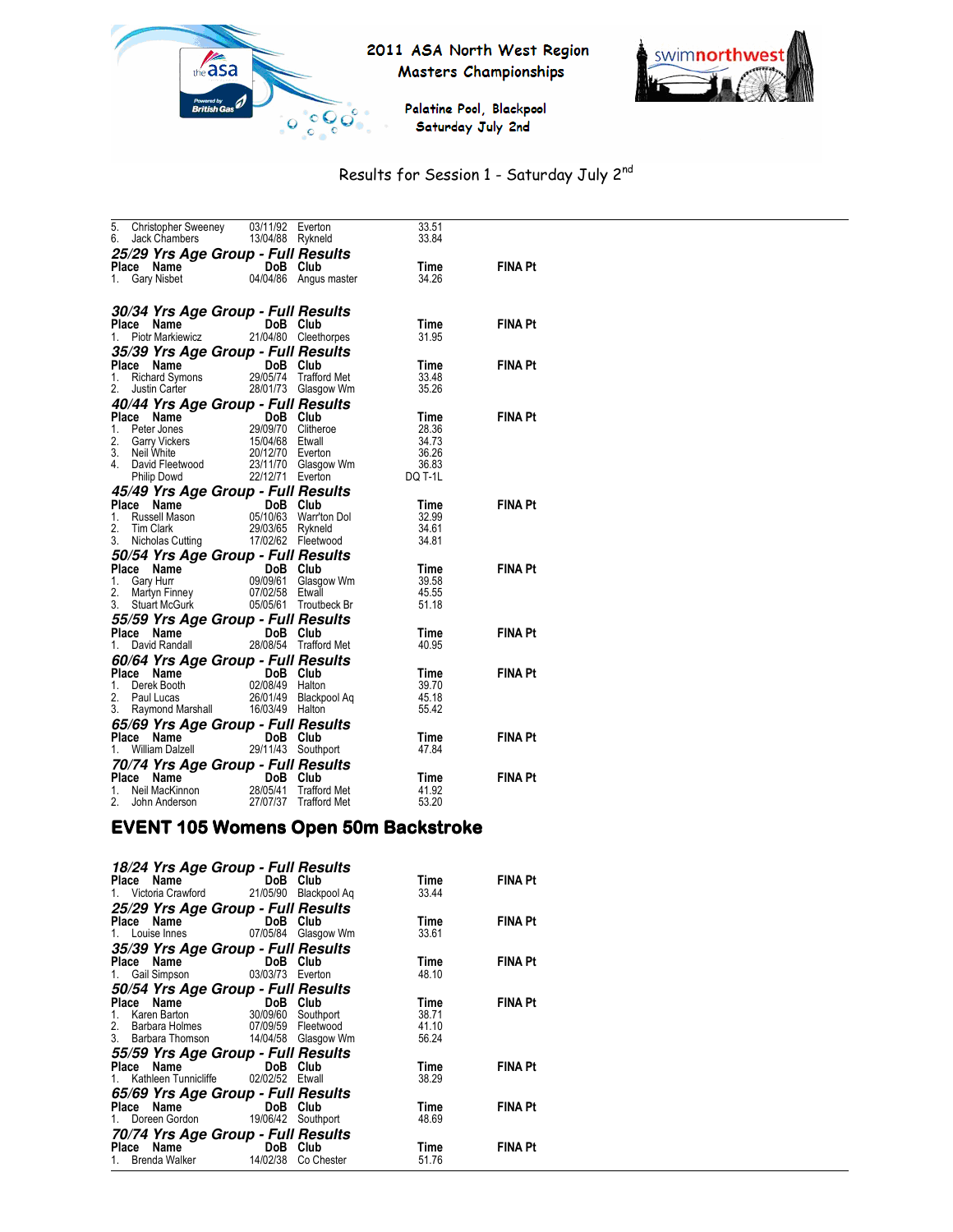

2011 ASA North West Region Masters Championships



Palatine Pool, Blackpool Saturday July 2nd

# Results for Session 1 - Saturday July 2nd

| 75/79 Yrs Age Group - Full Results |                    |       |                |
|------------------------------------|--------------------|-------|----------------|
| Place Name                         | DoB Club           | Time  | <b>FINA Pt</b> |
| 1. Barbara Morton                  | 24/04/33 Southport | 59.90 |                |

# EVENT 106 Mens/Womens Open 200m Butterfly

| <b>MENS 18/24 Yrs Age Group - Full Results</b> |                                                |  |         |       |         |         |  |
|------------------------------------------------|------------------------------------------------|--|---------|-------|---------|---------|--|
| Place Name DoB Club                            |                                                |  | Time    | 50    | 100     | 150     |  |
| 1. George Morreal 14/06/92 Stalybridge         |                                                |  | 2:32.55 | 31.78 | 1:08.85 | 1:49.36 |  |
| <b>MENS 25/29 Yrs Age Group - Full Results</b> |                                                |  |         |       |         |         |  |
| Place Name DoB Club                            |                                                |  | Time    | 50    | 100     | 150     |  |
| 1. Mark Riley 02/06/86 Everton                 |                                                |  | 2:28.26 | 33.04 | 1:11.63 | 1:50.20 |  |
| <b>MENS 30/34 Yrs Age Group - Full Results</b> |                                                |  |         |       |         |         |  |
| Place Name DoB Club                            |                                                |  | Time    | 50    | 100     | 150     |  |
| 1. Christoph Rahmede 17/06/79 Shiverers        |                                                |  | 2:35.47 | 34.51 | 1:14.34 | 1:54.48 |  |
| <b>MENS 45/49 Yrs Age Group - Full Results</b> |                                                |  |         |       |         |         |  |
| Place Name DoB Club                            |                                                |  | Time    | 50    | 100     | 150     |  |
| 1. Andrew Gristwood 14/06/64 Cleethorpes       |                                                |  | 2:49.39 | 37.59 | 1:21.25 | 2:05.40 |  |
| <b>MENS 50/54 Yrs Age Group - Full Results</b> |                                                |  |         |       |         |         |  |
| Place Name DoB Club                            |                                                |  | Time    | 50    | 100     | 150     |  |
| 1. Gerald Kelleher 14/02/58 Warr'ton Dol       |                                                |  | 3:05.30 | 42.51 | 1:30.13 | 2:18.58 |  |
| <b>MENS 60/64 Yrs Age Group - Full Results</b> |                                                |  |         |       |         |         |  |
| Place Name DoB Club                            |                                                |  | Time    | 50    | 100     | 150     |  |
| 1. Robert Telford 27/09/49 Glasgow Wm          |                                                |  | 4:22.54 | 53.74 | 2:01.35 | 3:13.58 |  |
|                                                | <b>MENS 65/69 Yrs Age Group - Full Results</b> |  |         |       |         |         |  |
| Place Name                                     | DoB Club                                       |  | Time    | 50    | 100     | 150     |  |
| 1. Tony Catterall 07/09/46 Colne               |                                                |  | 3:38.26 | 48.60 | 1:43.38 | 2:41.22 |  |

# EVENT 107 Mens Open 100m Freestyle

|                  | 18/24 Yrs Age Group - Full Results         |                  |                                             |                    |                |
|------------------|--------------------------------------------|------------------|---------------------------------------------|--------------------|----------------|
| Place            | Name                                       | DoB Club         |                                             | Time               | 50             |
| 1.               | Andrew Addison                             |                  | 14/12/87 Blackburn                          | 53.74              | 26.77          |
| 2.               | <b>Robert Sexton</b>                       | 01/12/89         | Stalybridge                                 | 57.82              | 27.71          |
| 3.               | Christopher Sweeney                        | 03/11/92 Everton |                                             | 1:03.28            | 30.30          |
| 4.               | Ben Maloney                                | 19/03/88 Halton  |                                             | 1:03.44            | 31.14          |
|                  | 25/29 Yrs Age Group - Full Results         |                  |                                             |                    |                |
|                  | Place Name                                 | DoB Club         |                                             | Time               | 50             |
| 1.<br>2.         | Daniel Green                               |                  | 28/02/85 Stockport Mo                       | 54.76              | 26.44          |
| 3.               | Jonathan Furnival                          |                  | 29/11/82 Trafford Met                       | 59.29              | 27.92          |
| 4.               | Craig Smith<br>Colin Fawcett               |                  | 14/01/83 Silver City<br>03/11/82 Glasgow Wm | 1:12.98<br>1:13.73 | 34.54<br>35.14 |
|                  |                                            |                  |                                             |                    |                |
| Place            | 30/34 Yrs Age Group - Full Results<br>Name | DoB Club         |                                             | Time               | 50             |
| 1.               | <b>Christopher Knee</b>                    |                  | 04/02/79 Co Leeds                           | 56.94              | 26.51          |
| $\overline{2}$ . | <b>Piotr Markiewicz</b>                    |                  | 21/04/80 Cleethorpes                        | 57.18              | 27.41          |
| 3.               | Paul Wilkinson                             |                  | 21/01/79 Blackpool Aq                       | 57.69              | 27.36          |
| 4.               | Steven Brown                               |                  | 24/04/79 Fleetwood                          | 59.29              | 27.86          |
| 5.               | James Powell                               | 09/12/79 Mold    |                                             | 1:13.43            | 35.69          |
| 6.               | James Stuart                               |                  | 04/01/80 Southport                          | 1:19.21            | 39.06          |
|                  | 35/39 Yrs Age Group - Full Results         |                  |                                             |                    |                |
|                  | Place Name                                 | DoB Club         |                                             | Time               | 50             |
| 1.               | <b>Richard Symons</b>                      |                  | 29/05/74 Trafford Met                       | 57.92              | 28.22          |
| 2.               | Justin Carter                              |                  | 28/01/73 Glasgow Wm                         | 1:01.97            | 29.79          |
| 3.               | Marek Dynda                                |                  | 15/06/76 Barrow LD                          | 1:06.75            | 30.33          |
|                  | 40/44 Yrs Age Group - Full Results         |                  |                                             |                    |                |
| Place            | Name                                       | DoB Club         |                                             | Time               | 50             |
| 1.               | <b>Paul Clemence</b>                       |                  | 19/06/70 Co Leeds                           | 54.98              | 26.27          |
| 2.               | Justin Palfrey                             | 16/07/71 Bexley  |                                             | 1:01.37            | 29.54          |
| 3.               | David Fleetwood                            |                  | 23/11/70 Glasgow Wm                         | 1:01.43            | 29.76          |
| 4.               | Jeremy Cooper                              |                  | 04/05/67 Trafford Met                       | 1:01.48            | 29.07          |
| 5.               | Struan Marshall                            |                  | 03/02/68 Leicester Ma                       | 1:01.98            | 29.75          |
| 6.<br>7.         | Andrew Cox<br><b>Philip Croxall</b>        | 12/01/69 Colne   | 30/05/67 Blackpool Aq                       | 1:02.59<br>1:04.95 | 29.31<br>30.48 |
| 8.               | Paul Ingle                                 | 04/06/71         | Etwall                                      | 1:06.54            | 31.14          |
| 9.               | Fernando Leon-Solis                        |                  | 01/11/67 Glasgow Wm                         | 1:11.24            | 33.78          |
|                  |                                            |                  |                                             |                    |                |
| Place            | 45/49 Yrs Age Group - Full Results<br>Name | <b>DoB</b>       | Club                                        | Time               | 50             |
| 1.               | Russell Mason                              |                  | 05/10/63 Warr'ton Dol                       | 1:01.14            | 29.28          |
| 2.               | <b>Tim Clark</b>                           | 29/03/65         | Rykneld                                     | 1:05.42            | 30.96          |
| 3.               | Paul Gibson                                | 28/11/65         | Carlisle Mas                                | 1:08.37            | 31.82          |
|                  |                                            |                  |                                             |                    |                |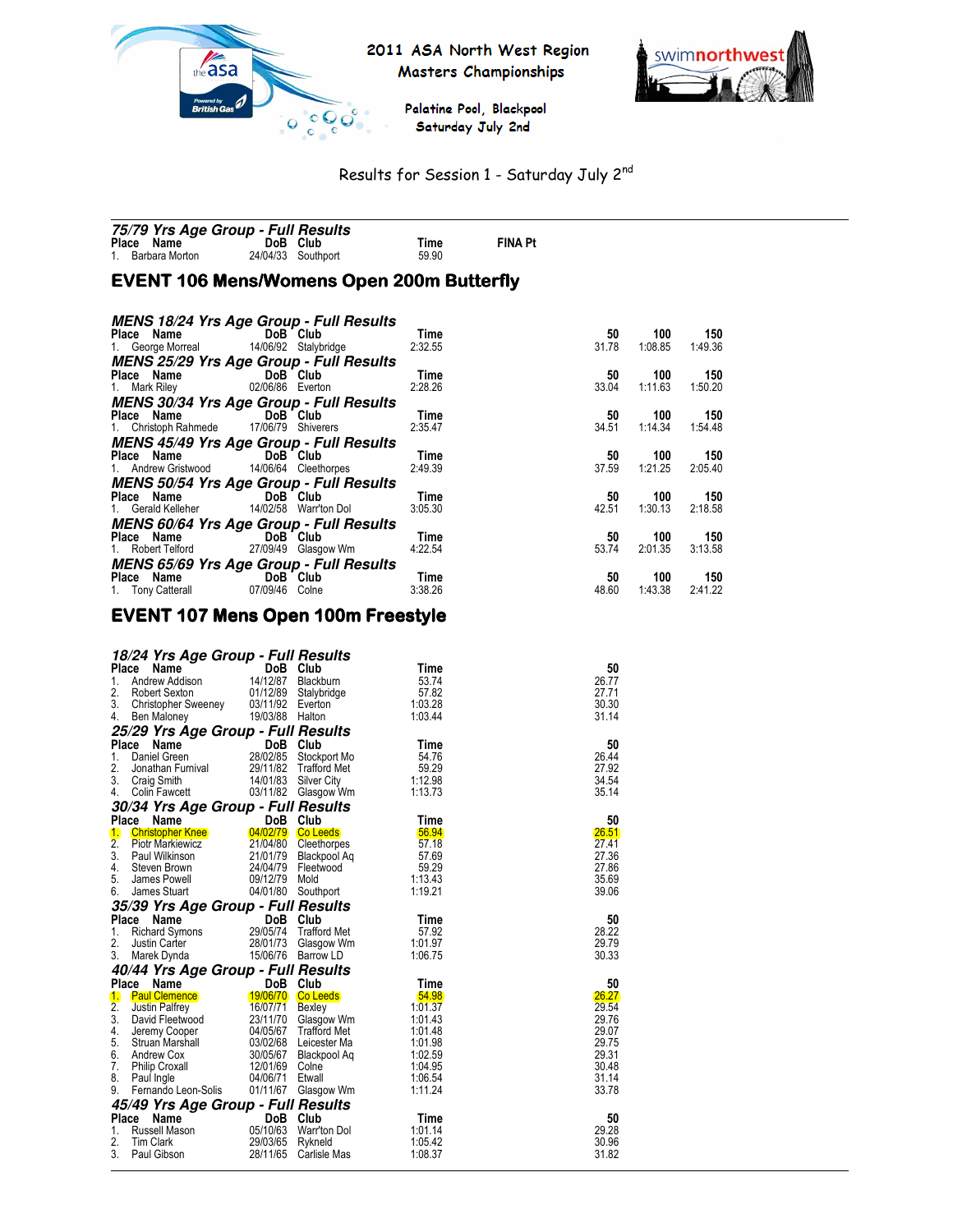





# Results for Session 1 - Saturday July 2nd

| 4.<br>Kevin Comer                  | 08/07/65              | Halton       | 1:15.05 | 35.88 |
|------------------------------------|-----------------------|--------------|---------|-------|
| 50/54 Yrs Age Group - Full Results |                       |              |         |       |
| Place Name                         | DoB                   | Club         | Time    | 50    |
| 1.<br>Philip Collinson             | 01/01/60              | Blackpool Aq | 1:01.68 | 29.31 |
| 2.<br>Gary Hurr                    | 09/09/61 Glasgow Wm   |              | 1:10.42 | 33.94 |
| 3.<br>Steven Willder               | 26/10/59              | Blackpool Ag | 1:21.08 | 40.11 |
| 55/59 Yrs Age Group - Full Results |                       |              |         |       |
| Place<br>Name                      | DoB                   | Club         | Time    | 50    |
| 1.<br>Ashley McEwen                | 11/03/55 Trafford Met |              | 1:10.46 | 33.99 |
| 2.<br>David Randall                | 28/08/54 Trafford Met |              | 1:14.04 | 36.43 |
| 60/64 Yrs Age Group - Full Results |                       |              |         |       |
| Place Name                         | DoB Club              |              | Time    | 50    |
| Derek Booth<br>1.                  | 02/08/49              | Halton       | 1:11.15 | 33.90 |
| 2. Raymond Marshall                | 16/03/49              | Halton       | 1:36.80 | 45.20 |
| 65/69 Yrs Age Group - Full Results |                       |              |         |       |
| Place<br>Name                      | DoB Club              |              | Time    | 50    |
| 1.<br><b>Tony Catterall</b>        | 07/09/46              | Colne        | 1:16.37 | 36.55 |
| 2.<br>Alex Brown                   | 08/09/44 Blyth        |              | 1:17.52 | 37.71 |
| 3.<br>William Dalzell              | 29/11/43 Southport    |              | 1:19.94 | 37.15 |
| Roger Harrison<br>4.               | 05/04/44 Trafford Met |              | 1:41.30 | 48.52 |
| 70/74 Yrs Age Group - Full Results |                       |              |         |       |
| Place Name                         | <b>DoB</b>            | Club         | Time    | 50    |
| Maurice McDonald<br>1.             | 22/08/38              | Co Liverpool | 1:37.63 | 46.33 |

# EVENT 108 Womens Open 100m Freestyle

| 18/24 Yrs Age Group - Full Results           |                      |                       |         |       |
|----------------------------------------------|----------------------|-----------------------|---------|-------|
| Place Name                                   | DoB Club             |                       | Time    | 50    |
| Laura Bowden<br>1.                           |                      | 18/10/87 Trafford Met | 1:02.69 | 30.62 |
| Victoria Crawford<br>$2_{\cdot}$             |                      | 21/05/90 Blackpool Aq | 1:06.32 | 32.03 |
| 25/29 Yrs Age Group - Full Results           |                      |                       |         |       |
| Place Name                                   |                      | DoB Club              | Time    | 50    |
| Louise Innes<br>1.                           |                      | 07/05/84 Glasgow Wm   | 1:03.63 | 30.49 |
| 2. Elodie Bourgault                          |                      | 05/04/85 Glasgow Wm   | 1:08.86 | 32.83 |
| 3. Rebecca Lennon                            |                      | 13/11/82 Trafford Met | 1:08.97 | 32.71 |
| 4.<br>Sarah Davey                            |                      | 09/07/83 Glasgow Wm   | 1:09.69 | 32.61 |
| 35/39 Yrs Age Group - Full Results           |                      |                       |         |       |
| Place Name                                   | DoB Club             |                       | Time    | 50    |
| Clare Joyce<br>1.                            | 26/06/76 Stalybridge |                       | 1:06.92 | 31.98 |
| 40/44 Yrs Age Group - Full Results           |                      |                       |         |       |
| Place Name                                   | DoB                  | Club                  | Time    | 50    |
| Deborah Tuck<br>1.                           |                      | 23/02/70 Cleethorpes  | 1:07.95 | 32.67 |
| 2 <sub>1</sub><br>Karen Driver               | 09/09/71 Colne       |                       | 1:10.57 | 34.34 |
| 45/49 Yrs Age Group - Full Results           |                      |                       |         |       |
| Place Name                                   | DoB Club             |                       | Time    | 50    |
| 1. Audrey Watson 25/11/63 Spondon Mast       |                      |                       | 1:16.31 | 35.97 |
| 2.<br>Elaine Cooke 16/12/64 Southport        |                      |                       | 1:17.71 | 35.94 |
| 3.<br>Judie Mayolfi-Rebaudi 18/07/62 Rykneld |                      |                       | 1:23.91 | 37.82 |
| 50/54 Yrs Age Group - Full Results           |                      |                       |         |       |
| Place Name                                   |                      | DoB Club              | Time    | 50    |
| Lindsey Gowland<br>1.                        | 30/12/57             | Etwall                | 1:11.49 | 34.10 |
| 2.<br>Barbara Holmes                         |                      | 07/09/59 Fleetwood    | 1:16.29 | 36.08 |
| 3.<br>Catherine Lucas                        | 21/05/58 Darwen      |                       | 1:30.71 | 43.78 |
| 65/69 Yrs Age Group - Full Results           |                      |                       |         |       |
| Name<br>Place                                | DoB                  | Club                  | Time    | 50    |
| Doreen Gordon<br>1.                          |                      | 19/06/42 Southport    | 1:31.92 | 43.51 |

# EVENT 109 Mens Open 100m Breaststroke

|    | 18/24 Yrs Age Group - Full Results |                  |                       |         |       |
|----|------------------------------------|------------------|-----------------------|---------|-------|
|    | Place Name                         |                  | DoB Club              | Time    | 50    |
|    | 1. John Davey                      | 27/07/89 Rykneld |                       | 1:10.26 | 32.98 |
|    | 2. Robert Sexton                   |                  | 01/12/89 Stalybridge  | 1:21.16 | 37.14 |
|    | 25/29 Yrs Age Group - Full Results |                  |                       |         |       |
|    | Place Name                         |                  | DoB Club              | Time    | 50    |
|    | 1. Edmund Salt                     |                  | 07/03/85 Birmingham M | 1:12.35 | 33.71 |
|    | 2. Gary Nisbet                     |                  | 04/04/86 Angus master | 1:24.98 | 40.10 |
| 3. | Colin Fawcett                      |                  | 03/11/82 Glasgow Wm   | 1:38.05 | 46.30 |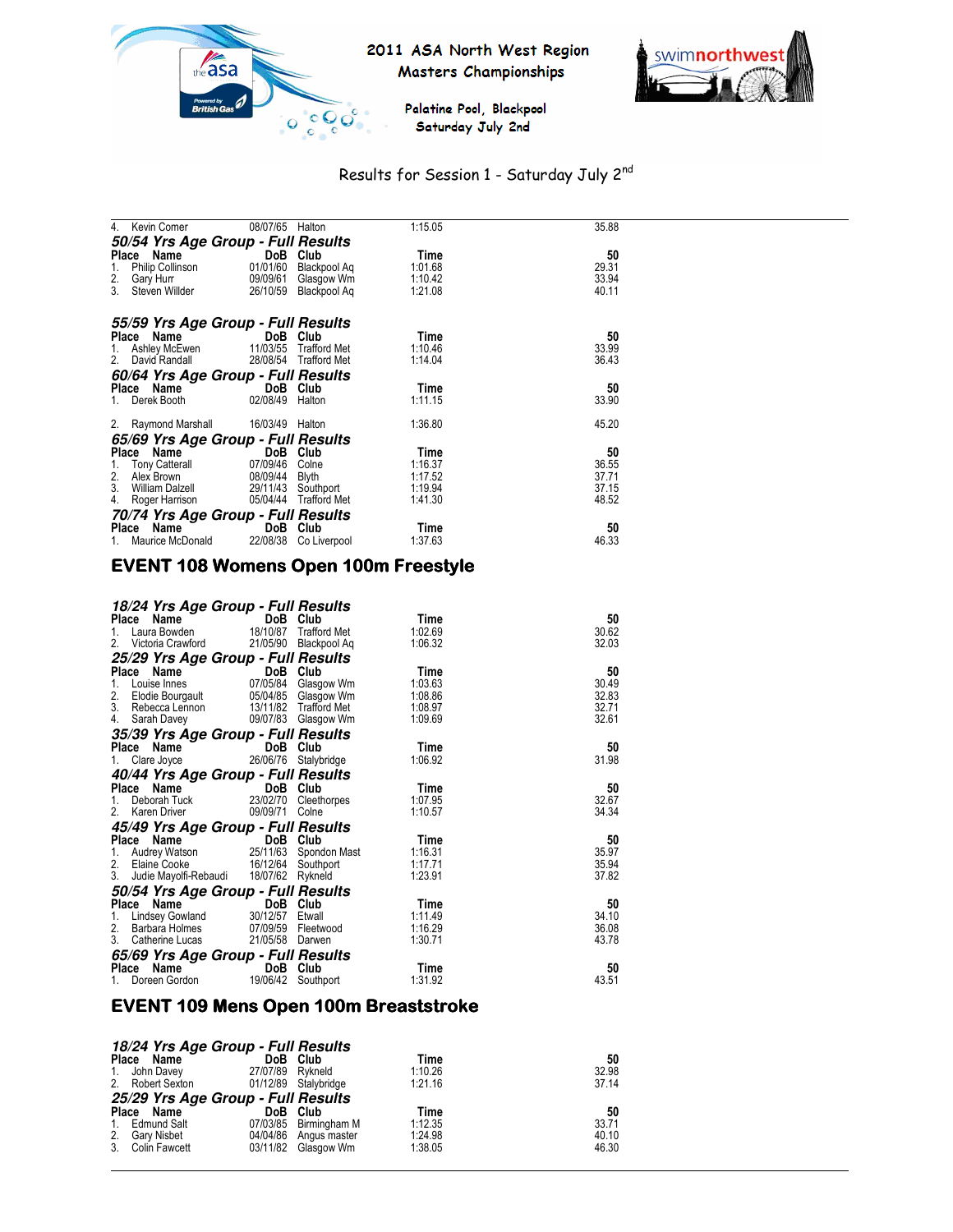



Palatine Pool, Blackpool Saturday July 2nd

# Results for Session 1 - Saturday July 2nd

| 30/34 Yrs Age Group - Full Results                                                                                                           |                                                           |                       |                    |                |
|----------------------------------------------------------------------------------------------------------------------------------------------|-----------------------------------------------------------|-----------------------|--------------------|----------------|
| Place Name                                                                                                                                   | DoB Club                                                  |                       | Time               | 50             |
| Ross Turner<br>1.                                                                                                                            | 11/04/80 Rugby                                            |                       | 1:10.13            | 32.04          |
| 2.<br><b>Phillip Burchell</b>                                                                                                                | 26/02/80 Mold                                             |                       | 1:18.29            | 36.13          |
| James Stuart                                                                                                                                 |                                                           | 04/01/80 Southport    | DQ ST-             |                |
| 35/39 Yrs Age Group - Full Results                                                                                                           |                                                           |                       |                    |                |
| Place Name                                                                                                                                   | DoB Club                                                  |                       | Time               | 50             |
| <b>Commental Science Marine Comment</b> OT<br>1.                                                                                             | 07/12/73                                                  | Blackpool Aq          | 1:19.85            | 37.39          |
| Peter Bancroft                                                                                                                               | 05/08/73                                                  | Stalybridge           | DQ T-3L            |                |
|                                                                                                                                              |                                                           |                       |                    |                |
| 40/44 Yrs Age Group - Full Results                                                                                                           |                                                           |                       |                    |                |
| Place Name<br>Ce Name DoB Club<br>David Massey 24/10/67 Stalybridge<br>Peter May 15/06/68 Leyland Barr<br>Toby Shipley 21/06/71 Ellesmere Pt |                                                           |                       | Time               | 50             |
| 1.                                                                                                                                           |                                                           |                       | 1:16.98            | 36.67          |
| 2.<br>3.                                                                                                                                     |                                                           |                       | 1:19.36            | 37.39<br>39.26 |
| 4.<br>David Fleetwood                                                                                                                        |                                                           | 23/11/70 Glasgow Wm   | 1:23.85<br>1:25.75 | 40.57          |
|                                                                                                                                              |                                                           |                       |                    |                |
| 45/49 Yrs Age Group - Full Results                                                                                                           |                                                           |                       |                    |                |
| Place Name                                                                                                                                   | $\overline{5}$ DoB Club<br>$\overline{23/02/62}$ Copeland |                       | Time               | 50<br>36.42    |
| Craig Heggie<br>1.<br>2.<br>Russell Mason                                                                                                    |                                                           |                       | 1:17.27<br>1:18.31 | 37.80          |
| 3.                                                                                                                                           | 05/10/63 Warr'ton Dol<br>30/07/65 Rvkneld                 |                       | 1:21.15            | 38.51          |
| Steven Goodall 30/07/65 Rykneid<br>Stephen Miller 04/07/64 Ashton Cent<br>4.                                                                 |                                                           |                       | 1:21.51            | 38.09          |
| 5.<br>Kevin Comer                                                                                                                            | 08/07/65 Halton                                           |                       | 1:29.04            | 41.45          |
| 6.<br>Joe Sabatini                                                                                                                           | 11/12/64 Garston                                          |                       | 1:30.58            | 42.79          |
| 7.<br>Jan Glynn                                                                                                                              |                                                           | 30/01/62 Blackburn    | 1:32.63            | 44.23          |
| 50/54 Yrs Age Group - Full Results                                                                                                           |                                                           |                       |                    |                |
| Place Name                                                                                                                                   | DoB Club                                                  |                       | Time               | 50             |
| Stuart McGurk<br>1.                                                                                                                          |                                                           | 05/05/61 Troutbeck Br | 1:57.09            | 55.32          |
| 55/59 Yrs Age Group - Full Results                                                                                                           |                                                           |                       |                    |                |
| Place Name                                                                                                                                   | DoB Club                                                  |                       | Time               | 50             |
| Graham Pearson                                                                                                                               |                                                           | 19/11/52 Carlisle Mas | DQ T-3L            |                |
| 60/64 Yrs Age Group - Full Results                                                                                                           |                                                           |                       |                    |                |
| Place Name                                                                                                                                   | DoB Club                                                  |                       | Time               | 50             |
| Raymond Marshall                                                                                                                             | 16/03/49 Halton                                           |                       | 1:57.18            | 57.13          |
| 65/69 Yrs Age Group - Full Results                                                                                                           |                                                           |                       |                    |                |
| Place Name                                                                                                                                   | DoB Club<br>an an Alba                                    |                       | Time               | 50             |
| <b>Tony Catterall</b>                                                                                                                        | 07/09/46 Colne                                            |                       | 1:42.44            | 48.41          |
| 75/79 Yrs Age Group - Full Results                                                                                                           |                                                           |                       |                    |                |
| Place<br>Name                                                                                                                                | DoB Club                                                  |                       | Time               | 50             |
| 1. Thomas Walker                                                                                                                             | 15/04/35                                                  | Co Chester            | 1:36.65            | 45.82          |
|                                                                                                                                              |                                                           |                       |                    |                |

# **EVENT 110 Womens Open 100m Breaststroke**

| 25/29 Yrs Age Group - Full Results                                                                                                                     |          |         |         |
|--------------------------------------------------------------------------------------------------------------------------------------------------------|----------|---------|---------|
| Place Name                                                                                                                                             | DoB Club | Time    | 50      |
| 1. Emma Ross 06/08/86 Trafford Met                                                                                                                     |          | 1:27.72 | 41.62   |
| 40/44 Yrs Age Group - Full Results                                                                                                                     |          |         |         |
| Place Name DoB Club                                                                                                                                    |          | Time    | 50      |
| 1. Karen Driver 09/09/71 Colne                                                                                                                         |          | 1:32.29 | 44.68   |
| 2. Claire Palfrey 08/10/69 Bexley                                                                                                                      |          | 1:37.61 | 46.39   |
| 45/49 Yrs Age Group - Full Results                                                                                                                     |          |         |         |
| Place Name DoB Club                                                                                                                                    |          | Time    | 50      |
| 1. Judie Mayolfi-Rebaudi 18/07/62 Rykneld                                                                                                              |          | 1:44.56 | 49.07   |
| <b>50/54 Yrs Age Group - Full Results<br/> Place Name DoB Club<br/> 1. Anne Morrissey 14/02/60 Phoenix IRL<br/> 2. Catherine Lucas 21/05/58 Darwen</b> |          |         |         |
|                                                                                                                                                        |          | Time    | 50      |
|                                                                                                                                                        |          | 1:33.21 | 45.43   |
|                                                                                                                                                        |          | 1:52.81 | 52.66   |
| 60/64 Yrs Age Group - Full Results                                                                                                                     |          |         |         |
| Place Name DoB Club                                                                                                                                    |          | Time    | 50      |
| 1. Jennifer Merritt 17/05/51 Spondon Mast                                                                                                              |          | 1:30.03 | 43.38   |
|                                                                                                                                                        |          |         |         |
|                                                                                                                                                        |          | Time    | 50      |
|                                                                                                                                                        |          | 2:09.33 | 1:00.28 |

# EVENT 111 Mens Open 50m Butterfly

| 18/24 Yrs Age Group - Full Results |                   |                  |                    |       |  |
|------------------------------------|-------------------|------------------|--------------------|-------|--|
|                                    | Place Name        |                  | DoB Club           | Time  |  |
|                                    | 1. Andrew Addison |                  | 14/12/87 Blackburn | 26.07 |  |
|                                    | 2. John Davey     | 27/07/89 Rykneld |                    | 28.56 |  |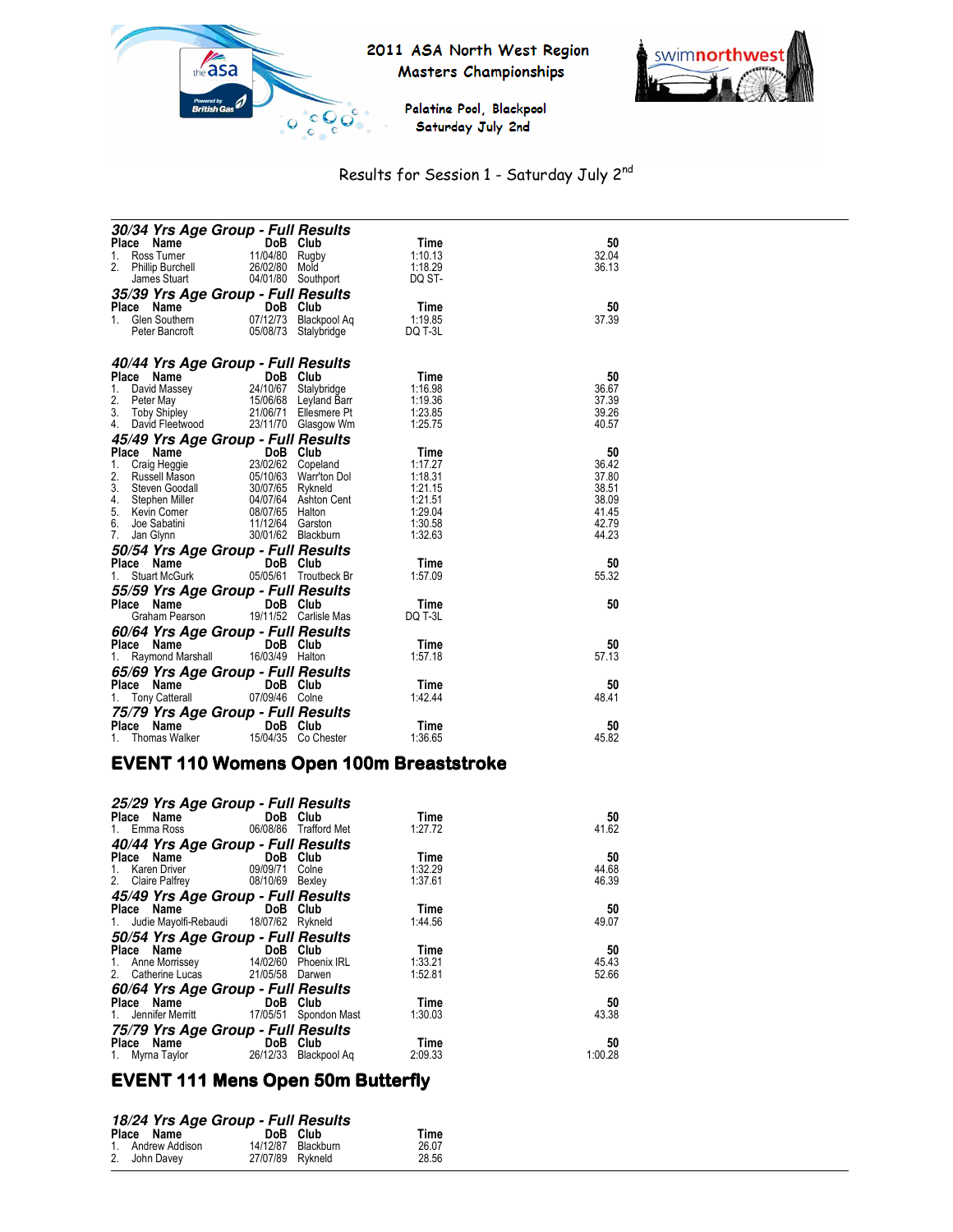

#### 2011 ASA North West Region Masters Championships



Palatine Pool, Blackpool Saturday July 2nd

#### Results for Session 1 - Saturday July 2nd

|    |                                                                                                                                                                                                                                                                  |                                                   | Stalybridge                                                                      | 29.34              |
|----|------------------------------------------------------------------------------------------------------------------------------------------------------------------------------------------------------------------------------------------------------------------|---------------------------------------------------|----------------------------------------------------------------------------------|--------------------|
|    |                                                                                                                                                                                                                                                                  |                                                   | Rykneld                                                                          | 31.40              |
|    |                                                                                                                                                                                                                                                                  |                                                   |                                                                                  | 31.51<br>32.38     |
|    |                                                                                                                                                                                                                                                                  |                                                   |                                                                                  |                    |
|    | 25/29 Yrs Age Group - Full Results                                                                                                                                                                                                                               |                                                   |                                                                                  |                    |
|    | Place Name                                                                                                                                                                                                                                                       | DoB Club                                          |                                                                                  | Time               |
|    |                                                                                                                                                                                                                                                                  |                                                   |                                                                                  | 29.37<br>34.20     |
|    |                                                                                                                                                                                                                                                                  |                                                   |                                                                                  | 36.26              |
|    |                                                                                                                                                                                                                                                                  |                                                   |                                                                                  | 39.28              |
|    | <b>Place Name</b><br>1. Mark Riley<br>2. William Byrne<br>2. William Byrne<br>3. Craig Smith<br>4. Colin Fawcett<br>4. Colin Fawcett<br>1. Colin Fawcett<br>28/02/85 Stockport My<br>28/02/85 Stockport My<br>28/02/85 Stockport My<br>28/02/85 Stockport        |                                                   |                                                                                  | DQ E-              |
|    | 30/34 Yrs Age Group - Full Results                                                                                                                                                                                                                               |                                                   |                                                                                  |                    |
|    | Place Name                                                                                                                                                                                                                                                       | DoB Club                                          |                                                                                  | Time               |
|    | 1. Piotr Markiewicz                                                                                                                                                                                                                                              |                                                   | Cleethorpes                                                                      | 29.74              |
| 2. | James Powell                                                                                                                                                                                                                                                     | 21/04/80 Cleet<br>21/04/80 Cleet<br>09/12/79 Mold |                                                                                  | 40.78              |
|    | 35/39 Yrs Age Group - Full Results                                                                                                                                                                                                                               |                                                   |                                                                                  |                    |
|    | <b>35/39 Yrs Age Group - Tall Club</b><br>Place Name<br>1. Paul Smith<br>2. Justin Carter<br>2. Justin Carter<br>2. Solution 2.001/73 Glasgow Wm<br>3. Marek Dynda<br>4. Andrew Old<br><b>2.</b> 2/06/76 Bebington<br>4. Andrew Old<br><b>2.</b> 2006/76 Bebingt |                                                   |                                                                                  | Time               |
|    |                                                                                                                                                                                                                                                                  |                                                   |                                                                                  | 30.34              |
|    |                                                                                                                                                                                                                                                                  |                                                   |                                                                                  |                    |
|    |                                                                                                                                                                                                                                                                  |                                                   |                                                                                  | 31.04<br>33.20     |
|    |                                                                                                                                                                                                                                                                  |                                                   |                                                                                  | 35.41              |
|    | 40/44 Yrs Age Group - Full Results                                                                                                                                                                                                                               |                                                   |                                                                                  |                    |
|    | <b>Place Name</b><br><b>Place Name</b><br>1. John Gray<br>1. John Gray<br>2. Peter May<br>1. Some 2. Peter May<br>1. Nois 2012/12 Burnley BOBC<br>2. Peter May<br>1. Neil White<br>2012/12 Decree 16. Struan Marshall<br>6. Struan Marshall<br>7. Justin Palfr   | DoB Club                                          |                                                                                  | Time               |
|    |                                                                                                                                                                                                                                                                  |                                                   |                                                                                  | 29.47              |
|    |                                                                                                                                                                                                                                                                  |                                                   |                                                                                  | 29.88<br>29.96     |
|    |                                                                                                                                                                                                                                                                  |                                                   |                                                                                  |                    |
|    |                                                                                                                                                                                                                                                                  |                                                   |                                                                                  | 30.64              |
|    |                                                                                                                                                                                                                                                                  |                                                   |                                                                                  | 31.27              |
|    |                                                                                                                                                                                                                                                                  |                                                   |                                                                                  | 32.51<br>33.47     |
|    |                                                                                                                                                                                                                                                                  |                                                   |                                                                                  | 36.32              |
|    |                                                                                                                                                                                                                                                                  |                                                   |                                                                                  |                    |
|    |                                                                                                                                                                                                                                                                  |                                                   |                                                                                  |                    |
|    | 45/49 Yrs Age Group - Full Results                                                                                                                                                                                                                               |                                                   |                                                                                  |                    |
|    |                                                                                                                                                                                                                                                                  |                                                   |                                                                                  | Time               |
|    |                                                                                                                                                                                                                                                                  |                                                   |                                                                                  | 28.94<br>29.63     |
|    |                                                                                                                                                                                                                                                                  |                                                   |                                                                                  | 30.31              |
|    |                                                                                                                                                                                                                                                                  |                                                   |                                                                                  | 31.88              |
| 5. | <b>Place Name DoB Club</b><br>1. Steven Goodall 30/07/65 Rykneld<br>2. Philip Haworth 12/02/65 Stalybridge<br>3. Paul Ramsbottom 25/07/65 Blackpool Aq<br>4. Nicholas Cutting 17/02/62 Fleetwood<br>5. Tim Clark 29/03/65 Rykneld<br>Tim Clark                   | 29/03/65                                          | Rykneld                                                                          | 33.42              |
| 6. | <b>Andrew Gristwood</b>                                                                                                                                                                                                                                          |                                                   | 14/06/64 Cleethorpes                                                             | 34.08              |
|    | 50/54 Yrs Age Group - Full Results                                                                                                                                                                                                                               |                                                   |                                                                                  |                    |
|    |                                                                                                                                                                                                                                                                  |                                                   |                                                                                  | Time               |
|    |                                                                                                                                                                                                                                                                  |                                                   |                                                                                  |                    |
|    |                                                                                                                                                                                                                                                                  |                                                   |                                                                                  | 33.33<br>34.73     |
|    |                                                                                                                                                                                                                                                                  |                                                   |                                                                                  | 35.20              |
|    | Place Name<br>1. Martyn Finney<br>1. Martyn Finney<br>1. Gerald Kelleher<br>1. Stuart McGurk<br>1. Stuart McGurk<br>1. Stuart McGurk<br>1. Stuart McGurk<br>1. Stuart McGurk<br>1. Stuart McGurk<br>1. Stuart McGurk<br>1. Stuart McGurk<br>1. Stuart            |                                                   |                                                                                  | 43.56              |
|    | 55/59 Yrs Age Group - Full Results                                                                                                                                                                                                                               |                                                   |                                                                                  |                    |
|    | Place Name                                                                                                                                                                                                                                                       | DoB Club                                          |                                                                                  | Time               |
|    | 1. David Randall                                                                                                                                                                                                                                                 |                                                   | DoB Club<br>28/08/54 Trafford Met                                                | 43.16              |
|    | 60/64 Yrs Age Group - Full Results                                                                                                                                                                                                                               |                                                   |                                                                                  |                    |
|    | Place Name                                                                                                                                                                                                                                                       |                                                   |                                                                                  | Time               |
|    | 1. Derek Booth                                                                                                                                                                                                                                                   |                                                   |                                                                                  | 35.91              |
| 2. | Paul Lucas                                                                                                                                                                                                                                                       |                                                   |                                                                                  | 41.72              |
|    | 65/69 Yrs Age Group - Full Results                                                                                                                                                                                                                               |                                                   | ge <b>Crick Bob Community Branch</b><br>02/08/49 Halton<br>26/01/49 Blackpool Aq |                    |
|    | Place Name                                                                                                                                                                                                                                                       | DoB Club                                          |                                                                                  | Time               |
|    | 1. Alex Brown                                                                                                                                                                                                                                                    | 08/09/44 Blyth                                    |                                                                                  | 39.10              |
|    |                                                                                                                                                                                                                                                                  |                                                   |                                                                                  |                    |
|    |                                                                                                                                                                                                                                                                  |                                                   |                                                                                  | Time               |
|    |                                                                                                                                                                                                                                                                  |                                                   |                                                                                  | 33.72              |
|    | <b>70/74 Yrs Age Group - Full Results<br/> Place Name DoB Club<br/> 1. Neil MacKinnon 28/05/41 Trafford Met<br/> 2. John Anderson 27/07/37 Trafford Met<br/> 3. Maurice McDonald 22/08/38 Co Liverpool</b>                                                       |                                                   |                                                                                  | 1:04.02<br>1:06.32 |

#### **EVENT 112 Womens Open 50m Butterfly**

| 18/24 Yrs Age Group - Full Results |          |                       |       |
|------------------------------------|----------|-----------------------|-------|
| Place Name                         | DoB Club |                       | Time  |
| 1. Victoria Crawford               | 21/05/90 | Blackpool Ag          | 33.95 |
| 25/29 Yrs Age Group - Full Results |          |                       |       |
| Place Name                         | DoB      | Club                  | Time  |
| Louise Innes<br>$1_{-}$            |          | 07/05/84 Glasgow Wm   | 31.86 |
| 2. Elodie Bourgault                |          | 05/04/85 Glasgow Wm   | 33.80 |
| 3. Emma Ross                       |          | 06/08/86 Trafford Met | 34.05 |
| 4.<br>Sarah Davey                  |          | 09/07/83 Glasgow Wm   | 34.44 |
| 30/34 Yrs Age Group - Full Results |          |                       |       |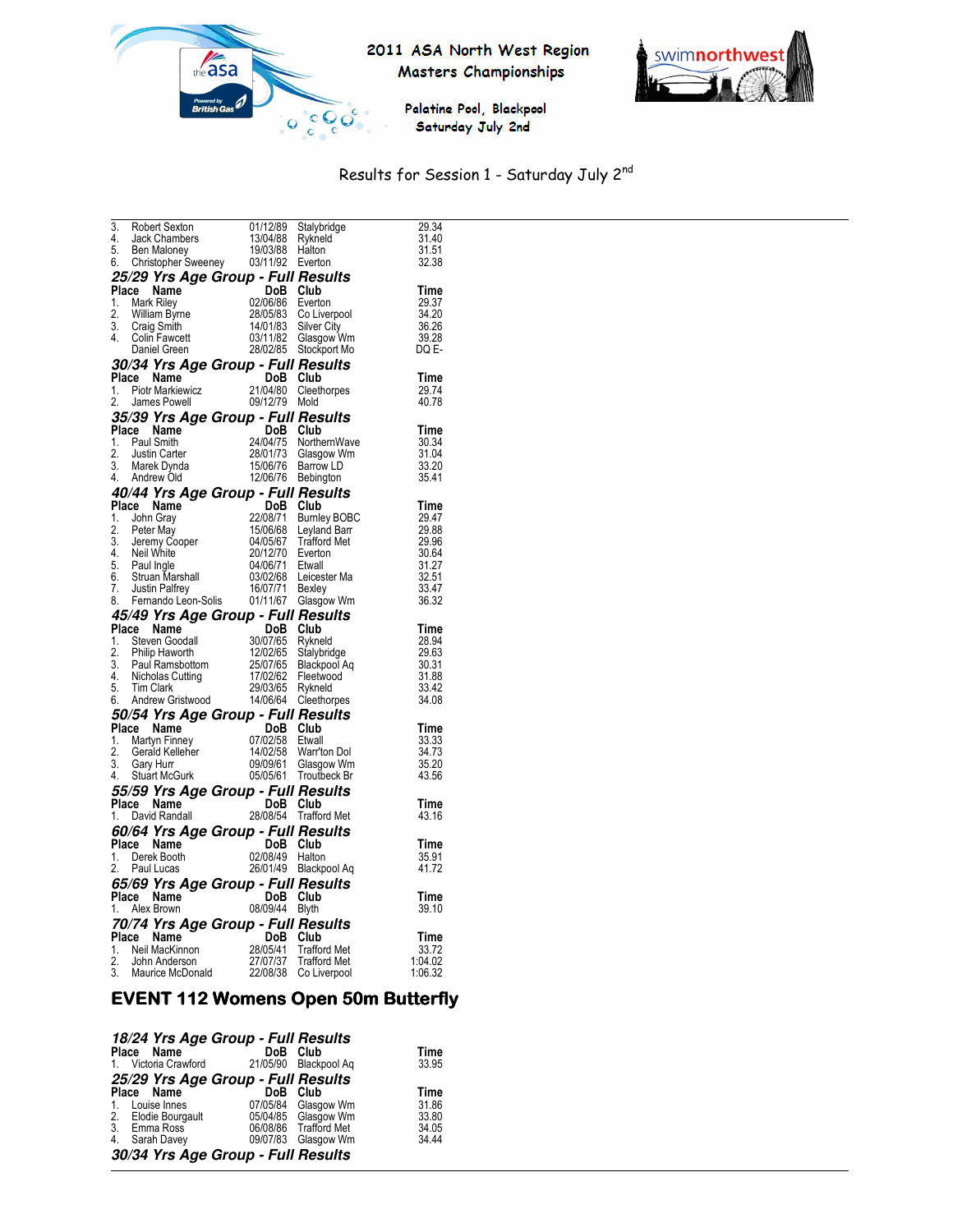



Palatine Pool, Blackpool Saturday July 2nd

# Results for Session 1 - Saturday July 2nd

| Place<br>Name                      | DoB                | Club                  | Time  |
|------------------------------------|--------------------|-----------------------|-------|
| 1. Christine Butterworth 20/07/79  |                    | Blackpool Ag          | 37.01 |
| 35/39 Yrs Age Group - Full Results |                    |                       |       |
| Place Name                         | DoB                | Club                  | Time  |
| 1. Clare Joyce                     | 26/06/76           | Stalybridge           | 33.99 |
| 40/44 Yrs Age Group - Full Results |                    |                       |       |
| Name<br>Place                      | DoB                | Club                  | Time  |
| 1. Helen Sadler                    |                    | 09/11/70 Trafford Met | 32.04 |
| 2. Claire Palfrey                  | 08/10/69           | Bexley                | 40.59 |
| 45/49 Yrs Age Group - Full Results |                    |                       |       |
| Place Name                         | DoB                | Club                  | Time  |
| 1. Audrey Watson                   |                    | 25/11/63 Spondon Mast | 37.83 |
| 2. Geraldine Bolton                |                    | 12/09/66 Trafford Met | 39.39 |
| 3. Elaine Cooke                    | 16/12/64 Southport |                       | 41.24 |
| 50/54 Yrs Age Group - Full Results |                    |                       |       |
| Place Name                         | DoB                | Club                  | Time  |
| 1. Lindsey Gowland                 | 30/12/57           | Etwall                | 34.79 |
| 2.<br>Anne Morrissey               | 14/02/60           | <b>Phoenix IRL</b>    | 38.15 |
| 55/59 Yrs Age Group - Full Results |                    |                       |       |
| Place Name                         | DoB                | Club                  | Time  |
| Kathleen Tunnicliffe               | 02/02/52           | Etwall                | 39.48 |
|                                    |                    |                       |       |

# EVENT 113 Mens/Womens Open 200m Backstroke

| <b>MENS 18/24 Yrs Age Group - Full Results</b>                                                                                        |                      |                       |             |                |                |
|---------------------------------------------------------------------------------------------------------------------------------------|----------------------|-----------------------|-------------|----------------|----------------|
| <b>Place Name</b><br>1. George Morreal 14/06/92 Stalybridge                                                                           |                      | Time                  | 50<br>29.54 | 100            | 150            |
|                                                                                                                                       |                      | 2:13.01               |             | 1:02.41        | 1:37.50        |
| MENS 30/34 Yrs Age Group - Full Results                                                                                               |                      |                       |             |                |                |
|                                                                                                                                       |                      |                       | 50<br>31.67 | 100<br>1:05.75 | 150<br>1:40.81 |
| Place Name <b>DoB</b> Club Time<br>1. Paul Wilkinson 21/01/79 Blackpool Aq 2:15.66<br>2. Christoph Rahmede 17/06/79 Shiverers 2:41.25 |                      |                       | 38.27       | 1:18.62        | 2:00.21        |
| MENS 40/44 Yrs Age Group - Full Results                                                                                               |                      |                       |             |                |                |
|                                                                                                                                       |                      |                       | 50          | 100            | 150            |
| Place Name <b>DoB Club</b> Time<br>1. Peter Jones 29/09/70 Clitheroe 2:19.02                                                          |                      |                       | 31.08       | 1:05.45        | 1:41.77        |
| 2. Philip Croxall 12/01/69 Colne                                                                                                      |                      | 2:47.24               | 41.07       | 1:23.22        | 2:05.51        |
| <b>MENS 45/49 Yrs Age Group - Full Results</b>                                                                                        |                      |                       |             |                |                |
| DoB Club<br>Place Name                                                                                                                |                      | Time                  | 50          | 100            | 150            |
| 1. Christopher Kerr 29/09/65 Blackpool Aq                                                                                             |                      | 3:02.18               | 43.53       | 1:29.36        | 2:16.58        |
| <b>MENS 50/54 Yrs Age Group - Full Results</b>                                                                                        |                      |                       |             |                |                |
| <b>Place Name DoB Club</b> Time<br>1. Gary Hurr 09/09/61 Glasgow Wm 3:18.83<br>2. Stuart McGurk 05/05/61 Troutbeck Br 4:01.68         |                      |                       | 50          | 100            | 150            |
|                                                                                                                                       |                      |                       | 46.59       | 1:36.90        | 2:28.20        |
|                                                                                                                                       |                      |                       | 59.26       | 1:59.72        | 3:01.31        |
| <b>MENS 60/64 Yrs Age Group - Full Results</b>                                                                                        |                      |                       |             |                |                |
| <b>Place Name CODE Club Time</b><br>1. Graham Padgett 13/12/47 Warr'ton Dol 3:03.41                                                   |                      |                       | 50          | 100            | 150            |
|                                                                                                                                       |                      |                       | 43.11       | 1:28.67        | 2:16.21        |
| MENS 65/69 Yrs Age Group - Full Results                                                                                               |                      |                       |             |                |                |
| Place Name<br>1. Tony Catterall 07/09/46 Colne                                                                                        |                      | $Time$<br>$3:23.22$   | 50          | 100            | 150            |
|                                                                                                                                       |                      |                       | 47.53       | 1:38.57        | 2:30.99        |
| <b>MENS 75/79 Yrs Age Group - Full Results</b>                                                                                        |                      |                       |             |                |                |
| Place Name DoB Club                                                                                                                   |                      | <b>Example 2</b> Time | 50          | 100            | 150            |
| Thomas Walker 15/04/35 Co Chester                                                                                                     |                      | DQ T-6L               |             |                |                |
| <b>WOMENS 18/24 Yrs Age Group - Full Results</b>                                                                                      |                      |                       |             |                |                |
| Place Name DoB Club<br>1. Laura Bowden 18/10/87 Trafford Met 2:33.61                                                                  |                      |                       | 50          | 100            | 150            |
|                                                                                                                                       |                      |                       | 36.28       | 1:14.56        | 1:54.39        |
| <b>WOMENS 25/29 Yrs Age Group - Full Results</b>                                                                                      |                      |                       |             |                |                |
| Place Name <b>DoB Club</b><br>1. Joanne Grime 19/01/86 Pioneer 79 2:35.75                                                             |                      |                       | 50          | 100            | 150            |
|                                                                                                                                       |                      |                       | 35.62       | 1:13.98        | 1:54.43        |
| 2. Rebecca Lennon 13/11/82 Trafford Met 2:42.64                                                                                       |                      |                       | 38.54       | 1:19.31        | 2:01.42        |
| <b>WOMENS 40/44 Yrs Age Group - Full Results</b>                                                                                      |                      |                       |             |                |                |
| Place Name DoB Club Time<br>1. Lynne Dawson 21/07/67 Cleethorpes 3:12.06                                                              |                      |                       | 50          | 100            | 150            |
|                                                                                                                                       |                      |                       | 46.83       | 1:35.60        | 2:24.79        |
| <b>WOMENS 45/49 Yrs Age Group - Full Results</b>                                                                                      |                      |                       |             |                |                |
| Place Name <b>DoB Club</b><br>1. Judy Brown 24/03/64 Warr'ton Dol 2:37.88<br>2. Traci Shipley 18/03/64 Ellesmere Pt 3:32.86           |                      |                       | 50          | 100            | 150            |
|                                                                                                                                       |                      |                       | 36.93       | 1:16.18        | 1:57.02        |
|                                                                                                                                       |                      |                       | 51.21       | 1:44.40        | 2:39.65        |
| <b>WOMENS 50/54 Yrs Age Group - Full Results</b>                                                                                      |                      |                       |             |                |                |
| Place Name DoB Club                                                                                                                   | $30/09/60$ Southport | <b>Example 2</b> Time | 50          | 100            | 150            |
| Karen Barton                                                                                                                          |                      | DQ T-4L               |             |                |                |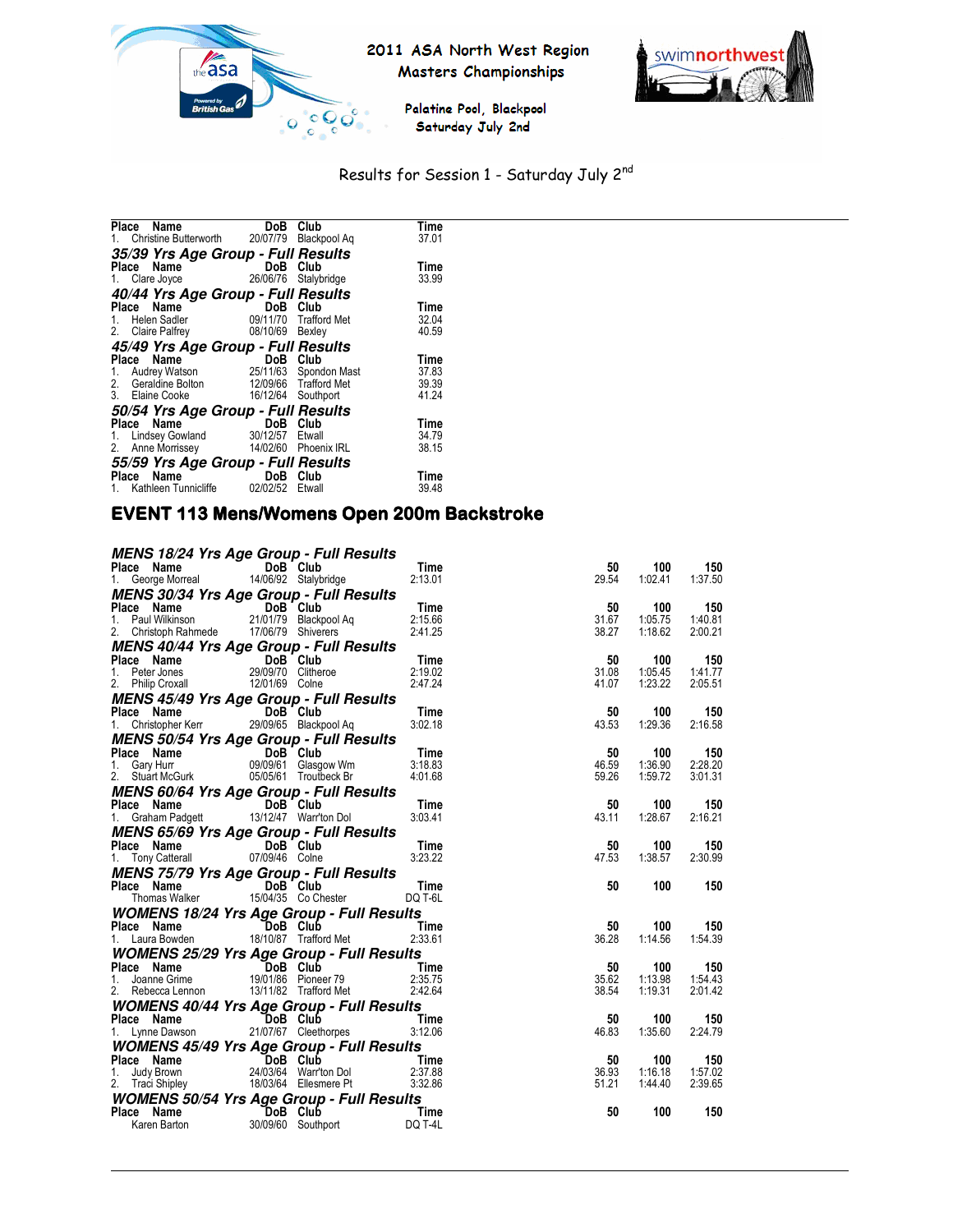



Palatine Pool, Blackpool Saturday July 2nd

# Results for Session 1 - Saturday July 2nd

| <b>WOMENS 70/74 Yrs Age Group - Full Results</b><br>Place Name<br>Brenda Walker                                                                                               | `DoB<br>14/02/38 | Club<br>Co Chester                                                                        | Time<br>3:52.24                                                  | 50<br>56.17                   | 100<br>1:54.87                       | 150<br>2:54.82                       |  |
|-------------------------------------------------------------------------------------------------------------------------------------------------------------------------------|------------------|-------------------------------------------------------------------------------------------|------------------------------------------------------------------|-------------------------------|--------------------------------------|--------------------------------------|--|
| <b>WOMENS 75/79 Yrs Age Group - Full Results</b><br>Name<br><b>Place</b><br>Barbara Morton                                                                                    | DoB.<br>24/04/33 | Club<br>Southport                                                                         | Time<br>4:45.34                                                  | 50<br>1:03.03                 | 100<br>2:15.90                       | 150<br>3:32.06                       |  |
| <b>EVENT 114 Mens Open 200m Medley Team</b>                                                                                                                                   |                  |                                                                                           |                                                                  |                               |                                      |                                      |  |
| <b>Full Results</b><br><b>Place</b><br>Name<br>Blackpool Ag 160-199<br>Glasgow Wm 160-199<br>2.<br>Blackpool Ag 240-279<br>3.<br>Blackpool Ag 200-239<br>Trafford Metro 200 + | A.G              | Club<br>Blackpool Ag<br>Glasgow Wm<br>Blackpool Ag<br>Blackpool Aq<br><b>Trafford Met</b> | Time<br>2:10.77<br>2:22.16<br>3:06.25<br>DQ M-<br><b>DQ T-1L</b> | 50<br>33.23<br>36.13<br>47.12 | 100<br>1:09.66<br>1:13.95<br>1:43.22 | 150<br>1:40.49<br>1:50.10<br>2:25.47 |  |

#### **EVENT 115 Womens Open 200m Medley Team**

| <b>Full Results</b>      |              |         |       |         |         |
|--------------------------|--------------|---------|-------|---------|---------|
| Place<br>Name            | A.G Club     | Time    |       | 100     | 150     |
| 1. Trafford Metro 120+   | Trafford Met | 2:19.19 | 33.41 | 1:12.25 | 1:48.95 |
| Glasgow Wm 100-119<br>2. | Glasgow Wm   | 2:20.24 | 34.33 | 1:14.93 | 1:48.84 |

#### EVENT 116 Mens/Womens Open 200m Medley Team

| Place | <b>Full Results</b><br>Name | A.G | Club        | Time    | 50    | 100     | 150     |
|-------|-----------------------------|-----|-------------|---------|-------|---------|---------|
|       | Cleethorpes 160-199         |     | Cleethorpes | 2:18.92 | 38.95 | 1:14.65 | 1:47.24 |
| 2.    | Glasgow Wm 120-159          |     | Glasgow Wm  | 2:27.23 | 37.69 | 1:20.56 | 1:54.63 |
|       | 3. Southport 169-199        |     | Southport   | 2:36.67 | 39.46 | 1:21.30 | 2:02.33 |
| 4.    | Glasgow Wm 160-199          |     | Glasgow Wm  | 2:42.49 | 37.60 | 1:24.99 | 1:57.99 |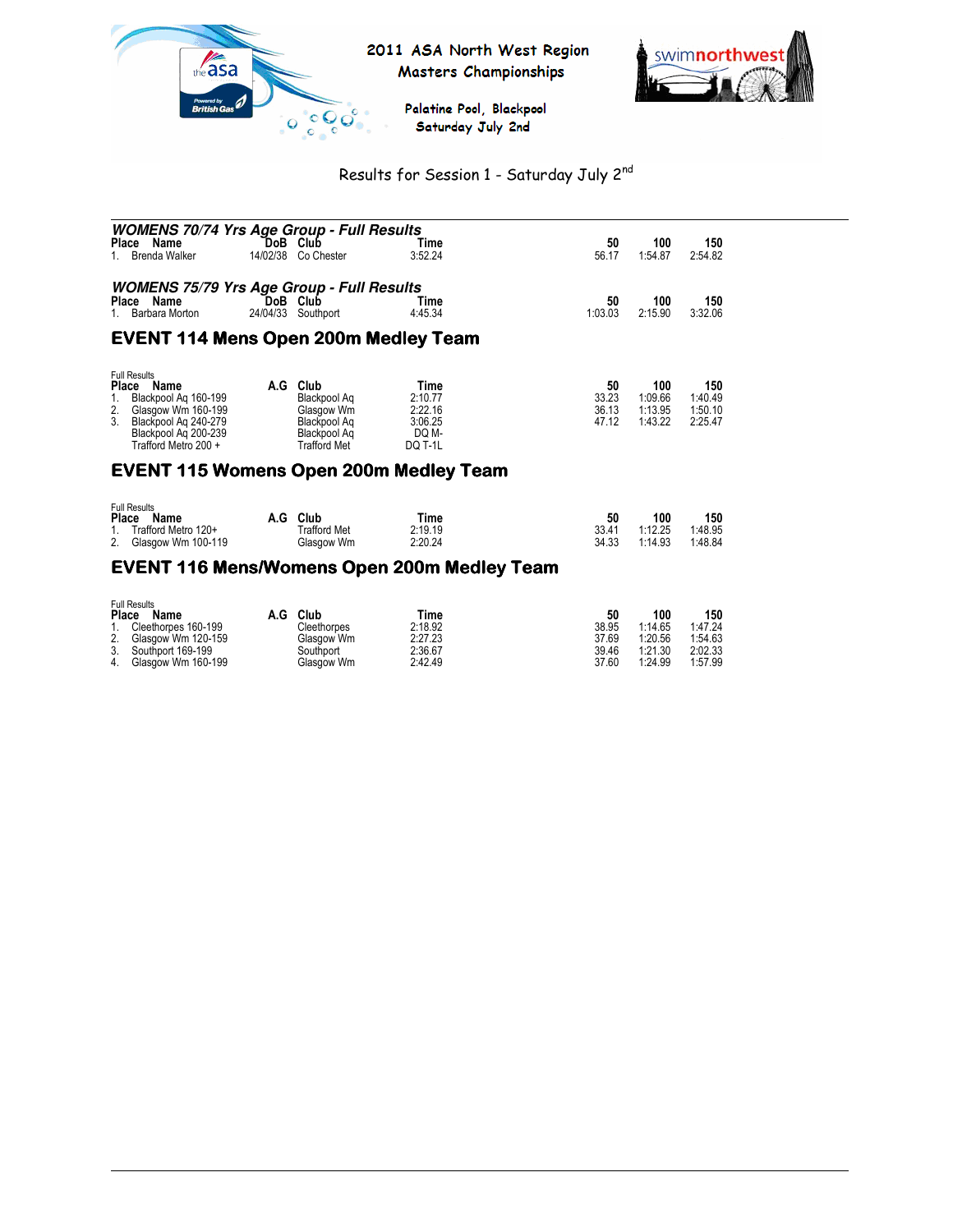

2011 ASA North West Region Masters Championships





Results for Session 2 - Saturday July 2nd

# EVENT 201 Mens/Womens Open 200m Freestyle

| <b>MENS 18/24 Yrs Age Group - Full Results</b>                            |              |                                       |                               |                |                    |                    |
|---------------------------------------------------------------------------|--------------|---------------------------------------|-------------------------------|----------------|--------------------|--------------------|
| Place Name                                                                |              | YoB Club                              | Time                          | 50             | 100                | 150                |
| George Morreal<br>1.<br>2.<br>Ben Maloney                                 |              | (92) Stalybridge<br>(88) Halton       | 2:00.36<br>2:34.13            | 27.77          | 58.07              | 1:29.20            |
| MENS 25/29 Yrs Age Group - Full Results                                   |              |                                       |                               |                |                    |                    |
| Place<br>Name                                                             |              | YoB Club                              | Time                          | 50             | 100                | 150                |
| Daniel Green<br>1.                                                        |              | (85) Stockport Mo                     | 2:03.22                       | 27.73          | 58.57              | 1:30.86            |
| 2.<br>William Byrne<br>3.<br>Craig Smith                                  |              | (83) Co Liverpool<br>(83) Silver City | 2:38.73<br>2:39.49            | 36.01          | 1:17.04            | 1:59.07            |
| 4.<br>Colin Fawcett                                                       |              | (82) Glasgow Wm                       | 2:52.58                       | 39.76          | 1:22.28            | 2:05.65            |
| MENS 30/34 Yrs Age Group - Full Results                                   |              |                                       |                               |                |                    |                    |
| Place Name                                                                |              | YoB Club                              | Time                          | 50             | 100                | 150                |
| Paul Wilkinson<br>1.                                                      |              | (79) Blackpool Aq                     | 2:05.60<br>2:23.98            | 28.77<br>33.00 | 1:00.41<br>1:09.98 | 1:32.90<br>1:47.48 |
| 2.<br>Christoph Rahmede<br><b>MENS 35/39 Yrs Age Group - Full Results</b> |              | (79) Shiverers                        |                               |                |                    |                    |
| Place Name                                                                |              | YoB Club                              | Time                          | 50             | 100                | 150                |
| Paul Smith<br>1.                                                          |              | (75) NorthernWave                     | 2:10.94                       |                |                    |                    |
| 2.<br>Justin Carter                                                       |              | (73) Glasgow Wm                       | 2:23.69                       | 33.26          | 1:10.01            | 1:47.69            |
| 3.<br>Andrew Old                                                          |              | (76) Bebington                        | 2:27.82<br>2:31.04            | 33.19          | 1:10.75            | 1:49.77            |
| 4. Marek Dynda<br>MENS 40/44 Yrs Age Group - Full Results                 |              | (76) Barrow LD                        |                               |                |                    |                    |
| Place Name                                                                |              | YoB Club                              | Time                          | 50             | 100                | 150                |
| Justin Palfrey<br>1.                                                      |              | (71) Bexley                           | 2:13.20                       | 30.41          | 1:03.94            | 1:38.57            |
| 2.<br><b>Philip Croxall</b>                                               |              | $(69)$ Colne                          | 2:16.15                       | 31.39          | 1:06.95            | 1:41.89            |
| 3. Mitchell Midgley-Davie                                                 |              | (67) Blackpool Aq                     | 2:22.48                       |                |                    |                    |
| <b>MENS 45/49 Yrs Age Group - Full Results</b>                            |              |                                       |                               |                |                    |                    |
| Place Name<br>1.<br>Andrew Gristwood                                      |              | YoB Club<br>(64) Cleethorpes          | Time<br>2:16.71               | 50<br>31.95    | 100<br>1:07.26     | 150<br>1:42.86     |
| 2.<br>Philip Haworth                                                      | (65)         | Stalybridge                           | 2:17.36                       | 32.21          | 1:07.70            | 1:43.04            |
| 3.<br>Christopher Kerr                                                    |              | (65) Blackpool Aq                     | 2:28.96                       |                |                    |                    |
| MENS 50/54 Yrs Age Group - Full Results                                   |              |                                       |                               |                |                    |                    |
| Place Name                                                                |              | YoB Club                              | Time                          | 50             | 100                | 150                |
| 1.<br>Gary Hurr                                                           | (61)         | Glasgow Wm                            | 2:37.34<br>2:41.91            |                |                    |                    |
| 2.<br>Robert Bolton                                                       | (60)         | <b>Trafford Met</b>                   |                               | 36.69          | 1:18.11            | 2:01.09            |
|                                                                           |              |                                       |                               |                |                    |                    |
| 3.<br>Martyn Finney<br>4.                                                 |              | (58) Etwall                           | 2:49.08<br>3:02.75            | 38.50          | 1:22.10            | 2:07.24            |
| Steven Willder                                                            |              | (59) Blackpool Aq                     |                               |                |                    |                    |
| MENS 55/59 Yrs Age Group - Full Results<br>Place Name                     |              | YoB Club                              | Time                          | 50             | 100                | 150                |
| 1.<br>Ashley McEwen                                                       |              | (55) Trafford Met                     | 2:39.74                       |                |                    |                    |
| 2.<br>David Randall                                                       |              | (54) Trafford Met                     | 2:43.36                       |                |                    |                    |
| <b>MENS 60/64 Yrs Age Group - Full Results</b>                            |              |                                       |                               |                |                    |                    |
| Place Name                                                                |              | YoB Club                              | Time                          | 50             | 100                | 150                |
| 1.<br>Graham Padgett<br>2.<br>Derek Booth                                 |              | (47) Warr'ton Dol<br>(49) Halton      | 2:33.32<br>2:48.05            | 38.61          | 1:18.69            | 2:03.28            |
|                                                                           |              |                                       |                               |                |                    |                    |
| MENS 65/69 Yrs Age Group - Full Results<br>Place Name                     |              | YoB Club                              | Time                          | 50             | 100                | 150                |
| <b>Tony Catterall</b><br>1.                                               | (46)         | Colne                                 | 2:47.02                       | 39.22          | 1:21.15            | 2:04.82            |
| 2.<br>William Dalzell                                                     |              | (43) Southport                        | 2:57.15                       | 38.16          | 1:22.44            | 2:09.89            |
| 3.<br>Alex Brown<br>4.                                                    |              | (44) Blyth                            | 2:58.28<br>4:04.31            | 41.02          | 1:25.68            | 2:12.52            |
| Roger Harrison                                                            |              | (44) Trafford Met                     |                               |                |                    |                    |
| <b>MENS 70/74 Yrs Age Group - Full Results</b><br>Place Name              |              | YoB Club                              | Time                          | 50             | 100                | 150                |
| Maurice McDonald<br>1.                                                    |              | (38) Co Liverpool                     | 3:55.68                       |                |                    |                    |
| <b>MENS Open Age Group - Full Results</b>                                 |              |                                       |                               |                |                    |                    |
| Place<br>Name                                                             | YoB          | Club                                  | Time                          | 50             | 100                | 150                |
| 1.<br>George Morreal                                                      | (92)         | Stalybridge                           | 2:00.36                       | 27.77          | 58.07              | 1:29.20            |
| 2.<br>Daniel Green<br>3.<br>Paul Wilkinson                                | (85)         | Stockport Mo<br>Blackpool Aq          | 2:03.22<br>2:05.60            | 27.73<br>28.77 | 58.57<br>1:00.41   | 1:30.86<br>1:32.90 |
| 4.<br>Paul Smith                                                          | (79)<br>(75) | NorthernWave                          | 2:10.94                       |                |                    |                    |
| 5.<br>Justin Palfrey                                                      | (71)         | Bexley                                | 2:13.20                       | 30.41          | 1:03.94            | 1:38.57            |
| 6.<br><b>Philip Croxall</b>                                               | (69)         | Colne                                 | 2:16.15                       | 31.39          | 1:06.95            | 1:41.89            |
| 7.<br>Andrew Gristwood<br>8.<br>Philip Haworth                            | (64)<br>(65) | Cleethorpes<br>Stalybridge            | 2:16.71<br>2:17.36            | 31.95<br>32.21 | 1:07.26<br>1:07.70 | 1:42.86<br>1:43.04 |
| 9.<br>Mitchell Midgley-Davie                                              | (67)         | Blackpool Aq                          | 2:22.48                       |                |                    |                    |
| 10. Justin Carter                                                         | (73)         | Glasgow Wm                            | 2:23.69                       | 33.26          | 1:10.01            | 1:47.69            |
| 11. Christoph Rahmede                                                     | (79)         | <b>Shiverers</b>                      | 2:23.98                       | 33.00          | 1:09.98            | 1:47.48            |
| Andrew Old<br>12.<br>Christopher Kerr<br>13.                              | (76)<br>(65) | Bebington<br>Blackpool Aq             | 2:27.82<br>2:28.96<br>2:31.04 | 33.19          | 1:10.75            | 1:49.77            |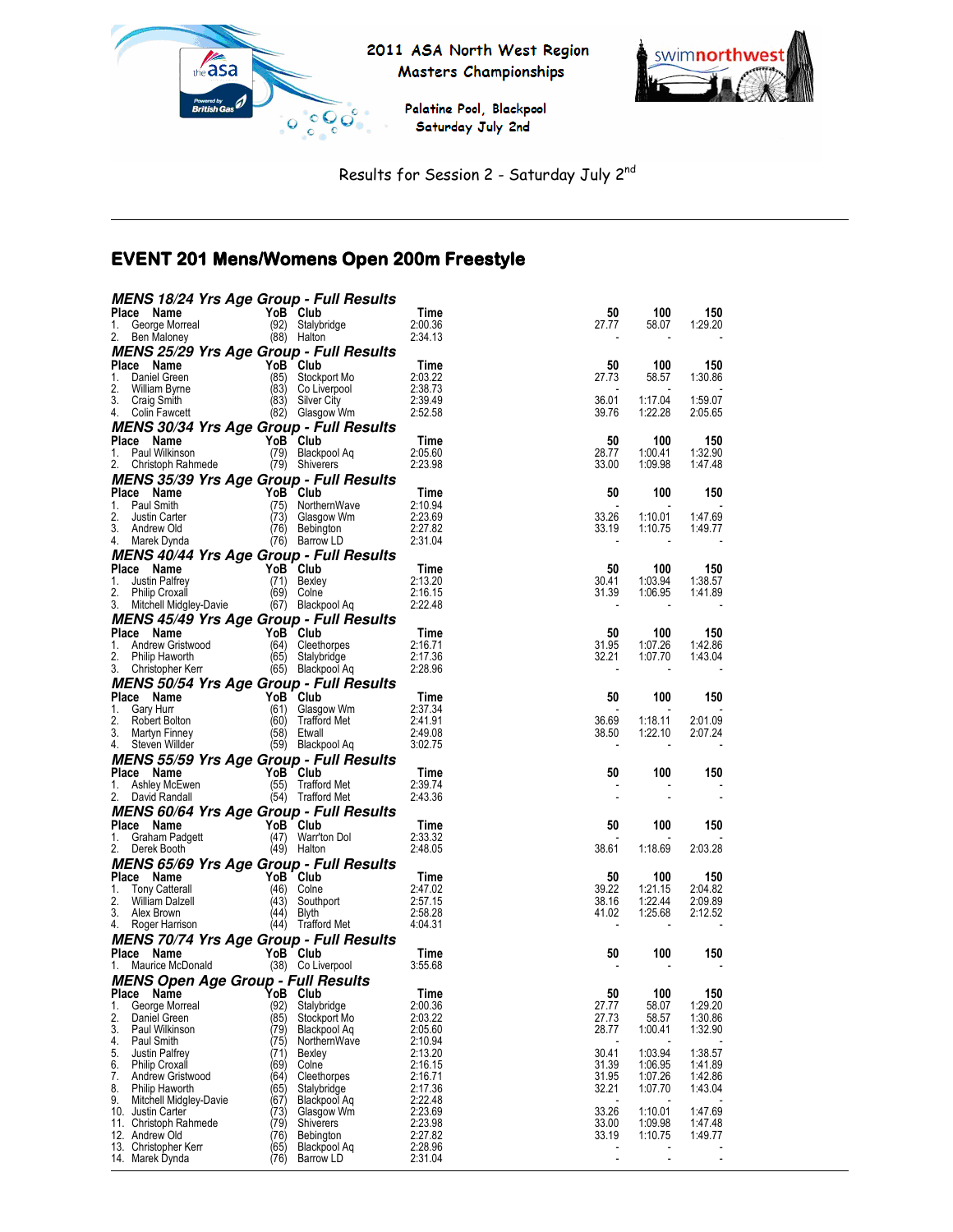





# Results for Session 2 - Saturday July 2nd

| 15. Graham Padgett                                               | (47)                           | Warr'ton Dol            | 2:33.32            |                          |                |         |  |
|------------------------------------------------------------------|--------------------------------|-------------------------|--------------------|--------------------------|----------------|---------|--|
| 16. Ben Maloney                                                  |                                | $(88)$ Halton           | 2:34.13            |                          |                |         |  |
| 17. Gary Hurr                                                    |                                | (61) Glasgow Wm         | 2:37.34            |                          |                |         |  |
| 18. William Byrne                                                |                                | (83) Co Liverpool       | 2:38.73            |                          |                |         |  |
| 19. Craig Smith                                                  |                                | (83) Silver City        | 2:39.49            | 36.01                    | 1:17.04        | 1:59.07 |  |
| 20. Ashley McEwen                                                | (55)                           | Trafford Met            | 2:39.74            |                          |                |         |  |
| 21. Robert Bolton                                                |                                | (60) Trafford Met       | 2:41.91            | 36.69                    | 1:18.11        | 2:01.09 |  |
| 22. David Randall                                                |                                | (54) Trafford Met       | 2:43.36            |                          |                |         |  |
| 23. Tony Catterall                                               |                                | (46) Colne              | 2:47.02            | 39.22                    | 1:21.15        | 2:04.82 |  |
| 24. Derek Booth                                                  |                                | $(49)$ Halton           | 2:48.05            | 38.61                    | 1:18.69        | 2:03.28 |  |
| 25. Martyn Finney                                                |                                | $(58)$ Etwall           | 2:49.08            | 38.50                    | 1:22.10        | 2:07.24 |  |
| 26. Colin Fawcett                                                |                                | (82) Glasgow Wm         | 2:52.58            | 39.76                    | 1:22.28        | 2:05.65 |  |
| 27. William Dalzell                                              |                                | (43) Southport          | 2:57.15            | 38.16                    | 1:22.44        | 2:09.89 |  |
| 28. Alex Brown                                                   |                                | $(44)$ Blyth            | 2:58.28            | 41.02                    | 1:25.68        | 2:12.52 |  |
| 29. Steven Willder                                               |                                | (59) Blackpool Aq       | 3:02.75            | $\overline{\phantom{a}}$ |                |         |  |
| 30. Maurice McDonald                                             |                                | (38) Co Liverpool       | 3:55.68            | $\overline{\phantom{a}}$ |                |         |  |
|                                                                  |                                | (44) Trafford Met       | 4:04.31            |                          |                |         |  |
| 31. Roger Harrison                                               |                                |                         |                    |                          |                |         |  |
| <b>WOMENS 18/24 Yrs Age Group - Full Results</b>                 |                                |                         |                    |                          |                |         |  |
| Place Name                                                       |                                | YoB Club                | Time               | 50                       | 100            | 150     |  |
| 1. Laura Bowden                                                  |                                | (87) Trafford Met       | 2:16.31            | 31.80                    | 1:06.15        | 1:41.58 |  |
| <b>WOMENS 25/29 Yrs Age Group - Full Results</b>                 |                                |                         |                    |                          |                |         |  |
|                                                                  |                                |                         |                    |                          |                |         |  |
| Place Name                                                       |                                | YoB Club                | Time               | 50                       | 100            | 150     |  |
| 1. Rebecca Lennon                                                |                                | (82) Trafford Met       | 2:25.16            | 44.69                    | 1:22.87        | 2:00.54 |  |
| 2. Lucy Hill                                                     |                                | (82) Stalybridge        | 2:33.32            |                          |                |         |  |
| <b>WOMENS 35/39 Yrs Age Group - Full Results</b>                 |                                |                         |                    |                          |                |         |  |
| Place Name                                                       |                                | YoB Club                | Time               | 50                       | 100            | 150     |  |
| 1. Clare Joyce                                                   |                                | (76) Stalybridge        | 2:27.04            | 34.22                    | 1:12.38        | 1:50.93 |  |
|                                                                  |                                |                         |                    |                          |                |         |  |
| <b>WOMENS 40/44 Yrs Age Group - Full Results</b>                 |                                |                         |                    |                          |                |         |  |
| Place Name                                                       |                                | `YoB Club               | Time               | 50                       | 100            | 150     |  |
| 1. Deborah Tuck                                                  |                                | (70) Cleethorpes        | 2:28.52            | 33.77                    | 1:11.12        | 1:50.02 |  |
| 2. Karen Driver                                                  |                                | $(71)$ Colne            | 2:28.83            |                          |                |         |  |
| 3. Claire Palfrey                                                |                                | (69) Bexley             | 2:42.63            | 38.36                    | 1:20.59        | 2:02.61 |  |
| 4. Lynne Dawson                                                  |                                | (67) Cleethorpes        | 2:46.74            | 38.22                    | 1:21.19        | 2:05.43 |  |
|                                                                  |                                |                         |                    |                          |                |         |  |
| <b>WOMENS 45/49 Yrs Age Group - Full Results</b>                 |                                |                         |                    |                          |                |         |  |
| Place Name                                                       | <b>YoB Club</b><br>(64) Warr't |                         | Time               | 50                       | 100            | 150     |  |
| Judy Brown<br>1.                                                 |                                | (64) Warr'ton Dol       | 2:22.06            | 33.10                    | 1:09.43        | 1:46.01 |  |
| 2.<br>Audrey Watson                                              |                                | (63) Spondon Mast       | 2:50.62            | 37.84                    | 1:20.56        | 2:05.68 |  |
| 3. Elaine Cooke                                                  |                                | (64) Southport          | 2:56.37            | 40.07                    | 1:25.32        | 2:11.66 |  |
| 4. Traci Shipley                                                 |                                | (64) Ellesmere Pt       | 2:56.73            | 40.71                    | 1:26.53        | 2:12.72 |  |
|                                                                  |                                |                         |                    |                          |                |         |  |
| WOMENS 50/54 Yrs Age Group - Full Results<br>Place Name YoB Club |                                |                         |                    |                          |                |         |  |
| Place Name                                                       |                                |                         | <b>Time</b>        | 50                       | 100            | 150     |  |
| 1. Barbara Holmes                                                |                                | (59) Fleetwood          | 2:43.78            | 36.85                    | 1:18.55        | 2:01.94 |  |
| 2.<br>Catherine Lucas                                            |                                | (58) Darwen             | 3:21.28            |                          |                |         |  |
| 3. Barbara Thomson                                               |                                | (58) Glasgow Wm         | 3:22.65            | $\overline{\phantom{a}}$ | $\overline{a}$ |         |  |
| <b>WOMENS 65/69 Yrs Age Group - Full Results</b>                 |                                |                         |                    |                          |                |         |  |
| Place Name                                                       |                                | YoB Club                | Time               | 50                       | 100            | 150     |  |
| 1. Doreen Gordon                                                 |                                | (42) Southport          | 3:24.05            |                          |                |         |  |
|                                                                  |                                |                         |                    |                          |                |         |  |
| <b>WOMENS 70/74 Yrs Age Group - Full Results</b>                 |                                |                         |                    |                          |                |         |  |
| Place Name                                                       |                                | YoB Club                | Time               | 50                       | 100            | 150     |  |
| 1. Brenda Walker                                                 |                                | (38) Co Chester         | 3:25.03            |                          |                |         |  |
| <b>WOMENS Open Age Group - Full Results</b>                      |                                |                         |                    |                          |                |         |  |
| Place Name                                                       |                                | YoB Club                | Time               | 50                       | 100            | 150     |  |
|                                                                  |                                |                         | 2:16.31            | 31.80                    | 1:06.15        | 1:41.58 |  |
|                                                                  |                                |                         |                    |                          |                |         |  |
| 1. Laura Bowden                                                  |                                | (87) Trafford Met       |                    |                          |                |         |  |
| 2.<br>Judy Brown                                                 |                                | (64) Warr'ton Dol       | 2:22.06            | 33.10                    | 1:09.43        | 1:46.01 |  |
| 3.<br>Rebecca Lennon                                             | (82)                           | <b>Trafford Met</b>     | 2:25.16            | 44.69                    | 1:22.87        | 2:00.54 |  |
| Clare Joyce<br>4.                                                | (76)                           | Stalybridge             | 2:27.04            | 34.22                    | 1:12.38        | 1:50.93 |  |
| Deborah Tuck<br>5.                                               | (70)                           | Cleethorpes             | 2:28.52            | 33.77                    | 1:11.12        | 1:50.02 |  |
| Karen Driver<br>6.                                               | (71)                           | Colne                   |                    |                          |                |         |  |
| 7.<br>Lucy Hill                                                  | (82)                           | Stalybridge             | 2:28.83<br>2:33.32 | $\sim$                   |                |         |  |
| <b>Claire Palfrey</b><br>8.                                      | (69)                           | Bexley                  | 2:42.63            | 38.36                    | 1:20.59        | 2:02.61 |  |
| <b>Barbara Holmes</b><br>9.                                      | (59)                           | Fleetwood               | 2:43.78            | 36.85                    | 1:18.55        | 2:01.94 |  |
| 10. Lynne Dawson                                                 | (67)                           | Cleethorpes             | 2:46.74            | 38.22                    | 1:21.19        | 2:05.43 |  |
| 11. Audrey Watson                                                | (63)                           | Spondon Mast            | 2:50.62            | 37.84                    | 1:20.56        | 2:05.68 |  |
| 12. Elaine Cooke                                                 | (64)                           | Southport               | 2:56.37            | 40.07                    | 1:25.32        | 2:11.66 |  |
| 13. Traci Shipley                                                | (64)                           | Ellesmere Pt            | 2:56.73            | 40.71                    | 1:26.53        | 2:12.72 |  |
| 14. Catherine Lucas                                              | (58)                           | Darwen                  | 3:21.28            |                          |                |         |  |
| 15. Barbara Thomson                                              | (58)                           | Glasgow Wm              | 3:22.65            | ÷,                       | ÷,             |         |  |
|                                                                  |                                |                         |                    |                          |                |         |  |
| 16. Doreen Gordon<br>17. Brenda Walker                           | (42)<br>(38)                   | Southport<br>Co Chester | 3:24.05<br>3:25.03 |                          |                |         |  |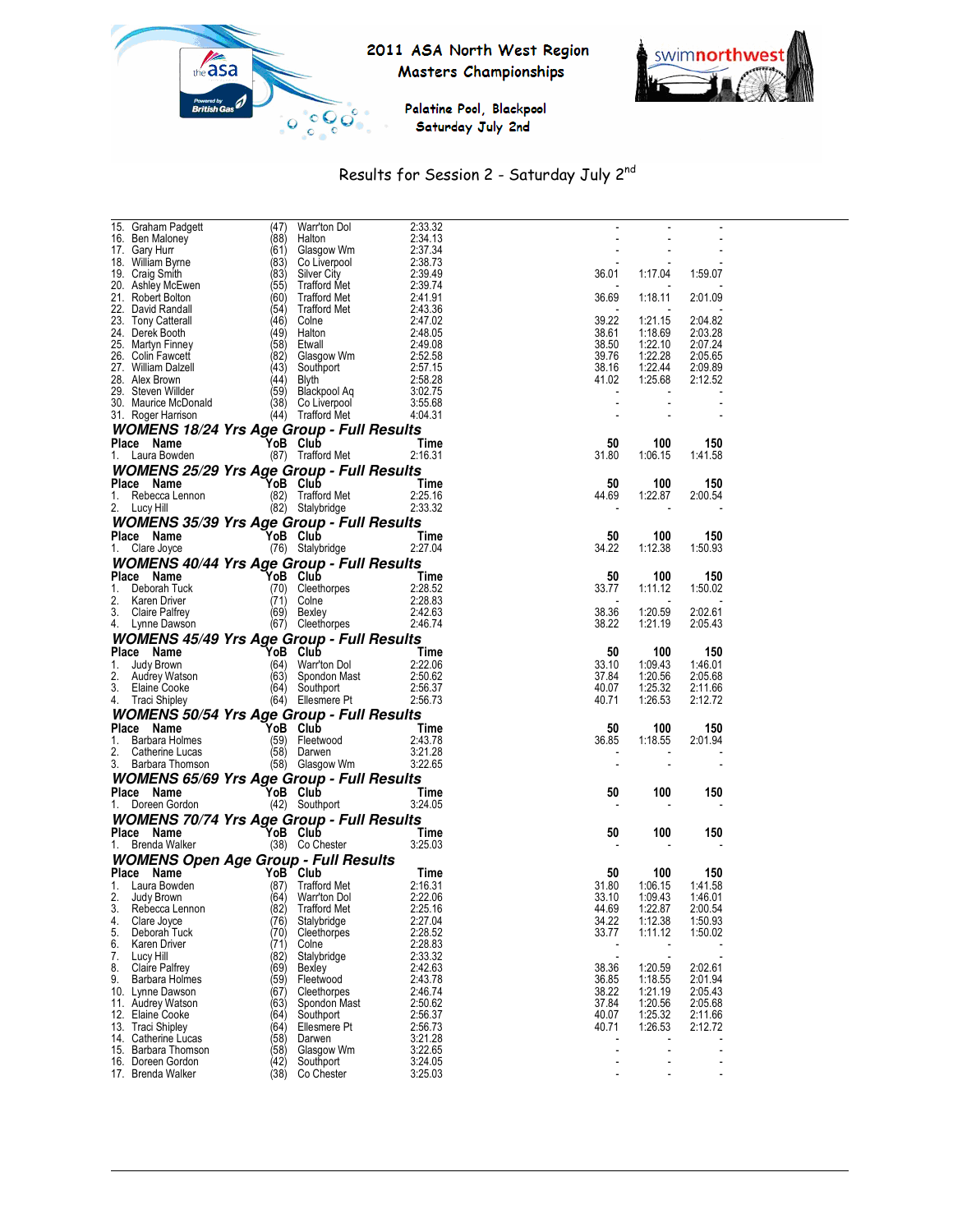



Palatine Pool, Blackpool Saturday July 2nd

Results for Session 2 - Saturday July 2nd

#### $\overline{a}$ EVENT 202 Womens Open 50m Breaststroke

| 35/39 Yrs Age Group - Full Results                                        |                |
|---------------------------------------------------------------------------|----------------|
| YoB<br>Place<br>Name<br>Club                                              | Time           |
| 1. Gail Simpson<br>(73) Everton                                           | 48.97          |
| 40/44 Yrs Age Group - Full Results                                        |                |
| YoB<br>Place<br>Name<br>Club                                              | Time           |
| 1. Helen Sadler<br>(70)<br><b>Trafford Met</b>                            | 42.48          |
| 2. Lynne Dawson<br>Cleethorpes<br>(67)                                    | 43.52          |
| 3. Claire Palfrey<br>(69)<br>Bexley                                       | 45.77          |
| 45/49 Yrs Age Group - Full Results                                        |                |
| YoB<br>Club<br>Place<br>Name                                              | Time           |
| Judie Mayolfi-Rebaudi<br>(62)<br>1.<br>Rykneld                            | 47.16          |
|                                                                           |                |
| 50/54 Yrs Age Group - Full Results<br>YoB<br>Club<br>Place<br>Name        | Time           |
| (60) Phoenix IRL<br>1. Anne Morrissey                                     | 43.80          |
|                                                                           |                |
| 60/64 Yrs Age Group - Full Results                                        |                |
| Name<br>YoB<br>Club<br>Place                                              | Time           |
| (51)<br>Spondon Mast<br>Jennifer Merritt<br>1.                            | 41.34          |
| 65/69 Yrs Age Group - Full Results                                        |                |
| Place<br>Name<br>YoB Club                                                 | Time           |
| (46) Southport<br>1. Helen Jenkins                                        | 46.56          |
| 75/79 Yrs Age Group - Full Results                                        |                |
| YoB<br>Place<br>Name<br>Club                                              | Time           |
| Myrna Taylor<br>Blackpool Aq<br>1.<br>(33)                                | 55.97          |
| 2. Barbara Morton<br>(33)<br>Southport                                    | 1:15.55        |
| Open Age Group - Full Results                                             |                |
| Place<br>Name<br>YoB Club                                                 | Time           |
| $1_{-}$<br>Jennifer Merritt<br>(51)<br>Spondon Mast                       | 41.34          |
| (70)<br>2. Helen Sadler<br>3. Lynne Dawson<br><b>Trafford Met</b>         | 42.48          |
| (67)<br>Cleethorpes                                                       | 43.52          |
| 4. Anne Morrissey<br>(60)<br>Phoenix IRL                                  | 43.80          |
| 5. Claire Palfrey<br>(69)<br>Bexley                                       | 45.77          |
| 6. Helen Jenkins<br>(46)<br>Southport<br>(62)                             | 46.56          |
| 7. Judie Mayolfi-Rebaudi<br>Rykneld<br>8. Gail Simpson<br>(73)<br>Everton | 47.16<br>48.97 |
| 9.<br>(33)<br>Myrna Taylor<br>Blackpool Aq                                | 55.97          |
| (33)<br>10.<br>Barbara Morton<br>Southport                                | 1:15.55        |

#### EVENT 203 Mens Open 50m Breaststroke

|                                      | 18/24 Yrs Age Group - Full Results |             |                              |                |
|--------------------------------------|------------------------------------|-------------|------------------------------|----------------|
|                                      | Place<br>Name                      | YoB         | Club                         | Time           |
| 1.                                   | John Davey<br>Robert Sexton        | (89)<br>89) | Rykneld                      | 33.02<br>34.34 |
| 2.<br>3.                             | Ben Maloney                        | 88)         | Stalybridge<br>Halton        | 34.71          |
| 4.                                   | Jack Chambers                      | (88)        | Rykneld                      | 37.39          |
|                                      | 25/29 Yrs Age Group - Full Results |             |                              |                |
|                                      | Place<br>Name                      | YoB         | Club                         | Time           |
| 1.                                   | Mark Riley                         | 86)         | Everton                      | 33.73          |
| 2.                                   | <b>Gary Nisbet</b>                 | '86)        | Angus master                 | 36.44          |
| 3.                                   | Craig Smith                        | (83)        | Silver City                  | 41.47          |
|                                      | 30/34 Yrs Age Group - Full Results |             |                              |                |
|                                      | Name<br>Place                      | YoB         | Club                         | Time           |
| 1.                                   | Ross Tumer                         | (80         | Rugby                        | 31.49          |
| 2.                                   | Piotr Markiewicz                   | (80         | Cleethorpes                  | 35.29          |
|                                      | 3. Christopher Knee                | 79)         | <b>Co Leeds</b>              | 36.71          |
| 4.                                   | <b>James Stuart</b>                | (80)        | Southport                    | 42.92          |
|                                      | 35/39 Yrs Age Group - Full Results |             |                              |                |
|                                      | Name<br>Place                      | YoB         | Club                         | Time           |
|                                      | 1. Paul Smith                      | (75)        | NorthernWave                 | 34.51          |
| 2.                                   | Richard Symons                     | (74)        | <b>Trafford Met</b>          | 35.21          |
|                                      | 3. Peter Bancroft                  | (73)        | Stalybridge                  | 36.40          |
|                                      | 40/44 Yrs Age Group - Full Results |             |                              |                |
|                                      | Name<br>Place                      | YoB         | Club                         | Time           |
| 1.                                   | David Massey                       | (67)        | Stalybridge                  | 34.07          |
| $\overline{2}$ .<br>$\overline{3}$ . | <b>Paul Clemence</b>               | 70<br>(68)  | <b>Co Leeds</b>              | 34.29<br>36.13 |
| 4.                                   | Peter May<br>Toby Shipley          | (71)        | Leyland Barr<br>Ellesmere Pt | 36.81          |
| 5.                                   | David Fleetwood                    | (70)        | Glasgow Wm                   | 37.38          |
| 6.                                   | Struan Marshall                    | (68)        | Leicester Ma                 | 37.70          |
| 7.                                   | Paul Ingle                         | (71)        | Etwall                       | 38.18          |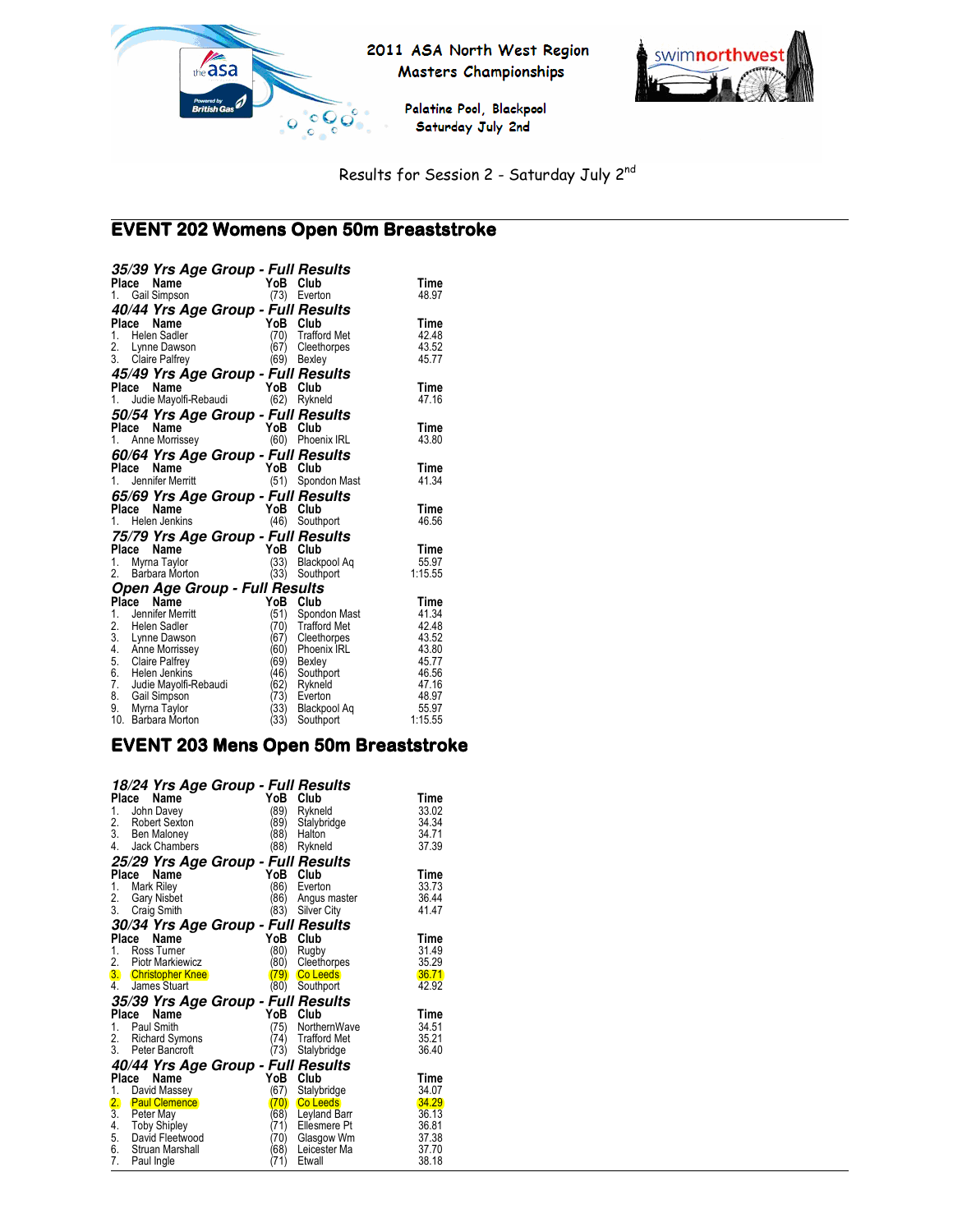



Palatine Pool, Blackpool Saturday July 2nd

# Results for Session 2 - Saturday July 2nd

|       | 8. Fernando Leon-Solis                                                                                                          |              | (67) Glasgow Wm                            | 39.48              |
|-------|---------------------------------------------------------------------------------------------------------------------------------|--------------|--------------------------------------------|--------------------|
|       |                                                                                                                                 |              |                                            |                    |
|       | 45/49 Yrs Age Group - Full Results                                                                                              |              |                                            |                    |
| Place | Name                                                                                                                            | YoB          | Club                                       | Time               |
|       | 1. Stephen Miller<br>2. Steven Goodal<br>3. Tim Clark<br>4. Jan Glynn<br>5. Kevin Comer<br>1. Stephen Comer<br>1. Stephen Comer | (64)         | Ashton Cent                                | 35.74              |
|       | Steven Goodall                                                                                                                  | (65)         | Rykneld                                    | 36.92              |
|       |                                                                                                                                 | (65)         | Rykneld                                    | 37.54              |
|       |                                                                                                                                 | (62)         | <b>Blackburn</b>                           | 39.62              |
|       |                                                                                                                                 | (65          | Halton                                     | 40.03              |
|       | 6. Joe Sabatini                                                                                                                 | (64)         | Garston                                    | 40.18              |
|       |                                                                                                                                 |              |                                            |                    |
|       | 7. Andrew Gristwood                                                                                                             |              | (64) Cleethorpes                           | 41.97              |
|       | 50/54 Yrs Age Group - Full Results                                                                                              |              |                                            |                    |
|       | Place Name                                                                                                                      |              | YoB Club                                   | Time               |
|       | 1. Robert Bolton                                                                                                                |              | (60) Trafford Met                          | 40.39              |
| 2.    |                                                                                                                                 |              |                                            |                    |
|       | Martyn Finney                                                                                                                   |              | (58) Etwall                                | 53.53              |
|       | 55/59 Yrs Age Group - Full Results                                                                                              |              |                                            |                    |
|       | Place Name                                                                                                                      |              | YoB Club                                   | Time               |
|       | an T<br>1. Graham Pearson                                                                                                       |              | (52) Carlisle Mas                          | 35.95              |
|       |                                                                                                                                 |              |                                            |                    |
|       | 60/64 Yrs Age Group - Full Results                                                                                              |              |                                            |                    |
|       | Place Name                                                                                                                      | YoB Club     |                                            | Time               |
|       | 1. Paul Lucas                                                                                                                   | (49)         | Blackpool Aq                               | 45.28              |
|       | 2. Raymond Marshall                                                                                                             |              | (49) Halton                                | 51.67              |
|       |                                                                                                                                 |              |                                            |                    |
|       | 65/69 Yrs Age Group - Full Results                                                                                              |              |                                            |                    |
|       | Place Name                                                                                                                      |              | YoB Club                                   | Time               |
|       |                                                                                                                                 |              |                                            | 41.61              |
|       | 1. Rodney Barton<br>2. John Gall                                                                                                |              | (45) Southport<br>(44) Southport           | 46.79              |
|       | 3. Roger Harrison                                                                                                               |              | (44) Trafford Met                          | 58.81              |
|       |                                                                                                                                 |              |                                            |                    |
|       | 70/74 Yrs Age Group - Full Results                                                                                              |              |                                            |                    |
|       | Place Name                                                                                                                      | YoB Club     |                                            | Time               |
|       | 1. Neil MacKinnon                                                                                                               | (41)         | <b>Trafford Met</b>                        | 39.42              |
|       | 2. John Anderson                                                                                                                |              | (37) Trafford Met                          | 54.70              |
|       |                                                                                                                                 |              |                                            |                    |
|       | 75/79 Yrs Age Group - Full Results                                                                                              |              |                                            |                    |
|       | Place Name                                                                                                                      | YoB Club     |                                            | Time               |
|       | 1. Thomas Walker                                                                                                                |              | (35) Co Chester                            | 44.09              |
|       | Open Age Group - Full Results                                                                                                   |              |                                            |                    |
|       | Place Name                                                                                                                      |              | YoB Club                                   | Time               |
|       |                                                                                                                                 |              |                                            |                    |
|       |                                                                                                                                 |              |                                            |                    |
|       | 1. Ross Turner                                                                                                                  | (80)         | Rugby                                      | 31.49              |
|       |                                                                                                                                 | (89)         | Rykneld                                    | 33.02              |
|       |                                                                                                                                 | (86)         | Everton                                    | 33.73              |
|       |                                                                                                                                 | (67)         |                                            | 34.07              |
|       | 2. John Davey<br>3. Mark Riley<br>4. David Massey                                                                               |              | Stalybridge                                | <b>34.29</b>       |
|       | 5. Paul Clemence                                                                                                                |              | (70) Co Leeds                              |                    |
|       | 6. Robert Sexton                                                                                                                | (89)         | Stalybridge                                | 34.34              |
|       | 7. Paul Smith                                                                                                                   | (75)         | NorthernWave                               | 34.51              |
|       |                                                                                                                                 | (88)         | Halton                                     | 34.71              |
|       | 8. Ben Maloney<br>9. Richard Symons                                                                                             | (74)         | <b>Trafford Met</b>                        | 35.21              |
|       | 10. Piotr Markiewicz                                                                                                            | (80)         | Cleethorpes                                |                    |
|       | 11. Stephen Miller                                                                                                              | (64)         | Ashton Cent                                | 35.29<br>35.74     |
|       | 12. Graham Pearson                                                                                                              | (52)         | Carlisle Mas                               |                    |
|       | 13. Peter May                                                                                                                   | (68)         | Leyland Barr                               | 35.95<br>36.13     |
|       | 14. Peter Bancroft                                                                                                              | (73)         | Stalybridge                                |                    |
|       |                                                                                                                                 | (86)         | Angus master                               | 36.40<br>36.44     |
|       |                                                                                                                                 |              | $(79)$ Co Leeds                            | <mark>36.71</mark> |
|       | 15. Gary Nisbet<br><b>16. Christopher Knee</b>                                                                                  | (71)         | Ellesmere Pt                               | 36.81              |
|       |                                                                                                                                 | (65)         |                                            |                    |
|       | 17. Toby Shipley<br>18. Steven Goodall                                                                                          |              | Rykneld                                    | 36.92              |
|       | 19. David Fleetwood                                                                                                             | (70)         | Glasgow Wm                                 | 37.38              |
|       | 20. Jack Chambers                                                                                                               | (88)         | Rykneld                                    | 37.39              |
| 21.   | <b>Tim Clark</b>                                                                                                                | (65)         | Rykneld                                    | 37.54              |
|       | 22. Struan Marshall                                                                                                             | (68          | Leicester Ma                               | 37.70              |
|       | 23. Paul Ingle                                                                                                                  | (71)         | Etwall                                     | 38.18              |
|       | 24. Neil MacKinnon                                                                                                              | (41)         | Trafford Met                               | 39.42              |
|       | 25. Fernando Leon-Solis                                                                                                         | '67)         | Glasgow Wm                                 | 39.48              |
|       | 26. Jan Glynn                                                                                                                   | 62)          | Blackburn                                  | 39.62              |
|       | 27. Kevin Comer                                                                                                                 | (65)         | Halton                                     | 40.03              |
|       |                                                                                                                                 | (64)         | Garston                                    | 40.18              |
|       | 28. Joe Sabatini                                                                                                                |              |                                            | 40.39              |
|       | 29. Robert Bolton                                                                                                               | '60)         | <b>Trafford Met</b>                        |                    |
|       | 30. Craig Smith                                                                                                                 | (83)         | Silver City                                | 41.47              |
|       | 31. Rodňey Barton                                                                                                               | (45)         | Southport                                  | 41.61              |
|       | 32. Andrew Gristwood                                                                                                            | '64)         | Cleethorpes                                | 41.97              |
|       | 33. James Stuart                                                                                                                | (80          | Southport                                  | 42.92              |
| 34.   | Thomas Walker                                                                                                                   | (35)         | Co Chester                                 | 44.09              |
|       | 35. Paul Lucas                                                                                                                  | (49)         | Blackpool Aq                               | 45.28              |
|       |                                                                                                                                 | 44)          | Southport                                  | 46.79              |
|       | 36. John Gall<br>37. Raymond Marshall                                                                                           | 49)          | Halton                                     | 51.67              |
|       |                                                                                                                                 |              |                                            |                    |
|       | 38. Martyn Finney                                                                                                               | 58)          | Etwall                                     | 53.53              |
|       | 39. John Anderson<br>40. Roger Harrison                                                                                         | (37)<br>(44) | <b>Trafford Met</b><br><b>Trafford Met</b> | 54.70<br>58.81     |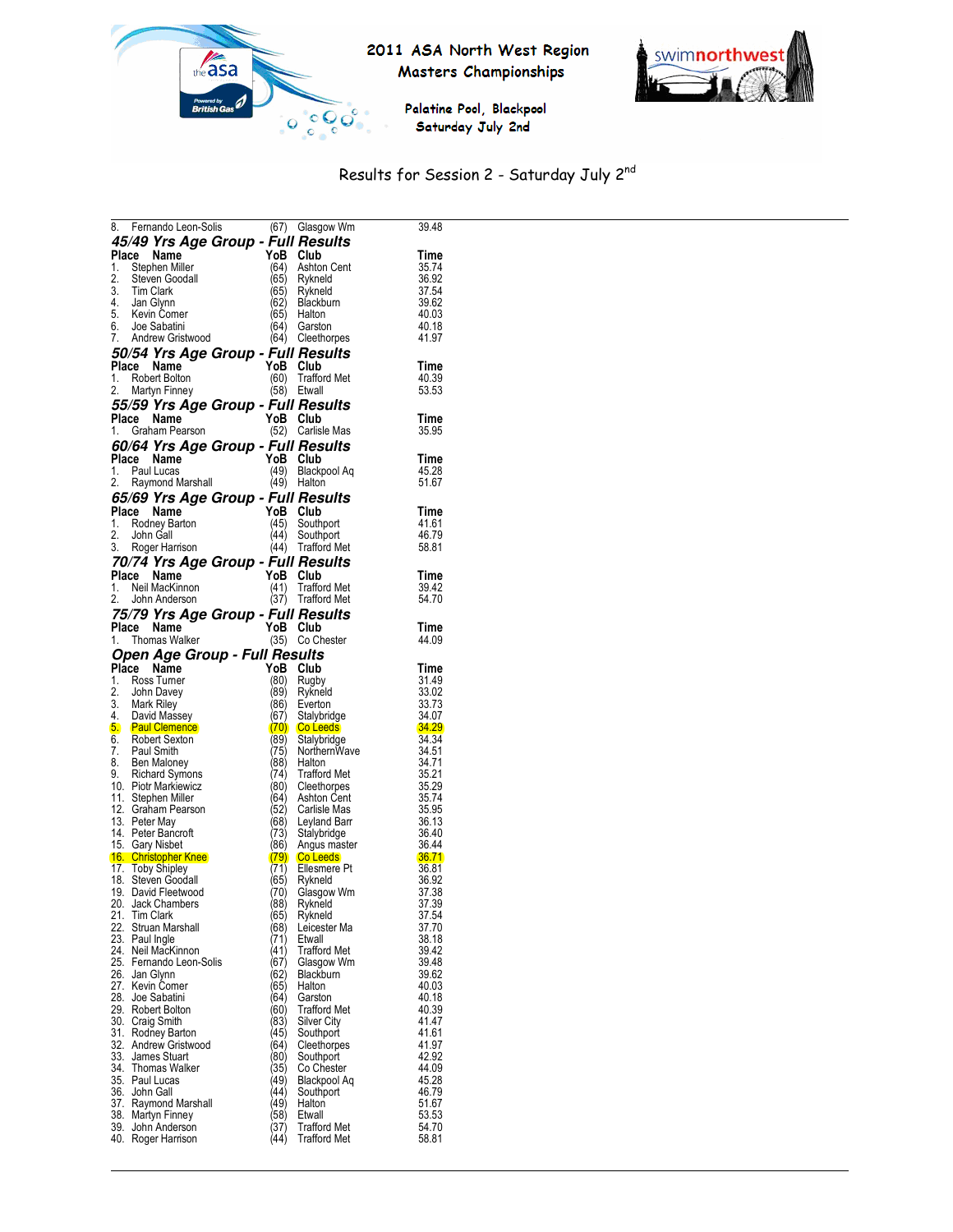



Palatine Pool, Blackpool Saturday July 2nd

Results for Session 2 - Saturday July 2nd

#### $\overline{a}$ EVENT 204 Womens Open 100m Backstroke

| 18/24 Yrs Age Group - Full Results         |              |                         |                    |                |
|--------------------------------------------|--------------|-------------------------|--------------------|----------------|
| Place<br>Name                              | YoB Club     |                         | Time               | 50             |
| Laura Bowden<br>1.                         | (87)         | <b>Trafford Met</b>     | 1:11.15            | 35.31          |
| 2.<br>Victoria Crawford                    |              | (90) Blackpool Aq       | 1:11.94            | 34.66          |
| 25/29 Yrs Age Group - Full Results         |              |                         |                    |                |
| Place<br>Name                              | YoB          | Club                    | Time               | 50             |
| 1.<br>Louise Innes                         | (84)         | Glasgow Wm              | 1:12.33            | 35.17          |
| 2.<br>Joanne Grime                         | (86)         | Pioneer 79              | 1:12.87            | 35.65          |
| 3.<br>Sarah Davey                          | (83)         | Glasgow Wm              | 1:17.31            | 36.79          |
| 45/49 Yrs Age Group - Full Results         |              |                         |                    |                |
| Name<br>Place                              | YoB          | Club                    | Time               | 50             |
| <b>Traci Shipley</b><br>1.                 |              | (64) Ellesmere Pt       | 1:43.28            | 50.86          |
| 50/54 Yrs Age Group - Full Results         |              |                         |                    |                |
| Place<br>Name                              | YoB          | Club                    | Time               | 50             |
| Karen Barton<br>1.                         | (60)         | Southport               | 1:24.87            | 40.80          |
| 2.<br>Barbara Thomson                      | (58)         | Glasgow Wm              | 1:57.94            | 57.12          |
| 65/69 Yrs Age Group - Full Results         |              |                         |                    |                |
| Place Name                                 | YoB Club     |                         | Time               | 50             |
| 1.<br>Helen Jenkins                        |              | (46) Southport          | 1:39.90            | 49.15          |
| 2.<br>Doreen Gordon                        | (42)         | Southport               | 1:45.46            | 50.45          |
| 70/74 Yrs Age Group - Full Results         |              |                         |                    |                |
| Place<br>Name                              | YoB          | Club                    | Time               | 50             |
| Brenda Walker<br>1.                        |              | (38) Co Chester         | 1:49.08            | 54.27          |
| 75/79 Yrs Age Group - Full Results         |              |                         |                    |                |
| Place Name                                 | YoB Club     |                         | Time               | 50             |
| Barbara Morton<br>1.                       | (33)         | Southport               | 2:21.24            | 1:05.33        |
| <b>Open Age Group - Full Results</b>       |              |                         |                    |                |
| Place<br>Name                              | YoB          | Club                    | Time               | 50             |
| 1.<br>Laura Bowden                         | (87)         | <b>Trafford Met</b>     | 1:11.15            | 35.31          |
| 2.<br>Victoria Crawford                    | (90)         | Blackpool Aq            | 1:11.94            | 34.66          |
| 3.<br>Louise Innes                         | (84)         | Glasgow Wm              | 1:12.33            | 35.17          |
| 4.<br>Joanne Grime                         | (86)         | Pioneer 79              | 1:12.87            | 35.65          |
| 5.<br>Sarah Davey                          | (83)         | Glasgow Wm              | 1:17.31            | 36.79          |
| 6.<br>Karen Barton                         | (60)         | Southport               | 1:24.87            | 40.80          |
| 7.<br>Helen Jenkins                        | (46)         | Southport               | 1:39.90            | 49.15          |
| 8.<br><b>Traci Shipley</b>                 | (64)         | Ellesmere Pt            | 1:43.28            | 50.86          |
| 9.<br>Doreen Gordon                        | (42)         | Southport               | 1:45.46            | 50.45          |
| 10. Brenda Walker<br>11. Barbara Thomson   | (38)<br>(58) | Co Chester              | 1:49.08            | 54.27<br>57.12 |
| 12. Barbara Morton                         | (33)         | Glasgow Wm<br>Southport | 1:57.94<br>2:21.24 | 1:05.33        |
|                                            |              |                         |                    |                |
| <b>EVENT 205 Mens Open 100m Backstroke</b> |              |                         |                    |                |
|                                            |              |                         |                    |                |

| 18/24 Yrs Age Group - Full Results |      |                     |         |       |
|------------------------------------|------|---------------------|---------|-------|
| Name<br>Place                      | YoB  | Club                | Time    | 50    |
| 1.<br>Andrew Addison               | (87) | <b>Blackburn</b>    | 58.52   | 28.55 |
| 2.<br>George Morreal               | (92) | Stalybridge         | 1:01.84 | 29.79 |
| 3.<br><b>Christopher Sweeney</b>   | (92) | Everton             | 1:13.58 | 34.83 |
| 30/34 Yrs Age Group - Full Results |      |                     |         |       |
| Place Name                         | YoB  | Club                | Time    | 50    |
| Paul Wilkinson<br>1.               | (79) | Blackpool Aq        | 1:03.69 | 31.03 |
| 40/44 Yrs Age Group - Full Results |      |                     |         |       |
| Name<br>Place                      | YoB  | Club                | Time    | 50    |
| 1.<br>Peter Jones                  | (70) | Clitheroe           | 1:00.80 | 29.07 |
| 2.<br>Andrew Cox                   | (67) | Blackpool Ag        | 1:12.33 | 34.88 |
| 3.<br>Justin Palfrey               | (71) | Bexley              | 1:15.62 | 36.75 |
| 4.<br>David Fleetwood              | (70) | Glasgow Wm          | 1:18.78 | 38.85 |
| 5.<br>Paul Ingle                   | (71) | Etwall              | 1:23.73 | 40.93 |
| 45/49 Yrs Age Group - Full Results |      |                     |         |       |
| Place Name                         | YoB  | Club                | Time    | 50    |
| Russell Mason<br>1.                | (63) | Warr'ton Dol        | 1:11.04 | 35.45 |
| 2.<br>Paul Gibson                  | (65) | Carlisle Mas        | 1:21.92 | 38.85 |
| 50/54 Yrs Age Group - Full Results |      |                     |         |       |
| Name<br>Place                      | YoB  | Club                | Time    | 50    |
| Robert Bolton<br>1.                | (60) | <b>Trafford Met</b> | 1:28.91 | 44.64 |
| 65/69 Yrs Age Group - Full Results |      |                     |         |       |
| Place<br>Name                      | YoB  | Club                | Time    | 50    |
| <b>Tony Catterall</b><br>1.        | (46) | Colne               | 1:31.89 | 44.78 |
| 2.<br><b>William Dalzell</b>       | (43) | Southport           | 1:45.34 | 49.39 |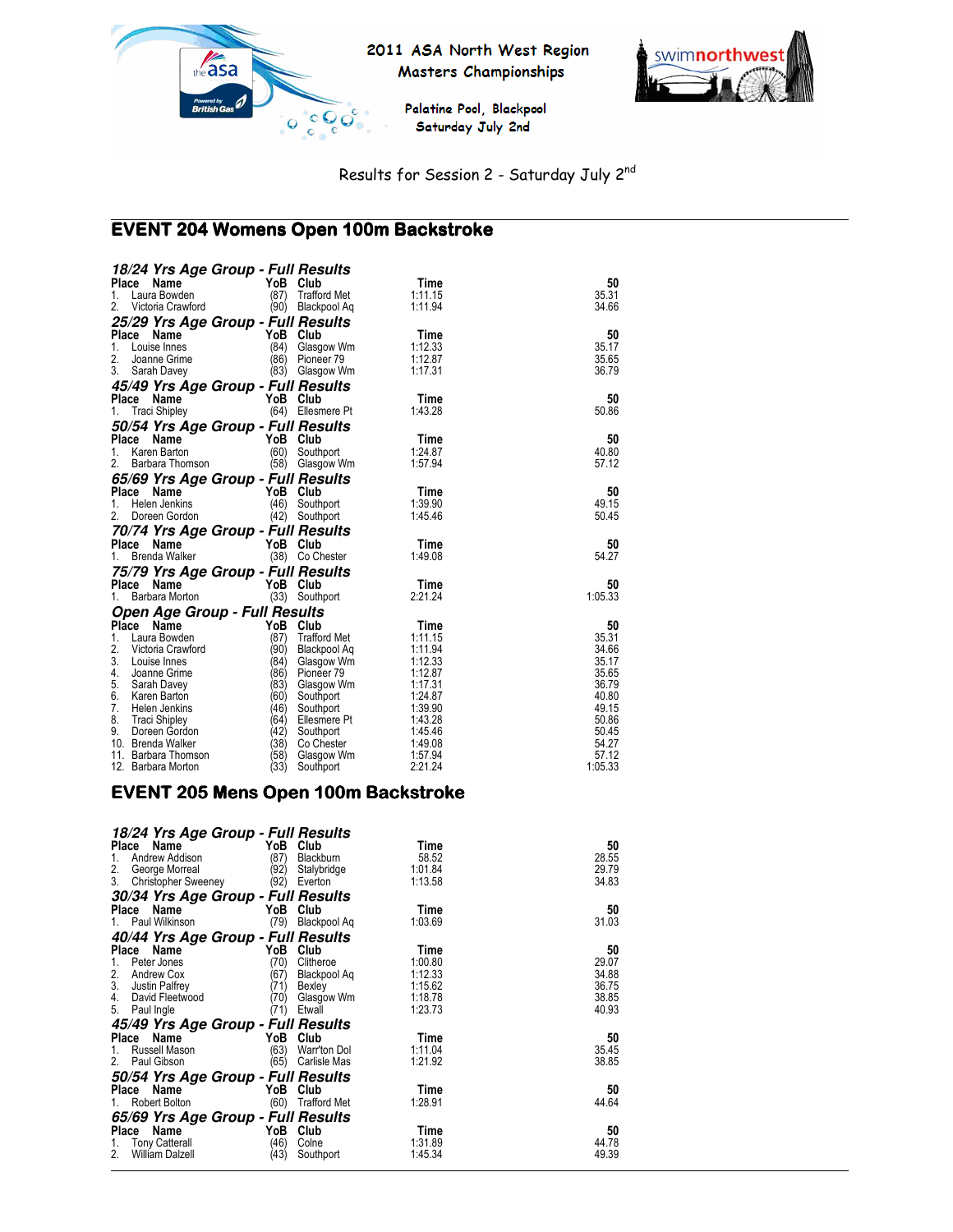



Palatine Pool, Blackpool Saturday July 2nd

# Results for Session 2 - Saturday July 2nd

| <b>Open Age Group - Full Results</b> |      |                     |         |       |  |  |  |
|--------------------------------------|------|---------------------|---------|-------|--|--|--|
| Name<br>Place                        | YoB  | Club                | Time    | 50    |  |  |  |
| Andrew Addison                       | (87) | Blackburn           | 58.52   | 28.55 |  |  |  |
| Peter Jones                          | (70) | Clitheroe           | 1:00.80 | 29.07 |  |  |  |
| 3.<br>George Morreal                 | (92) | Stalybridge         | 1:01.84 | 29.79 |  |  |  |
| Paul Wilkinson<br>4.                 | (79) | Blackpool Ag        | 1:03.69 | 31.03 |  |  |  |
| Russell Mason<br>5.                  | (63) | Warr'ton Dol        | 1:11.04 | 35.45 |  |  |  |
| 6.<br>Andrew Cox                     | (67  | Blackpool Ag        | 1:12.33 | 34.88 |  |  |  |
| <b>Christopher Sweeney</b>           | (92) | Everton             | 1:13.58 | 34.83 |  |  |  |
| Justin Palfrey<br>8.                 | 71   | Bexlev              | 1:15.62 | 36.75 |  |  |  |
| David Fleetwood<br>9.                | (70  | Glasgow Wm          | 1:18.78 | 38.85 |  |  |  |
| Paul Gibson<br>10.                   | (65) | Carlisle Mas        | 1:21.92 | 38.85 |  |  |  |
| Paul Ingle<br>11.                    | 71   | Etwall              | 1:23.73 | 40.93 |  |  |  |
| 12.<br><b>Robert Bolton</b>          | (60) | <b>Trafford Met</b> | 1:28.91 | 44.64 |  |  |  |
| 13. Tony Catterall                   | (46) | Colne               | 1:31.89 | 44.78 |  |  |  |
| William Dalzell<br>14.               | (43) | Southport           | 1:45.34 | 49.39 |  |  |  |

#### EVENT 206 Mens/Womens Open 200m IM

| <b>MENS 25/29 Yrs Age Group - Full Results</b>                                                                                                                                                                                                       |                               |                                                                                                         |                |                    |                    |
|------------------------------------------------------------------------------------------------------------------------------------------------------------------------------------------------------------------------------------------------------|-------------------------------|---------------------------------------------------------------------------------------------------------|----------------|--------------------|--------------------|
|                                                                                                                                                                                                                                                      |                               | Time                                                                                                    | 50             | 100                | 150                |
| riace Name<br>1. William Byrne (83) Colive                                                                                                                                                                                                           | YoB Club<br>(83) Co Liverpool | 3:08.11                                                                                                 | 35.52          | 1:26.66            | 2:25.69            |
| MENS 35/39 Yrs Age Group - Full Results                                                                                                                                                                                                              |                               |                                                                                                         |                |                    |                    |
| <b>Place Name</b><br>1. Andrew Old <b>COM</b> (76) Bebington                                                                                                                                                                                         |                               | Time                                                                                                    | 50             | 100                | 150                |
|                                                                                                                                                                                                                                                      |                               | 2:55.89                                                                                                 | 36.34          | 1:24.27            | 2:17.25            |
| <b>MENS 40/44 Yrs Age Group - Full Results</b>                                                                                                                                                                                                       |                               |                                                                                                         |                |                    |                    |
| <b>Place Name YoB Club</b><br>1. Peter May (68) Leyland Barr                                                                                                                                                                                         |                               | Time                                                                                                    | 50             | 100                | 150                |
|                                                                                                                                                                                                                                                      |                               | 2:36.43                                                                                                 | 32.17          | 1:15.11            | 1:59.18            |
| <b>MENS 45/49 Yrs Age Group - Full Results<br/>Place Name YoB Club<br/>1. Christopher Kerr (65) Blackpool Aq</b>                                                                                                                                     |                               |                                                                                                         |                |                    |                    |
|                                                                                                                                                                                                                                                      |                               | Time                                                                                                    | 50             | 100                | 150                |
|                                                                                                                                                                                                                                                      |                               | 2:55.05                                                                                                 | 36.87          | 1:24.70            | 2:16.25            |
| <b>MENS 50/54 Yrs Age Group - Full Results<br/>Place Name YoB Club<br/>1. Philip Collinson (60) Blackpool Aq</b>                                                                                                                                     |                               |                                                                                                         |                |                    |                    |
|                                                                                                                                                                                                                                                      |                               | Time<br>2:52.47                                                                                         | 50<br>34.99    | 100                | 150<br>2:11.49     |
|                                                                                                                                                                                                                                                      |                               |                                                                                                         |                | 1:21.71            |                    |
| MENS 55/59 Yrs Age Group - Full Results                                                                                                                                                                                                              |                               |                                                                                                         |                |                    |                    |
| <b>Place Name</b><br>1. David Randall <b>Canada (54)</b> Traffor                                                                                                                                                                                     | YoB Club<br>(54) Trafford Met | Time<br>3:11.41                                                                                         | 50<br>44.56    | 100<br>1:33.07     | 150<br>2:29.15     |
|                                                                                                                                                                                                                                                      |                               |                                                                                                         |                |                    |                    |
| MENS 60/64 Yrs Age Group - Full Results                                                                                                                                                                                                              |                               | Time                                                                                                    | 50             | 100                | 150                |
| <b>Place Name</b><br>1. Graham Padgett (47) Warr'ton Dol                                                                                                                                                                                             |                               | 2:54.83                                                                                                 | 38.54          | 1:24.80            | 2:15.39            |
| <b>MENS 65/69 Yrs Age Group - Full Results</b>                                                                                                                                                                                                       |                               |                                                                                                         |                |                    |                    |
|                                                                                                                                                                                                                                                      |                               | Time                                                                                                    | 50             | 100                | 150                |
|                                                                                                                                                                                                                                                      |                               | 3:17.07                                                                                                 | 46.08          | 1:35.95            | 2:32.37            |
| <b>Place Name YoB Club</b><br>1. Tony Catterall (46) Colne<br>2. Alex Brown (44) Blyth                                                                                                                                                               |                               | 3:28.28                                                                                                 | 43.79          | 1:42.04            | 2:42.77            |
|                                                                                                                                                                                                                                                      |                               |                                                                                                         |                |                    |                    |
|                                                                                                                                                                                                                                                      |                               |                                                                                                         |                |                    |                    |
|                                                                                                                                                                                                                                                      |                               | Time                                                                                                    | 50             | 100                | 150                |
|                                                                                                                                                                                                                                                      |                               | 4:14.77                                                                                                 | 1:09.31        | 2:10.14            | 3:17.57            |
| <b>MENS 70/74 Yrs Age Group - Full Results<br/>Place Name YoB Club<br/>1. John Anderson (37) Trafford Met</b><br>Ce Name<br>John Anderson (37) Traffor                                                                                               |                               |                                                                                                         |                |                    |                    |
| <b>MENS 75/79 Yrs Age Group - Full Results</b>                                                                                                                                                                                                       |                               | Time                                                                                                    | 50             | 100                | 150                |
|                                                                                                                                                                                                                                                      |                               | 3:29.98                                                                                                 | 48.57          | 1:41.22            | 2:37.17            |
|                                                                                                                                                                                                                                                      |                               |                                                                                                         |                |                    |                    |
|                                                                                                                                                                                                                                                      |                               | Time                                                                                                    | 50             | 100                | 150                |
|                                                                                                                                                                                                                                                      |                               |                                                                                                         | 32.17          | 1:15.11            | 1:59.18            |
|                                                                                                                                                                                                                                                      |                               |                                                                                                         | 34.99          | 1:21.71            | 2:11.49            |
|                                                                                                                                                                                                                                                      |                               |                                                                                                         | 38.54          | 1:24.80            | 2:15.39            |
|                                                                                                                                                                                                                                                      |                               |                                                                                                         | 36.87          | 1:24.70            | 2:16.25            |
|                                                                                                                                                                                                                                                      |                               |                                                                                                         | 36.34<br>35.52 | 1:24.27<br>1:26.66 | 2:17.25<br>2:25.69 |
|                                                                                                                                                                                                                                                      |                               |                                                                                                         | 44.56          | 1:33.07            | 2:29.15            |
|                                                                                                                                                                                                                                                      |                               |                                                                                                         | 46.08          | 1:35.95            | 2:32.37            |
|                                                                                                                                                                                                                                                      |                               | Time<br>2:36.43<br>2:52.47<br>2:54.83<br>2:55.05<br>2:55.89<br>3:01.14<br>3:11.07<br>3:28.28<br>3:28.28 | 43.79          | 1:42.04            | 2:42.77            |
|                                                                                                                                                                                                                                                      |                               | 3:29.98                                                                                                 | 48.57          | 1:41.22            | 2:37.17            |
|                                                                                                                                                                                                                                                      |                               | 4:14.77                                                                                                 | 1:09.31        | 2:10.14            | 3:17.57            |
| <b>WOMENS 18/24 Yrs Age Group - Full Results</b>                                                                                                                                                                                                     |                               |                                                                                                         |                |                    |                    |
| MENS 75/79 Yrs Age Group - Full Results<br>Place Name<br>1. Thomas Walker<br>1. Thomas Walker<br>1. Thomas Walker<br>1. Peter May<br>1. Peter May<br>2. Philip Collinson<br>1. Peter May<br>2. Philip Collinson<br>1. Peter May<br>2. Philip Collins |                               |                                                                                                         | 50<br>34.71    | 100<br>1:13.93     | 150<br>2:00.43     |
| Place Name YoB Club<br>1. Laura Bowden (87) Trafford Met 2:35.30                                                                                                                                                                                     |                               |                                                                                                         |                |                    |                    |
| <b>WOMENS 25/29 Yrs Age Group - Full Results</b>                                                                                                                                                                                                     |                               |                                                                                                         | 50             |                    |                    |
|                                                                                                                                                                                                                                                      |                               |                                                                                                         | 35.78          | 100<br>1:18.23     | 150<br>2:06.13     |
|                                                                                                                                                                                                                                                      |                               |                                                                                                         | 36.20          | 1:15.97            | 2:04.46            |
| Place Name<br>1. Emma Ross (86) Trafford Met<br>2. Joanne Grime<br>3. Sarah Davey (86) Pioneer 79 2:44.25<br>4. Lucy Hesford (84) Trafford Met<br>2.50.59<br>4. Lucy Hesford (84) Trafford Met<br>2.50.59                                            |                               |                                                                                                         | 36.58<br>37.69 | 1:18.84<br>1:22.10 | 2:12.03<br>2:12.18 |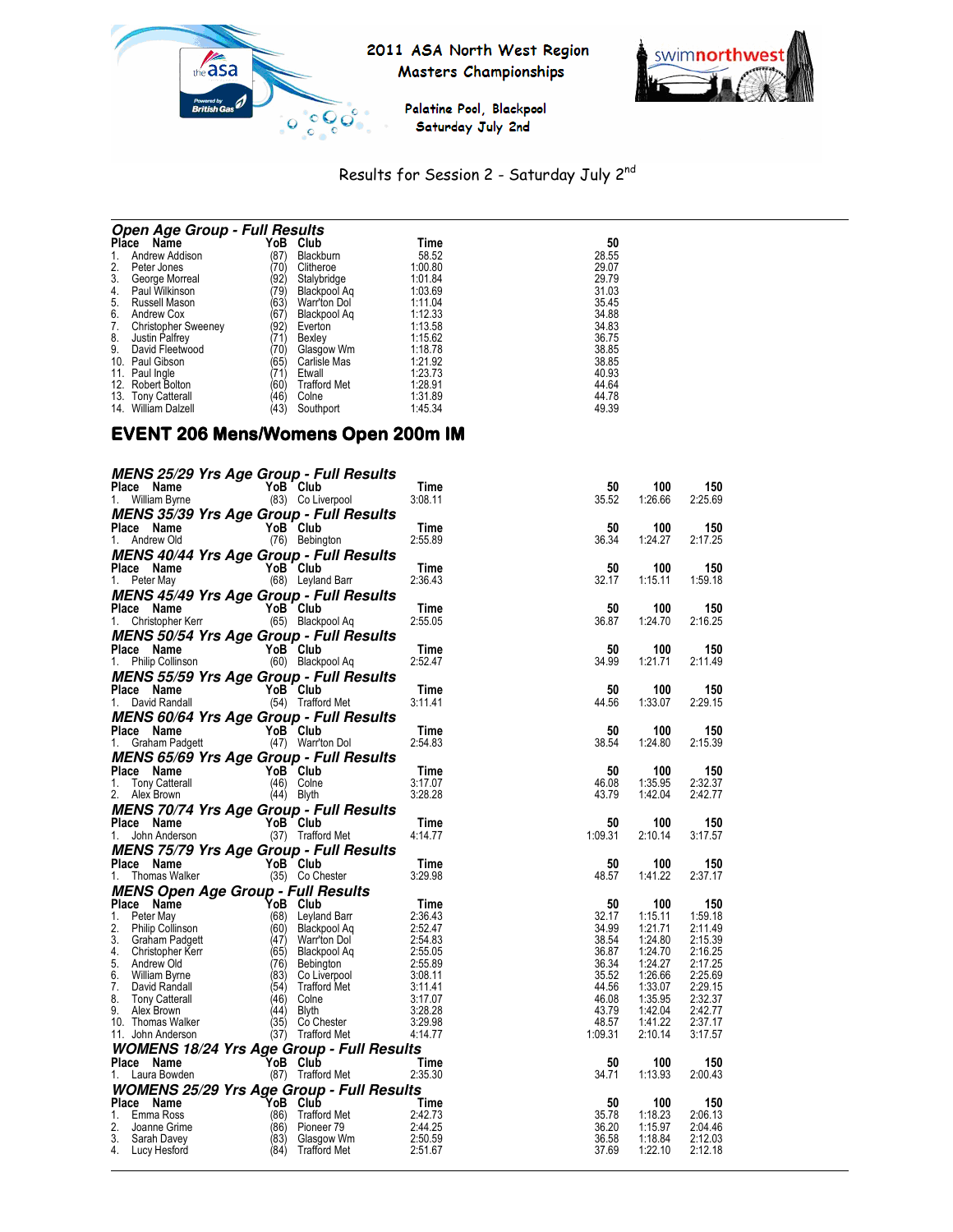



Palatine Pool, Blackpool Saturday July 2nd

# Results for Session 2 - Saturday July 2nd

| <b>WOMENS 40/44 Yrs Age Group - Full Results</b> |      |                     |         |       |         |         |  |
|--------------------------------------------------|------|---------------------|---------|-------|---------|---------|--|
| Place Name                                       | YoB  | Club                | Time    | 50    | 100     | 150     |  |
| Karen Driver<br>1.                               | (71) | Colne               | 2:52.45 | 39.17 | 1:25.52 | 2:14.98 |  |
| <b>WOMENS 45/49 Yrs Age Group - Full Results</b> |      |                     |         |       |         |         |  |
| Place Name                                       | YoB  | Club                | Time    | 50    | 100     | 150     |  |
| Judy Brown<br>1.                                 | (64) | Warr'ton Dol        | 2:39.47 | 35.02 | 1:14.33 | 2:02.86 |  |
| 2.<br>Geraldine Bolton                           | (66) | <b>Trafford Met</b> | 3:06.08 | 42.64 | 1:35.81 | 2:23.58 |  |
| <b>WOMENS 65/69 Yrs Age Group - Full Results</b> |      |                     |         |       |         |         |  |
| Place Name                                       | YoB. | Club                | Time    | 50    | 100     | 150     |  |
| Helen Jenkins<br>1.                              | (46) | Southport           | 3:36.32 | 47.87 | 1:42.95 | 2:40.27 |  |
| <b>WOMENS Open Age Group - Full Results</b>      |      |                     |         |       |         |         |  |
| Name<br><b>Place</b>                             | YoB  | Club                | Time    | 50    | 100     | 150     |  |
| Laura Bowden                                     | (87) | Trafford Met        | 2:35.30 | 34.71 | 1:13.93 | 2:00.43 |  |
| $\frac{2}{3}$<br>Judy Brown                      | (64) | Warr'ton Dol        | 2:39.47 | 35.02 | 1:14.33 | 2:02.86 |  |
| Emma Ross                                        | (86) | <b>Trafford Met</b> | 2:42.73 | 35.78 | 1:18.23 | 2:06.13 |  |
| 4.<br>Joanne Grime                               | (86) | Pioneer 79          | 2:44.25 | 36.20 | 1:15.97 | 2:04.46 |  |
| 5.<br>Sarah Davey                                | (83) | Glasgow Wm          | 2:50.59 | 36.58 | 1:18.84 | 2:12.03 |  |
| $rac{6}{7}$<br>Lucy Hesford                      | (84) | <b>Trafford Met</b> | 2:51.67 | 37.69 | 1:22.10 | 2:12.18 |  |
| Karen Driver                                     | (71' | Colne               | 2:52.45 | 39.17 | 1:25.52 | 2:14.98 |  |
| 8.<br>Geraldine Bolton                           | (66) | <b>Trafford Met</b> | 3:06.08 | 42.64 | 1:35.81 | 2:23.58 |  |
| 9.<br>Helen Jenkins                              | (46) | Southport           | 3:36.32 | 47.87 | 1:42.95 | 2:40.27 |  |

# EVENT 207 Mens Open 100m Butterfly

| 18/24 Yrs Age Group - Full Results                                                                      |                |                                                                       |                    |                |
|---------------------------------------------------------------------------------------------------------|----------------|-----------------------------------------------------------------------|--------------------|----------------|
| Place<br>Name                                                                                           | YoB Club       |                                                                       | Time               | 50             |
| Andrew Addison<br>1.                                                                                    | (87)           | Blackburn                                                             | 58.18              | 27.46          |
| 2.<br>George Morreal                                                                                    |                | (92) Stalybridge                                                      | 1:04.42            | 29.34          |
| 25/29 Yrs Age Group - Full Results                                                                      |                |                                                                       |                    |                |
| Place Name<br>$\mathbf{r} = \mathbf{r}$                                                                 | YoB Club       |                                                                       | Time               | 50             |
| Mark Riley<br>1.                                                                                        | (86) Everton   |                                                                       | 1:05.36            | 31.09          |
| 30/34 Yrs Age Group - Full Results                                                                      |                |                                                                       |                    |                |
| Place Name                                                                                              |                |                                                                       | Time               | 50             |
| <b>YoB Club</b><br>(79) Black<br>1.<br>Paul Wilkinson                                                   |                | Blackpool Aq                                                          | 1:03.08            | 29.08          |
| 2.<br>Christoph Rahmede                                                                                 | (79) Shiverers |                                                                       | 1:10.14            | 33.17          |
| 35/39 Yrs Age Group - Full Results                                                                      |                |                                                                       |                    |                |
| Place Name                                                                                              | YoB Club       |                                                                       | Time               | 50             |
| 1.<br>Edward Clayton                                                                                    | (76) Southport |                                                                       | 57.66              | 26.99          |
|                                                                                                         |                |                                                                       |                    |                |
| 40/44 Yrs Age Group - Full Results<br>Place<br>Name                                                     |                |                                                                       | Time               | 50             |
| 1.<br>John Gray                                                                                         |                |                                                                       | 1:06.95            | 30.43          |
| 2.                                                                                                      |                | Burnley BOBC<br>Trafford Met<br>Trafford Met                          | 1:09.50            | 32.75          |
| $YoB$ Club<br>(71) Burnle<br>(67) Traffo<br>(68) Louis<br>Jeremy Cooper<br>Peter May<br>3.<br>Peter May |                | (68) Leyland Barr                                                     | 1:10.45            | 32.69          |
|                                                                                                         |                |                                                                       |                    |                |
| 45/49 Yrs Age Group - Full Results                                                                      |                |                                                                       |                    | 50             |
| Place<br>YoB Club<br>(65) Stalybrid<br>(65) Rykneld<br>Name<br>1.                                       |                |                                                                       | Time<br>1:05.44    | 30.71          |
| Philip Haworth<br>2.<br>Steven Goodall                                                                  |                | Stalybridge                                                           | 1:09.65            | 32.44          |
| 3.<br>Paul Ramsbottom                                                                                   | (65)           |                                                                       | 1:11.23            | 32.13          |
| 4.<br>Andrew Gristwood                                                                                  |                | (64) Cleethorpes                                                      | 1:15.48            | 35.61          |
| 5.<br>Paul Gibson                                                                                       |                | (65) Carlisle Mas                                                     | 1:23.19            | 35.85          |
| 60/64 Yrs Age Group - Full Results                                                                      |                | Blackpool Aq<br>Cleethorpes<br>Carlisle Mas<br><b>Results</b><br>Club |                    |                |
| Place Name                                                                                              | YoB Club       |                                                                       | Time               | 50             |
| 1.<br>Derek Booth                                                                                       | (49) Halton    |                                                                       | 1:31.59            | 43.60          |
|                                                                                                         |                |                                                                       |                    |                |
| 70/74 Yrs Age Group - Full Results<br>Place<br>Name                                                     | YoB Club       |                                                                       | Time               | 50             |
| 1.<br>Maurice McDonald                                                                                  |                | (38) Co Liverpool                                                     | 2:57.45            | 1:18.26        |
|                                                                                                         |                |                                                                       |                    |                |
| Open Age Group - Full Results                                                                           |                |                                                                       |                    |                |
| Place<br>Name<br>1.<br><b>Edward Clayton</b>                                                            | YoB Club       |                                                                       | Time               | 50<br>26.99    |
| 2.<br>Andrew Addison                                                                                    | (76)<br>(87)   | Southport<br>Blackburn                                                | 57.66<br>58.18     | 27.46          |
| 3.<br>Paul Wilkinson                                                                                    |                | (79) Blackpool Aq                                                     | 1:03.08            | 29.08          |
| 4.<br>George Morreal                                                                                    | (92)           | Stalybridge                                                           | 1:04.42            | 29.34          |
| 5.<br>Mark Riley                                                                                        |                |                                                                       |                    |                |
| 6.<br>Philip Haworth                                                                                    |                |                                                                       |                    |                |
|                                                                                                         | (86)           | Everton                                                               | 1:05.36            | 31.09          |
|                                                                                                         | (65)           | Stalybridge                                                           | 1:05.44            | 30.71          |
| 7.<br>John Gray                                                                                         | (71)           |                                                                       | 1:06.95            | 30.43          |
| 8.<br>Jeremy Cooper<br>9.<br>Steven Goodall                                                             | (67)           | Burnley BOBC<br>Trafford Met<br>Trafford Met                          | 1:09.50<br>1:09.65 | 32.75<br>32.44 |
|                                                                                                         | (65)<br>(79)   | Rykneld<br><b>Shiverers</b>                                           | 1:10.14            | 33.17          |
| 10. Christoph Rahmede<br>11. Peter May                                                                  | (68)           |                                                                       | 1:10.45            | 32.69          |
| 12. Paul Ramsbottom                                                                                     | (65)           |                                                                       | 1:11.23            | 32.13          |
| 13. Andrew Gristwood                                                                                    | (64)           | Leyland Barr<br>Blackpool Aq<br>Cleethorpes                           | 1:15.48            | 35.61          |
| 14. Paul Gibson                                                                                         | (65)           | Carlisle Mas                                                          | 1:23.19            | 35.85          |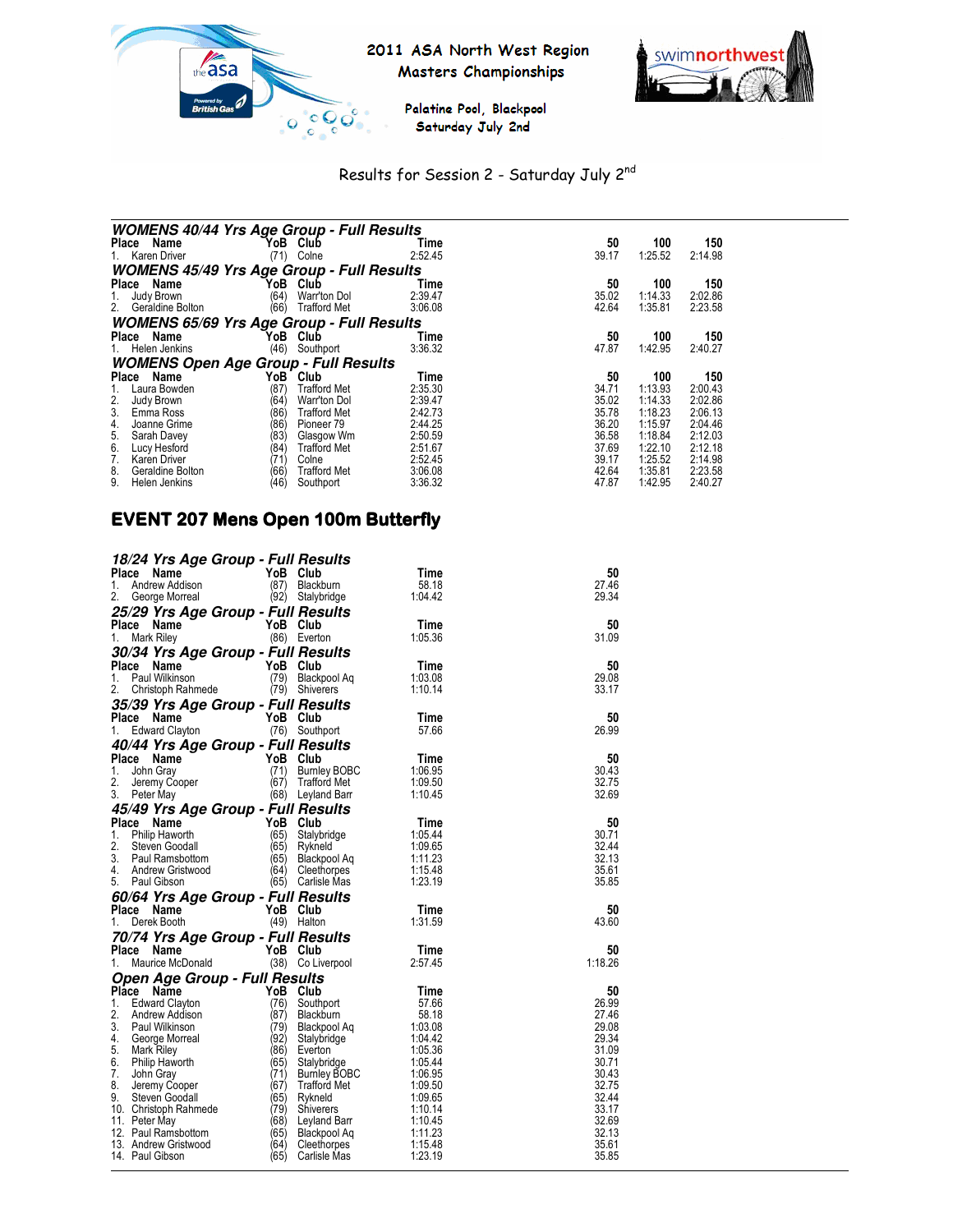



Palatine Pool, Blackpool Saturday July 2nd

# Results for Session 2 - Saturday July 2nd

| 15.<br>16. | <b>Booth</b><br>)erek<br>Donald<br>urice<br>` MC | (49)<br>(38) | <b>Halton</b><br>-<br><i>iverpoc</i> | 31 50<br>ت∪.∟ ب.<br>. н.<br>7.40<br>" ان __<br>------- | 43.60<br>1.10.20 |
|------------|--------------------------------------------------|--------------|--------------------------------------|--------------------------------------------------------|------------------|

# **EVENT 208 Womens Open 100m Butterfly**

| 25/29 Yrs Age Group - Full Results   |      |                     |         |       |
|--------------------------------------|------|---------------------|---------|-------|
| Place<br>Name                        | YoB  | Club                | Time    | 50    |
| Elodie Bourgault<br>1.               | (85) | Glasgow Wm          | 1:15.35 | 35.36 |
| Rebecca Lennon<br>2.                 | (82) | <b>Trafford Met</b> | 1:20.91 | 37.84 |
| 30/34 Yrs Age Group - Full Results   |      |                     |         |       |
| Name<br>Place                        | YoB  | Club                | Time    | 50    |
| Christine Butterworth<br>1.          | (79) | Blackpool Ag        | 1:23.82 | 37.64 |
| 40/44 Yrs Age Group - Full Results   |      |                     |         |       |
| Name<br>Place                        | YoB  | Club                | Time    | 50    |
| Helen Sadler<br>1.                   | (70) | <b>Trafford Met</b> | 1:14.91 | 35.30 |
| <b>Open Age Group - Full Results</b> |      |                     |         |       |
| Name<br><b>Place</b>                 | YoB  | Club                | Time    | 50    |
| Helen Sadler<br>1.                   | (70) | <b>Trafford Met</b> | 1:14.91 | 35.30 |
| 2.<br>Elodie Bourgault               | (85) | Glasgow Wm          | 1:15.35 | 35.36 |
| 3.<br>Rebecca Lennon                 | (82) | <b>Trafford Met</b> | 1:20.91 | 37.84 |
| <b>Christine Butterworth</b><br>4.   | (79) | Blackpool Ag        | 1:23.82 | 37.64 |

# EVENT 209 Mens Open 50m Freestyle

|    | 18/24 Yrs Age Group - Full Results                                                                   |          |                     |              |
|----|------------------------------------------------------------------------------------------------------|----------|---------------------|--------------|
|    | Place<br>Name                                                                                        | YoB      | Club                | Time         |
| 1. | Andrew Addison                                                                                       | (87)     | Blackburn           | 24.74        |
|    |                                                                                                      | (89)     | Rykneld             | 26.41        |
|    |                                                                                                      | (89)     | Stalybridge         | 26.45        |
|    |                                                                                                      | (88)     | Halton              | 27.21        |
|    | 2. John Davey<br>3. Robert Sexton<br>4. Ben Maloney<br>5. George Morreal<br>6. Jack Chambers         | (92)     | Stalybridge         | 27.22        |
|    |                                                                                                      | (88)     | Rykneld             | 27.24        |
|    | 7. Christopher Sweeney                                                                               | (92)     | Everton             | 29.21        |
|    | 25/29 Yrs Age Group - Full Results                                                                   |          |                     |              |
|    | Place Name                                                                                           | YoB Club |                     | Time         |
| 1. | Daniel Green                                                                                         | (85)     | Stockport Mo        | 24.54        |
|    |                                                                                                      | (86)     | Everton             | 27.00        |
|    |                                                                                                      | (86)     | Angus master        | 27.12        |
|    |                                                                                                      | (82)     | <b>Trafford Met</b> | 27.24        |
|    |                                                                                                      | (83)     | Silver City         | 32.11        |
|    | 2. Mark Riley<br>3. Gary Nisbet<br>4. Jonathan Furnival<br>5. Craig Smith<br>6. Colin Fawcett        | (82)     | Glasgow Wm          | 33.07        |
|    | 30/34 Yrs Age Group - Full Results                                                                   |          |                     |              |
|    | Place<br><b>Continued Trainie<br/>1. Piotr Markiewicz<br/>2. Christopher Knee</b><br>3. James Stuart | YoB Club |                     | Time         |
|    |                                                                                                      | (80)     | Cleethorpes         | 25.79        |
|    |                                                                                                      |          | $(79)$ Co Leeds     | <b>25.82</b> |
|    |                                                                                                      | (80)     | Southport           | 35.25        |
|    | 35/39 Yrs Age Group - Full Results                                                                   |          |                     |              |
|    | Place Name                                                                                           | YoB Club |                     | Time         |
| 1. | Paul Smith                                                                                           | (75)     | NorthernWave        | 27.14        |
|    |                                                                                                      | (74)     | <b>Trafford Met</b> | 27.27        |
|    |                                                                                                      | (73)     | Stalybridge         | 29.21        |
|    |                                                                                                      | (73)     | Glasgow Wm          | 29.46        |
|    |                                                                                                      | (76)     | Barrow LD           | 29.51        |
|    | 2. Richard Symons<br>3. Peter Bancroft<br>4. Justin Carter<br>5. Marek Dynda<br>6. Andrew Old        | (76)     | Bebington           | 30.21        |
|    | 40/44 Yrs Age Group - Full Results                                                                   |          |                     |              |
|    | Place Name                                                                                           | YoB Club |                     | Time         |
|    | 1. Peter Jones                                                                                       | (70)     | Clitheroe           | 24.95        |
|    | 2. Paul Clemence                                                                                     |          | (70) Co Leeds       | 25.18        |
|    | 3. Struan Marshall<br>4. Jeremy Cooper<br>5. David Fleetwood<br>6. Justin Palfrey                    | (68)     | Leicester Ma        | 27.71        |
|    |                                                                                                      | (67)     | Trafford Met        | 27.83        |
|    |                                                                                                      | (70)     | Glasgow Wm          | 29.22        |
|    |                                                                                                      | (71)     | Bexley              | 29.28        |
| 7. | Paul Ingle                                                                                           | (71)     | Etwall              | 29.77        |
|    | 45/49 Yrs Age Group - Full Results                                                                   |          |                     |              |
|    | Place<br>Name                                                                                        | YoB Club |                     | Time         |
| 1. | Russell Mason                                                                                        | (63)     | Warr'ton Dol        | 27.76        |
| 2. | <b>Tim Clark</b>                                                                                     | (65)     | Rykneld             | 28.98        |
|    | 3. Kevin Comer                                                                                       |          | (65) Halton         | 34.35        |
|    | 50/54 Yrs Age Group - Full Results                                                                   |          |                     |              |
|    | Place Name                                                                                           | YoB      | Club                | Time         |
| 1. | <b>Philip Collinson</b>                                                                              | (60)     | Blackpool Aq        | 27.69        |
| 2. | Gerald Kelleher                                                                                      | (58)     | Warr'ton Dol        | 31.25        |
| 3. | Martyn Finney                                                                                        | (58)     | Etwall              | 31.48        |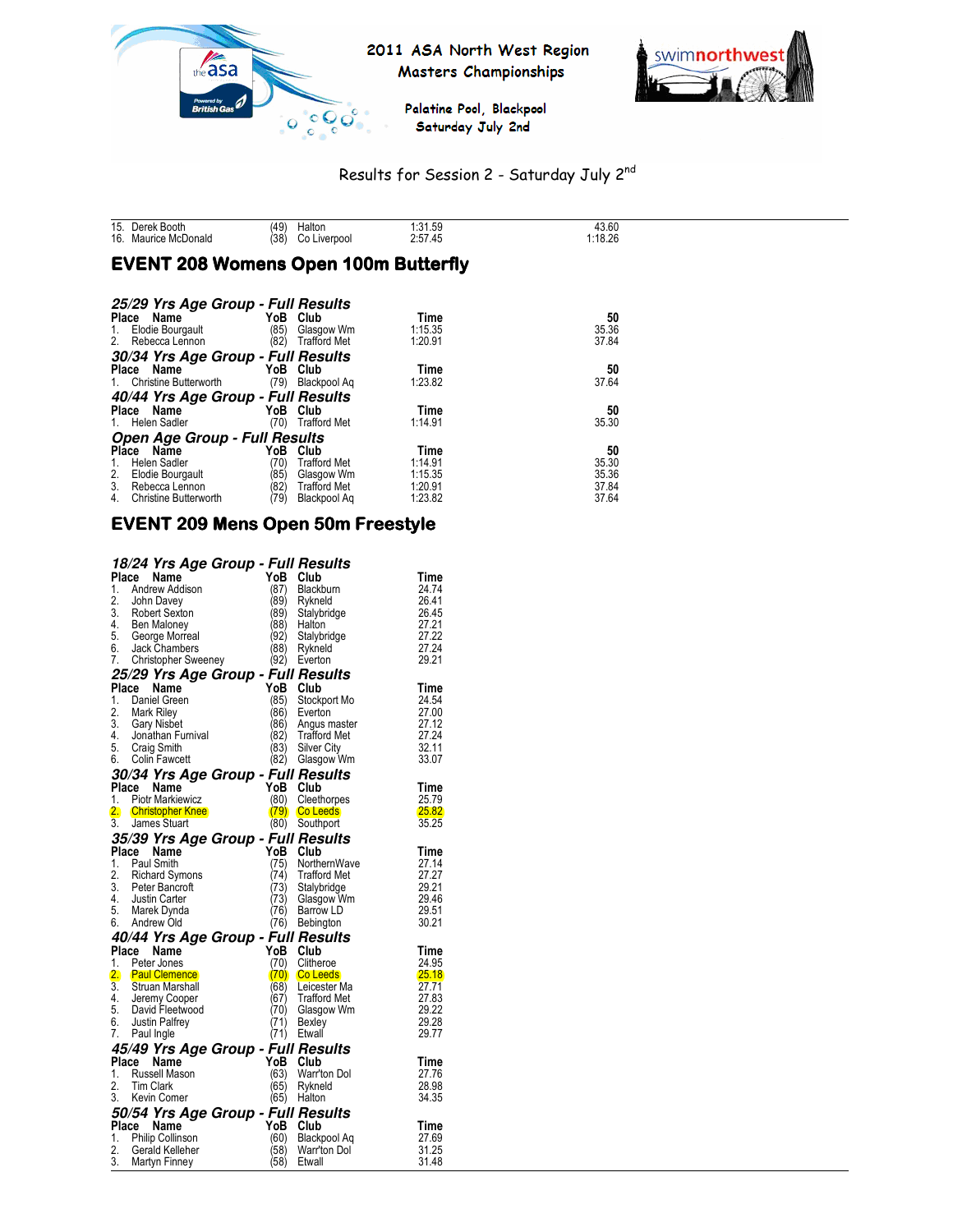



Palatine Pool, Blackpool Saturday July 2nd

# Results for Session 2 - Saturday July 2nd

| 4.    | Steven Willder                        |              | (59) Blackpool Aq           | 35.91          |
|-------|---------------------------------------|--------------|-----------------------------|----------------|
|       | 55/59 Yrs Age Group - Full Results    |              |                             |                |
| Place | Name                                  |              | YoB Club                    | Time           |
| 1.    | Ashley McEwen                         |              | (55) Trafford Met           | 32.87          |
|       | 60/64 Yrs Age Group - Full Results    |              |                             |                |
| Place | Name                                  | YoB          | Club                        | Time           |
|       | 1. Derek Booth                        | (49)         | Halton                      | 31.68          |
| 2.    | Graham Padgett                        | (47)         | Warr'ton Dol                | 32.02          |
|       | 3. Paul Lucas                         | (49)         | Blackpool Aq                | 34.18          |
|       | 4. Raymond Marshall                   | (49)         | Halton                      | 42.69          |
|       | 65/69 Yrs Age Group - Full Results    |              |                             |                |
|       | Place Name                            |              | YoB Club                    | Time           |
| 1.    | William Dalzell                       | (43)         | Southport                   | 33.16          |
| 2.    | John Gall                             | (44)         | Southport                   | 33.68          |
|       | 3. Roger Harrison                     |              | (44) Trafford Met           | 43.63          |
|       | 70/74 Yrs Age Group - Full Results    |              |                             |                |
|       | Place Name                            | YoB          | Club                        | Time           |
|       | 1. Neil MacKinnon                     | (41)         | <b>Trafford Met</b>         | 29.42          |
| 2.    | Maurice McDonald                      | (38)         | Co Liverpool                | 41.37          |
| 3.    | John Anderson                         | (37)         | <b>Trafford Met</b>         | 44.76          |
|       | Open Age Group - Full Results         |              |                             |                |
|       | Place Name                            | YoB          | Club                        | Time           |
|       | 1. Daniel Green                       | (85)         | Stockport Mo                | 24.54          |
| 2.    | Andrew Addison                        | (87)         | <b>Blackburn</b>            | 24.74          |
| 3.    | Peter Jones<br>4. Paul Clemence       | 70)<br>(70)  | Clitheroe<br>Co Leeds       | 24.95<br>25.18 |
|       | 5. Piotr Markiewicz                   | (80)         | Cleethorpes                 | 25.79          |
|       | 6. Christopher Knee                   |              | $(79)$ Co Leeds             | <b>25.82</b>   |
| 7.    | John Davey                            | (89)         | Rykneld                     | 26.41          |
| 8.    | Robert Sexton                         | (89)         | Stalybridge                 | 26.45          |
|       | 9. Mark Riley                         | (86)         | Everton                     | 27.00          |
|       | 10. Gary Nisbet                       | (86)         | Angus master                | 27.12          |
|       | 11. Paul Smith                        | (75)         | NorthernWave                | 27.14          |
|       | 12. Ben Maloney<br>13. George Morreal | (88)<br>(92) | Halton                      | 27.21<br>27.22 |
|       | 14. Jonathan Furnival                 | (82)         | Stalybridge<br>Trafford Met | 27.24          |
|       | 14. Jack Chambers                     | (88)         | Rykneld                     | 27.24          |
|       | 16. Richard Symons                    | (74)         | <b>Trafford Met</b>         | 27.27          |
|       | 17. Philip Collinson                  | (60)         | Blackpool Aq                | 27.69          |
|       | 18. Struan Marshall                   | (68)         | Leicester Ma                | 27.71          |
|       | 19. Russell Mason                     | (63)         | Warr'ton Dol                | 27.76          |
|       | 20. Jeremy Cooper                     | (67)         | <b>Trafford Met</b>         | 27.83          |
|       | 21. Tim Clark<br>22. Peter Bancroft   | (65)<br>(73) | Rykneld                     | 28.98<br>29.21 |
|       | 22. Christopher Sweeney               | (92)         | Stalybridge<br>Everton      | 29.21          |
|       | 24. David Fleetwood                   | (70)         | Glasgow Wm                  | 29.22          |
|       | 25. Justin Palfrey                    | (71)         | Bexley                      | 29.28          |
|       | 26. Neil MacKinnon                    | (41)         | <b>Trafford Met</b>         | 29.42          |
|       | 27. Justin Carter                     | (73)         | Glasgow Wm                  | 29.46          |
|       | 28. Marek Dynda                       | (76)         | Barrow LD                   | 29.51          |
|       | 29. Paul Ingle                        | (71)         | Etwall                      | 29.77          |
|       | 30. Andrew Old<br>31. Gerald Kelleher | (76)<br>(58) | Bebington<br>Warr'ton Dol   | 30.21<br>31.25 |
|       | 32. Martyn Finney                     | (58)         | Etwall                      | 31.48          |
|       | 33. Derek Booth                       | (49)         | Halton                      | 31.68          |
|       | 34. Graham Padgett                    | (47)         | Warr'ton Dol                | 32.02          |
| 35.   | <b>Craig Smith</b>                    | (83)         | Silver City                 | 32.11          |
|       | 36. Ashley McEwen                     | (55)         | Trafford Met                | 32.87          |
|       | 37. Colin Fawcett                     | (82)         | Glasgow Wm                  | 33.07          |
| 38.   | William Dalzell<br>39. John Gall      | (43)<br>44)  | Southport<br>Southport      | 33.16<br>33.68 |
|       | 40. Paul Lucas                        | (49)         | Blackpool Aq                | 34.18          |
|       | 41. Kevin Comer                       | (65)         | Halton                      | 34.35          |
| 42.   | James Stuart                          | (80)         | Southport                   | 35.25          |
|       | 43. Steven Willder                    | (59)         | Blackpool Aq                | 35.91          |
|       | 44. Maurice McDonald                  | (38)         | Co Liverpool                | 41.37          |
|       | 45. Raymond Marshall                  | 49)          | Halton                      | 42.69          |
|       | 46. Roger Harrison                    | (44)         | Trafford Met                | 43.63          |
|       | 47. John Anderson                     | (37)         | <b>Trafford Met</b>         | 44.76          |

# EVENT 210 Womens Open 50m Freestyle

#### **18/24 Yrs Age Group - Full Results**

| Place Name<br>1. Victoria Crawford | -------------<br>YoB Club | (90) Blackpool Ag | Time<br>30.63 |
|------------------------------------|---------------------------|-------------------|---------------|
|                                    |                           |                   |               |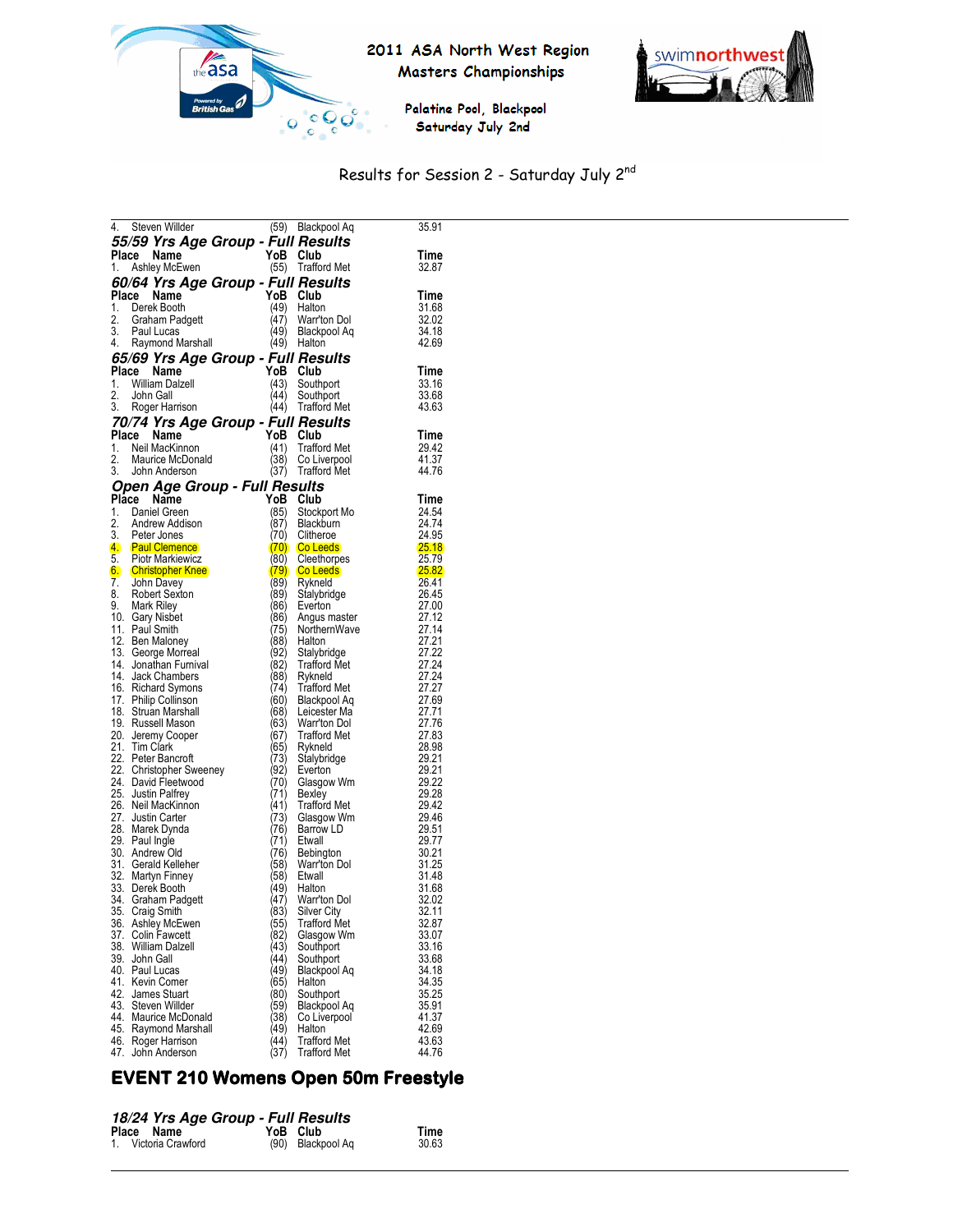

# 2011 ASA North West Region Masters Championships



Palatine Pool, Blackpool Saturday July 2nd

# Results for Session 2 - Saturday July 2nd

|       |       |                                                                                                                                                           | 25/29 Yrs Age Group - Full Results |              |                                   |                |
|-------|-------|-----------------------------------------------------------------------------------------------------------------------------------------------------------|------------------------------------|--------------|-----------------------------------|----------------|
| Place |       | Name                                                                                                                                                      |                                    | YoB Club     |                                   | Time           |
|       |       | 1. Louise Innes                                                                                                                                           |                                    | (84)         | Glasgow Wm                        | 29.15          |
| 2.    |       |                                                                                                                                                           |                                    | (86)         | <b>Trafford Met</b>               | 30.75          |
|       |       |                                                                                                                                                           |                                    |              | (85) Glasgow Wm                   | 32.10          |
|       |       |                                                                                                                                                           |                                    |              | (85) Glasgow Wm                   | 32.17          |
|       |       | -. Contra ROSS<br>3. Elodie Bourgault<br>4. Gillian McNaught<br>5. Sarah Davey                                                                            |                                    | (83)         | Glasgow Wm                        | 32.91          |
|       |       |                                                                                                                                                           | 30/34 Yrs Age Group - Full Results |              |                                   |                |
|       |       | Place Name                                                                                                                                                |                                    | YoB Club     |                                   | Time           |
|       |       | 1. Christine Butterworth                                                                                                                                  |                                    |              | (79) Blackpool Aq                 | 34.30          |
|       |       |                                                                                                                                                           | 35/39 Yrs Age Group - Full Results |              |                                   |                |
|       |       | Place Name                                                                                                                                                |                                    |              | YoB Club                          | Time           |
|       |       | 1. Clare Joyce                                                                                                                                            |                                    | (76)         | Stalybridge                       | 31.56          |
|       |       | 2. Gail Simpson                                                                                                                                           |                                    |              | (73) Everton                      | 39.04          |
|       |       |                                                                                                                                                           | 45/49 Yrs Age Group - Full Results |              |                                   |                |
|       |       | Place Name                                                                                                                                                |                                    | YoB          | Club                              | Time           |
|       |       | 1. Judy Brown                                                                                                                                             |                                    | (64)         | Warr'ton Dol                      | 30.36          |
|       |       | 2. Audrey Watson<br>3. Geraldine Bolton                                                                                                                   |                                    | (63)         | Spondon Mast<br>(66) Trafford Met | 34.09<br>34.21 |
|       |       | 4. Judie Mayolfi-Rebaudi                                                                                                                                  |                                    |              | (62) Rykneld                      | 36.78          |
|       |       |                                                                                                                                                           |                                    |              |                                   |                |
|       |       | Place Name                                                                                                                                                | 50/54 Yrs Age Group - Full Results | YoB Club     |                                   | Time           |
|       |       | 1. Barbara Holmes                                                                                                                                         |                                    | (59)         | Fleetwood                         | 34.23          |
| 2.    |       | Karen Barton                                                                                                                                              |                                    | (60)         | Southport                         | 34.64          |
|       |       | 3. Barbara Thomson                                                                                                                                        |                                    |              | (58) Glasgow Wm                   | 44.40          |
|       |       |                                                                                                                                                           | 65/69 Yrs Age Group - Full Results |              |                                   |                |
|       |       | Place Name                                                                                                                                                |                                    | YoB Club     |                                   | Time           |
|       |       |                                                                                                                                                           |                                    |              |                                   |                |
|       |       |                                                                                                                                                           |                                    |              |                                   |                |
|       |       | 1. Doreen Gordon                                                                                                                                          |                                    |              | (42) Southport                    | 40.59          |
|       |       |                                                                                                                                                           | 70/74 Yrs Age Group - Full Results |              |                                   |                |
|       |       | Place Name                                                                                                                                                |                                    | YoB Club     |                                   | Time           |
|       |       | 1. Brenda Walker                                                                                                                                          |                                    | (38)         | Co Chester                        | 43.83          |
|       |       |                                                                                                                                                           | 75/79 Yrs Age Group - Full Results |              |                                   |                |
|       | Place | Name<br>1. Barbara Morton                                                                                                                                 |                                    | YoB Club     |                                   | Time<br>55.19  |
|       |       |                                                                                                                                                           |                                    |              | (33) Southport                    |                |
|       |       |                                                                                                                                                           | Open Age Group - Full Results      |              |                                   |                |
|       |       | Place Name                                                                                                                                                |                                    | YoB Club     |                                   | Time           |
|       |       | 1. Louise Innes                                                                                                                                           |                                    | (84)<br>(64) | Glasgow Wm<br>Warr'ton Dol        | 29.15          |
|       |       |                                                                                                                                                           |                                    | (90)         | Blackpool Aq                      | 30.36<br>30.63 |
|       |       |                                                                                                                                                           |                                    | (86)         | <b>Trafford Met</b>               | 30.75          |
|       |       |                                                                                                                                                           |                                    | (76)         | Stalybridge                       | 31.56          |
|       |       |                                                                                                                                                           |                                    | (85)         | Glasgow Wm                        | 32.10          |
|       |       |                                                                                                                                                           |                                    | (85)         | Glasgow Wm                        | 32.17          |
|       |       | 1. Louis Since<br>2. Judy Brown<br>3. Victoria Crawford<br>4. Emma Ross<br>5. Clare Joyce<br>6. Elodie Bourgault<br>7. Gillian McNaught<br>8. Sarah Davev |                                    | (83)         | Glasgow Wm                        | 32.91          |
|       |       | 8. Sarah Davey<br>9. Audrey Watson                                                                                                                        |                                    | (63)         | Spondon Mast                      | 34.09          |
|       |       | 10. Geraldine Bolton                                                                                                                                      |                                    | (66)         | <b>Trafford Met</b>               | 34.21          |
|       |       | 11. Barbara Holmes<br>12. Christine Butterworth                                                                                                           |                                    | (59)<br>(79) | Fleetwood                         | 34.23<br>34.30 |
|       |       | 13. Karen Barton                                                                                                                                          |                                    |              | Blackpool Aq<br>Southport         | 34.64          |
|       |       | 14. Judie Mayolfi-Rebaudi                                                                                                                                 |                                    | (60)<br>(62) | Rykneld                           | 36.78          |
|       |       |                                                                                                                                                           |                                    |              |                                   |                |
|       |       | 15. Gail Simpson                                                                                                                                          |                                    | (73)         | Everton                           | 39.04          |
|       |       | 16. Doreen Gordon                                                                                                                                         |                                    | (42)         | Southport                         | 40.59          |
|       |       | 17. Brenda Walker                                                                                                                                         |                                    | (38)         | Co Chester                        | 43.83          |
|       |       | 18. Barbara Thomson<br>19. Barbara Morton                                                                                                                 |                                    | (58)<br>(33) | Glasgow Wm<br>Southport           | 44.40<br>55.19 |

# EVENT 211 Mens/Womens Open 200m Breaststroke

| <b>MENS 35/39 Yrs Age Group - Full Results</b> |       |              |         |       |         |         |
|------------------------------------------------|-------|--------------|---------|-------|---------|---------|
| Place<br>Name                                  | YoB T | Club         | Time    | 50    | 100     | 150     |
| 1. Glen Southern                               | (73)  | Blackpool Ag | 2:54.78 | 39.18 | 1:24.11 | 2:09.34 |
| <b>MENS 40/44 Yrs Age Group - Full Results</b> |       |              |         |       |         |         |
| Place<br>Name                                  | YoB T | Club         | Time    | 50    | 100     | 150     |
| David Massey<br>1.                             | (67)  | Stalybridge  | 2:54.56 | 39.62 | 1:24.60 | 2:09.99 |
| 2.<br><b>Toby Shipley</b>                      | (71)  | Ellesmere Pt | 3:11.08 | 43.17 | 1:33.23 | 2:23.78 |
| <b>MENS 45/49 Yrs Age Group - Full Results</b> |       |              |         |       |         |         |
| Place<br>Name                                  | YoB ` | Club         | Time    | 50    | 100     | 150     |
| Steven Goodall<br>$1_{\cdot}$                  | (65)  | Rvkneld      | 2:52.80 | 39.33 | 1:23.75 | 2:08.81 |
| $\frac{2}{3}$ .<br>Craig Heggie                | (62)  | Copeland     | 2:57.46 | 40.48 | 1:26.55 | 2:14.55 |
| Jan Glynn                                      | (62)  | Blackburn    | 3:21.87 | 43.80 | 1:34.81 | 2:29.33 |
| Joe Sabatini<br>4.                             | (64)  | Garston      | 3:26.17 | 48.77 | 1:42.98 | 2:36.63 |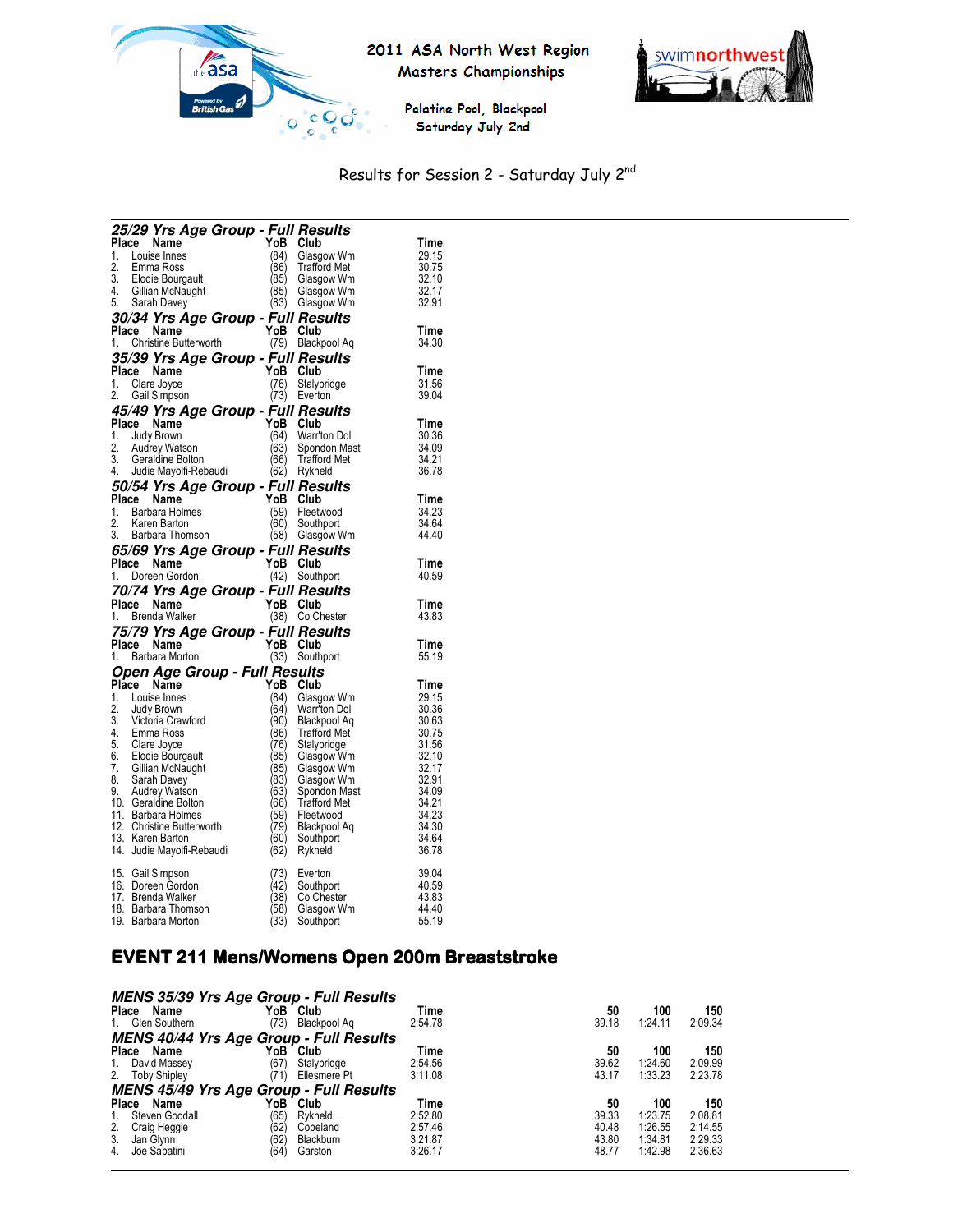

## 2011 ASA North West Region Masters Championships



Palatine Pool, Blackpool Saturday July 2nd

# Results for Session 2 - Saturday July 2nd

|                                             | <b>MENS 50/54 Yrs Age Group - Full Results</b>                      |                    |                |                    |                    |
|---------------------------------------------|---------------------------------------------------------------------|--------------------|----------------|--------------------|--------------------|
| Place Name                                  | YoB Club                                                            | Time               | 50             | 100                | 150                |
| Robert Bolton<br>1.                         | (60) Trafford Met                                                   | 3:16.39            | 44.79          | 1:34.97            | 2:25.87            |
|                                             | MENS 55/59 Yrs Age Group - Full Results                             |                    |                |                    |                    |
| Place Name                                  | YoB Club                                                            | Time               | 50             | 100                | 150                |
| 1.<br>Graham Pearson<br>2.<br>David Randall | (52)<br>Carlisle Mas<br>(54) Trafford Met                           | 2:50.71<br>3:34.62 | 40.56<br>48.78 | 1:25.53<br>1:43.69 | 2:08.63            |
|                                             |                                                                     |                    |                |                    |                    |
|                                             | <i>MENS 60/64 Yrs Age Group - Full Results</i><br>YoB Club          | Time               | 50             | 100                |                    |
| Place Name<br>1.<br>Robert Telford          | (49) Glasgow Wm                                                     | 3:59.54            | 50.91          | 1:45.14            | 150<br>2:40.77     |
|                                             |                                                                     |                    |                |                    |                    |
| Place Name                                  | <b>MENS 65/69 Yrs Age Group - Full Results</b><br>YoB Club          | Time               | 50             | 100                | 150                |
| 1.<br><b>Tony Catterall</b>                 | (46) Colne                                                          | 3:33.26            | 49.39          | 1:43.97            | 2:39.79            |
|                                             | <b>MENS 75/79 Yrs Age Group - Full Results</b>                      |                    |                |                    |                    |
| Place Name                                  | YoB Club                                                            | Time               | 50             | 100                | 150                |
| 1.<br>Thomas Walker                         | (35) Co Chester                                                     | 3:32.97            | 48.64          | 1:44.85            | 2:39.91            |
|                                             |                                                                     |                    |                |                    |                    |
| Place Name                                  | MENS Open Age Group - Full Results<br>Place Name Mane YoB Club      | Time               | 50             | 100                | 150                |
| 1.<br>Graham Pearson                        | (52)<br>Carlisle Mas                                                | 2:50.71            | 40.56          | 1:25.53            | 2:08.63            |
| 2.<br>Steven Goodall                        | (65)<br>Rykneld                                                     | 2:52.80            | 39.33          | 1:23.75            | 2:08.81            |
| 3.<br>David Massey                          | (67)<br>Stalybridge                                                 | 2:54.56            | 39.62          | 1:24.60            | 2:09.99            |
| 4.<br>Glen Southern                         | (73)<br><b>Blackpool Aq</b>                                         | 2:54.78            | 39.18          | 1:24.11            | 2:09.34            |
| 5.<br>Craig Heggie                          | (62)<br>Copeland                                                    | 2:57.46            | 40.48          | 1:26.55            | 2:14.55            |
| 6.<br><b>Toby Shipley</b>                   | (71)<br>Ellesmere Pt                                                | 3:11.08            | 43.17          | 1:33.23            | 2:23.78            |
| 7.<br>Robert Bolton                         | (60)<br><b>Trafford Met</b>                                         | 3:16.39            | 44.79          | 1:34.97            | 2:25.87            |
| 8.<br>Jan Glynn<br>9.<br>Joe Sabatini       | (62)<br>Blackburn<br>(64)<br>Garston                                | 3:21.87<br>3:26.17 | 43.80<br>48.77 | 1:34.81<br>1:42.98 | 2:29.33<br>2:36.63 |
| 10.<br>Thomas Walker                        | (35)<br>Co Chester                                                  | 3:32.97            | 48.64          | 1:44.85            | 2:39.91            |
| 11. Tony Catterall                          | (46)<br>Colne                                                       | 3:33.26            | 49.39          | 1:43.97            | 2:39.79            |
| 12. David Randall                           | (54)<br>Trafford Met                                                | 3:34.62            | 48.78          | 1:43.69            |                    |
| 13. Robert Telford                          | (49) Glasgow Wm                                                     | 3:59.54            | 50.91          | 1:45.14            | 2:40.77            |
|                                             | <b>WOMENS 25/29 Yrs Age Group - Full Results</b>                    |                    |                |                    |                    |
| Place Name                                  | YoB Club                                                            | Time               | 50             | 100                | 150                |
|                                             |                                                                     |                    |                |                    |                    |
| 1.<br>Emma Ross                             | (86) Trafford Met                                                   | 3:08.13            | 42.71          | 1:30.26            | 2:19.09            |
|                                             |                                                                     |                    |                |                    |                    |
|                                             | <i><b>WOMENS 40/44 Yrs Age Group - Full Results</b></i><br>YoB Club | Time               | 50             | 100                | 150                |
| Place Name<br>1.<br>Karen Driver            | (71)<br>Colne                                                       | 3:17.10            | 45.92          | 1:36.60            |                    |
| 2.<br><b>Claire Palfrey</b>                 | (69) Bexley                                                         | 3:20.43            | 46.76          | 1:37.75            | 2:27.69<br>2:29.32 |
| 3.<br>Lynne Dawson                          | (67) Cleethorpes                                                    | 3:33.82            | 49.18          | 1:44.37            | 2:40.29            |
|                                             | <i><b>WOMENS 45/49 Yrs Age Group - Full Results</b></i>             |                    |                |                    |                    |
| Place Name                                  | YoB Club                                                            | Time               | 50             | 100                | 150                |
| Judy Brown<br>1.                            | (64) Warr'ton Dol                                                   | 3:12.62            | 44.15          | 1:33.63            | 2:23.51            |
|                                             | <i><b>WOMENS 50/54 Yrs Age Group - Full Results</b></i>             |                    |                |                    |                    |
| Place Name                                  | YoB Club                                                            | Time               | 50             | 100                | 150                |
| Anne Morrissey<br>1.                        | (60) Phoenix IRL                                                    | 3:19.48            | 44.03          | 1:34.08            | 2:26.78            |
| 2.<br>Catherine Lucas                       | (58) Darwen                                                         | 4:08.69            | 55.63          | 1:59.61            | 3:03.72            |
|                                             | <i><b>WOMENS 60/64 Yrs Age Group - Full Results</b></i>             |                    |                |                    |                    |
| Place Name                                  | YoB Club                                                            | Time               | 50             | 100                | 150                |
| Jennifer Merritt<br>1.                      | (51) Spondon Mast                                                   | 3:15.40            | 44.59          | 1:34.74            | 2:25.20            |
|                                             | <i><b>WOMENS 65/69 Yrs Age Group - Full Results</b></i>             |                    |                |                    |                    |
| Place Name                                  | YoB Club                                                            | Time               | 50             | 100                | 150                |
| 1.<br>Helen Jenkins                         | (46) Southport                                                      | 3:37.20            | 49.60          | 1:45.48            | 2:42.36            |
|                                             | <b>WOMENS Open Age Group - Full Results</b>                         |                    |                |                    |                    |
| Place Name                                  | YoB Club                                                            | Time               | 50             | 100                | 150                |
| 1.<br>Emma Ross                             | (86)<br><b>Trafford Met</b>                                         | 3:08.13            | 42.71          | 1:30.26            | 2:19.09            |
| 2.<br>Judy Brown                            | (64)<br>Warr'ton Dol                                                | 3:12.62            | 44.15          | 1:33.63            | 2:23.51            |
| 3.<br>Jennifer Merritt                      | (51)<br>Spondon Mast                                                | 3:15.40            | 44.59          | 1:34.74            | 2:25.20            |
| 4.<br>Karen Driver                          | (71)<br>Colne                                                       | 3:17.10            | 45.92          | 1:36.60            | 2:27.69            |
| 5.<br>Anne Morrissey<br>6.                  | (60)<br><b>Phoenix IRL</b><br>(69)                                  | 3:19.48<br>3:20.43 | 44.03<br>46.76 | 1:34.08<br>1:37.75 | 2:26.78<br>2:29.32 |
| Claire Palfrey<br>7.<br>Lynne Dawson        | Bexley<br>(67)<br>Cleethorpes                                       | 3:33.82            | 49.18          | 1:44.37            | 2:40.29            |
| 8.<br>Helen Jenkins                         | (46)<br>Southport                                                   | 3:37.20            | 49.60          | 1:45.48            | 2:42.36            |
| 9.<br>Catherine Lucas                       | (58)<br>Darwen                                                      | 4:08.69            | 55.63          | 1:59.61            | 3:03.72            |

# EVENT 212 Womens Open 200m Freestyle Team

| <b>Full Results</b>     |              |         |       |         |         |
|-------------------------|--------------|---------|-------|---------|---------|
| Place Name              | A.G Club     | Time    | 50    | 100     | 150     |
| 1. Trafford Metro 120 + | Trafford Met | 2:03.61 | 28.82 | 1:00.26 | 1:32.56 |
| 2. Glasgow Wm 100-119   | Glasgow Wm   | 2:04.96 | 31.80 | 1:04.12 | 1:35.66 |